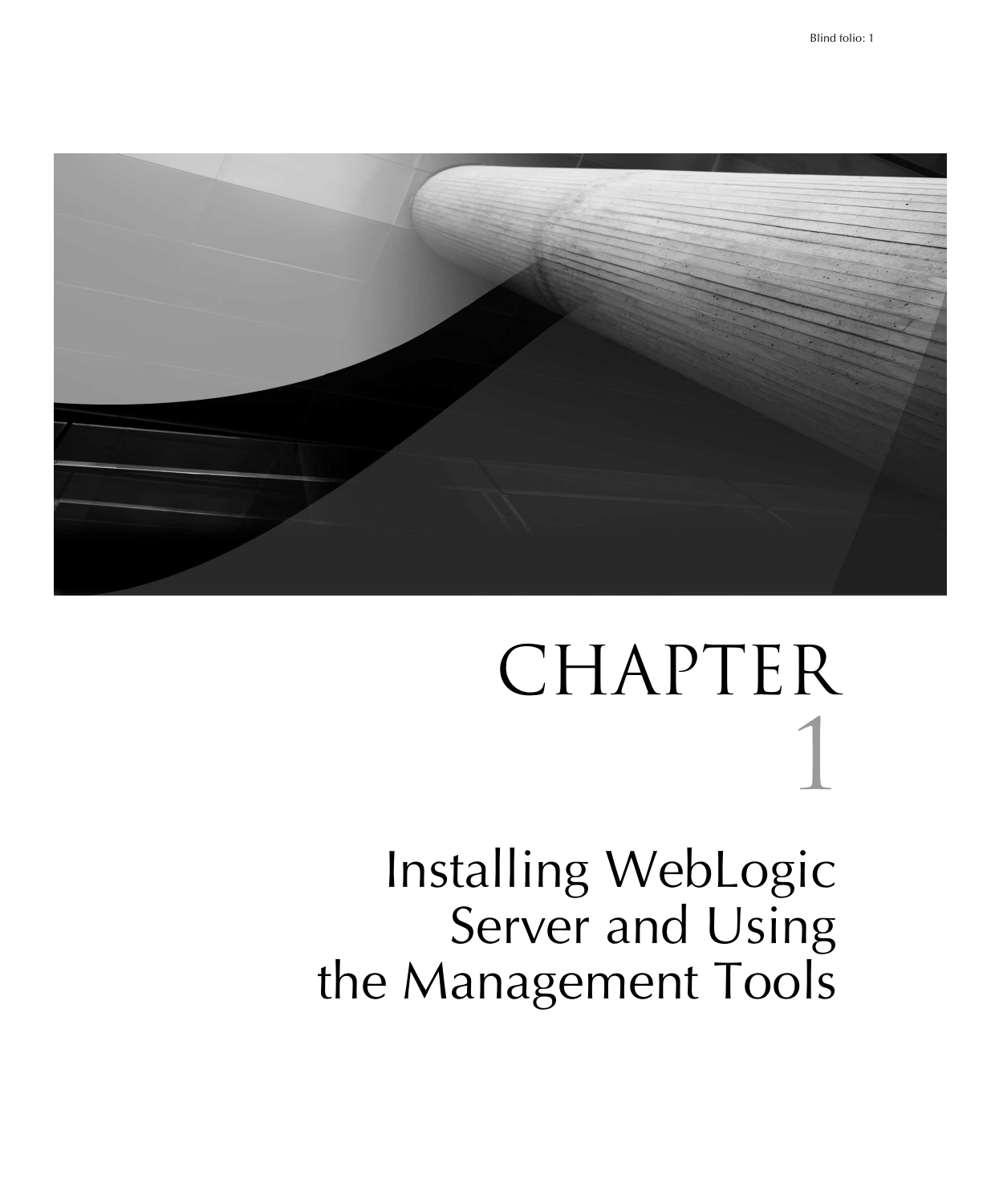

he introduction to this book provided a quick outline of the Java Enterprise Edition (Java EE) and the nature of web applications for which you use WebLogic Server. Since the primary goal of this book is for you to understand how to administer WebLogic Server, you will begin by learning key administration topics such as installing and upgrading the Oracle WebLogic Server and becoming familiar with

the administration tools you use day in and day out to manage WebLogic Server. There are three major administrative tools that are going to be your day-to-day companions when managing the Oracle WebLogic Server: the Administration Console, the Node Manager utility, and the WebLogic Scripting Tool (WLST). This chapter briefly introduces these tools, and you'll learn how to use all three of these tools, as well as other WebLogic Server management commands, in later chapters. In this and the next chapter, I make extensive use of the sample Oracle WebLogic Server applications that you can install to learn various administrative and deployment-related concepts. This chapter introduces the WebLogic Server sample domains that host the sample applications. This and other chapters use the sample domains to explain various WebLogic Server management concepts. Before we start reviewing the installation, upgrading, and management of Oracle WebLogic Server, however, let's review the Oracle WebLogic Server product set as well as key terminology and important architectural concepts that illustrate how Oracle WebLogic Server functions.

## **Oracle WebLogic Server: An Overview**

Before you learn how to install, upgrade, and manage Oracle WebLogic Server, let's do a quick review of the various Oracle WebLogic Server products. In addition, a brief summary of key terminology will help you understand the components of a WebLogic Server *domain*, a collection of WebLogic Server instances and related resources and services that are managed together as a single unit.

### **Oracle WebLogic Server product Set**

Oracle WebLogic Server 11*g* is a component of Oracle Fusion Middleware 11*g*, which consists of several Oracle products that span business intelligence, collaboration tools, content management, and integration services. The underlying application server supporting these middleware applications is Oracle WebLogic Server 11*g*. Products such as Oracle SOA Suite and Oracle Fusion applications rely on Oracle WebLogic Server 11*g* to run their code.

Oracle offers three distinct products as part of the Oracle WebLogic Server 11*g* application family:

- Oracle WebLogic Server Standard Edition (SE)
- Oracle WebLogic Server Enterprise Edition (EE)
- Oracle WebLogic Suite

#### **Oracle WebLogic Server Standard Edition**

The WebLogic Server Standard Edition (SE) is a full-featured server, but is mainly intended for developers to develop enterprise applications quickly. WebLogic Server SE implements all the Java EE standards and offers management capabilities through the Administration Console.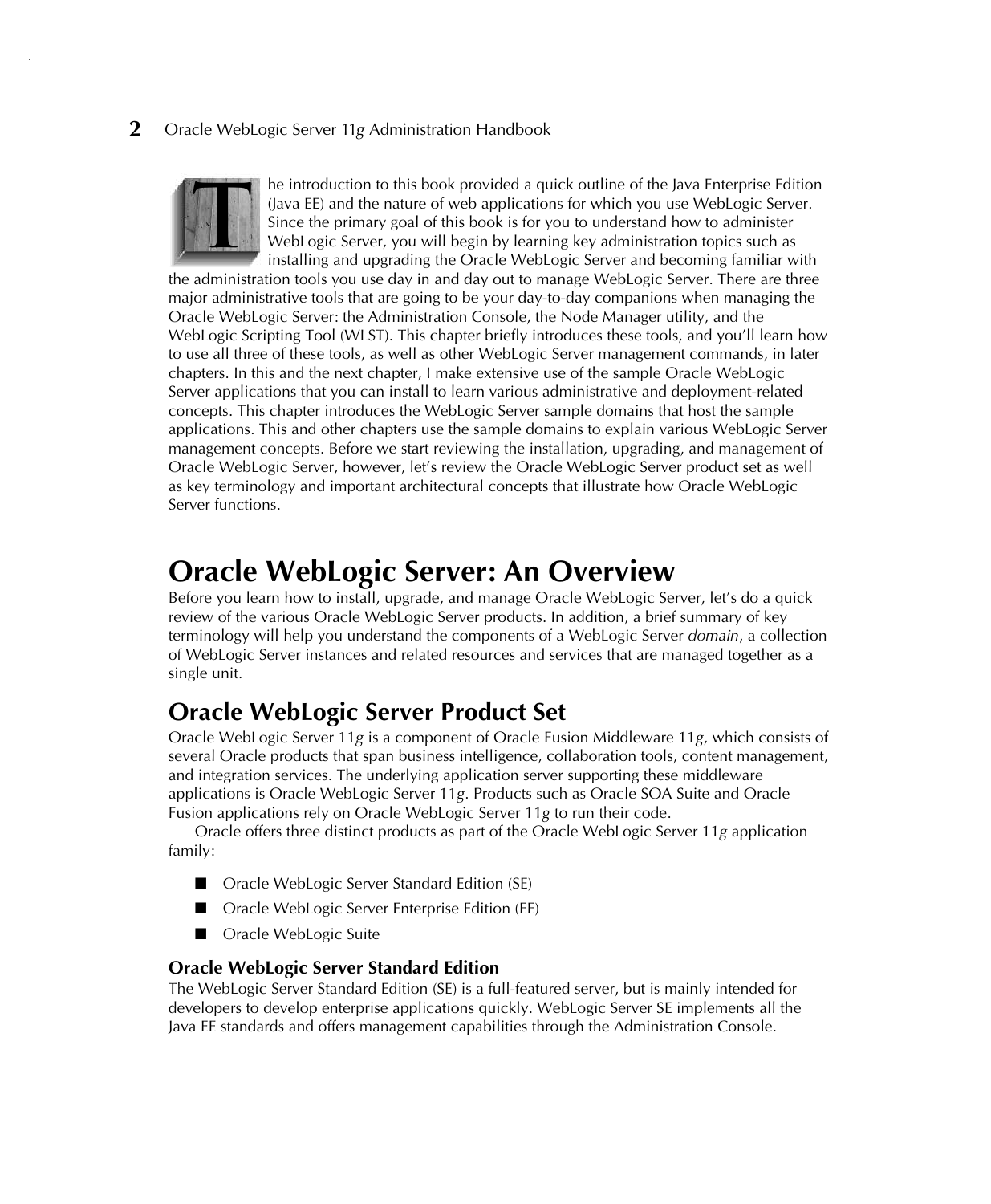#### **Oracle WebLogic Server Enterprise Edition**

Oracle WebLogic Server EE is designed for mission-critical applications that require high availability and advanced diagnostic capabilities. The EE version contains all the features of the SE version, of course, but in addition supports clustering of servers for high availability and the ability to manage multiple domains, plus various diagnostic tools.

#### **Oracle WebLogic Suite**

Oracle WebLogic Suite offers support for dynamic scale-out applications with features such as in-memory data grid technology and comprehensive management capabilities. It consists of the following components:

- Oracle WebLogic Server EE
- Oracle Coherence (provides in-memory caching)
- Oracle Top Link (provides persistence functionality)
- Oracle JRockit (for low-latency, high-throughput transactions)

This book deals exclusively with the Oracle WebLogic Server EE 11*g* (10.3.4.0) product. (I refer to it simply as WebLogic Server in the rest of the book.) You manage WebLogic Server essentially the same way regardless of the operating system it is running on. This book uses examples run on a Windows installation of WebLogic Server; however, where necessary or relevant, certain tasks or commands are also shown for UNIX/Linux-based systems.

#### **NOTE**

Oracle WebLogic Server uses a configured pool of JDBC connections to interact with databases. You can use any RDBMS that supports a JDBC 2.0–compliant driver. This includes Oracle, IBM DB2, Microsoft SQL Server, MySQL, and other databases.. The WebLogic Server installation includes an embedded database called Apache Derby. (Previously, Oracle shipped a different database by the name of PointBase.)

### **Terminology**

Before we delve into the administration of WebLogic Server, I want to make sure you clearly understand the key terminology you're going to encounter throughout the book. Some of the WebLogic Server terms and definitions are obvious, but others aren't, such as the concept of a *machine*, for example.

#### **WebLogic Server Instance**

A WebLogic Server instance is a Java Virtual Machine (JVM) process that runs the Java code. The instance is the actively working component, receiving client requests and sending them on to the appropriate components, and sending the processed requests back to the originating clients. The server instance manages the resources necessary for applications, such as the JTA and JDBC services, to function. In each domain, one instance serves as the Administration Server, which is your primary means of managing the domain. The rest of the WebLogic Server instances are called Managed Servers. If you have a domain with just one WebLogic Server instance, as is the case in a development environment, the single server instance functions as both the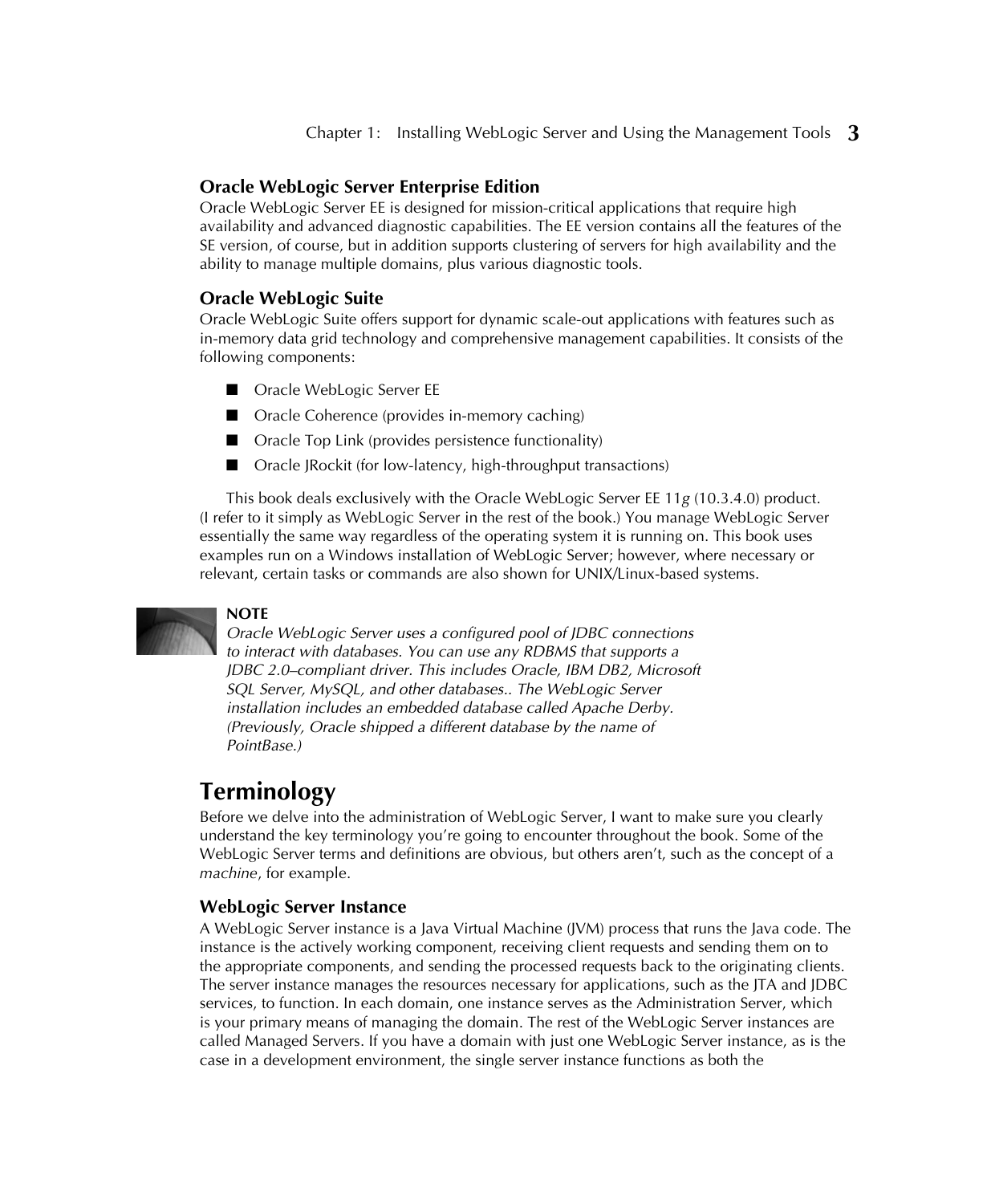Administration Server and the Managed Server. Note that the terms WebLogic Server and WebLogic instance are often used interchangeably.

#### **WebLogic Server Domain**

A domain is a set of WebLogic Server instances that you manage with the Administration Server, which itself is nothing but another WebLogic Server instance, albeit a special one. Any configuration changes you make to a domain will apply to all members of that domain. Domains offer you ease of administration—for example, you can apply configuration changes on a domain-wide basis that apply to all the management servers that belong to that domain. Every domain has exactly one Administration Server, which is used to configure and manage that domain. In addition to the WebLogic Server instances, a domain also includes the application components that you deploy, as well as all the services required by the server instances of that domain. The Administration Server is usually referred to as the Admin Server for short.

The concept of a domain offers you the administrative ease you need to manage your WebLogic environment. A domain encompasses the Admin Server, Managed Servers (including those configured into WebLogic clusters), machines (servers), and all the services necessary to run your applications. The fact that a domain includes all the configuration data for the servers, deployments, and physical network makes it very easy to configure and manage complex, geographically dispersed WebLogic Server deployments. A domain lets you easily deploy applications across multiple WebLogic Server instances located on heterogeneous servers and multiple networks, with varying physical and network descriptions. Administering a domain makes it easy for you to configure high availability with the help of multiple WebLogic Server instances and administer various services spread across heterogeneous host servers.

The first step in using Oracle WebLogic Server to deploy applications is to create a domain. A domain can consist of just a single Admin Server, with no Managed Servers at all, as is common in a development environment. A production cluster ranges over several physical machines to provide high availability and failover protection, but you can also configure a cluster on a single server for testing and development purposes. WebLogic Server stores the configuration information for a domain in the *config.xml* file, which is stored on the machine where the Admin Server runs and serves as the domain's configuration file. The domain also contains security settings, log files, and startup scripts for the Admin and Managed Servers that belong to that domain. The WebLogic Configuration Wizard and the WebLogic Domain Wizard offer you extremely easy ways to create domains, as well as the servers and clusters that belong to that domain.



#### **NOTE**

Each Managed Server contains a local copy of its domain configuration. Upon startup, it synchronizes its configuration with the Admin Server. Similarly, when you make domain configuration changes on the Admin Server, those changes are propagated to the Managed Server's configuration.

#### **Administration Server**

A server is an instance of WebLogic Server that runs in its own JVM, and the Admin Server is a special instance of WebLogic Server designed for managing the domain rather than running applications. There is a one-to-one relationship between domains and the Admin Server—an Admin Server belonging to Domain A can't manage Domain B.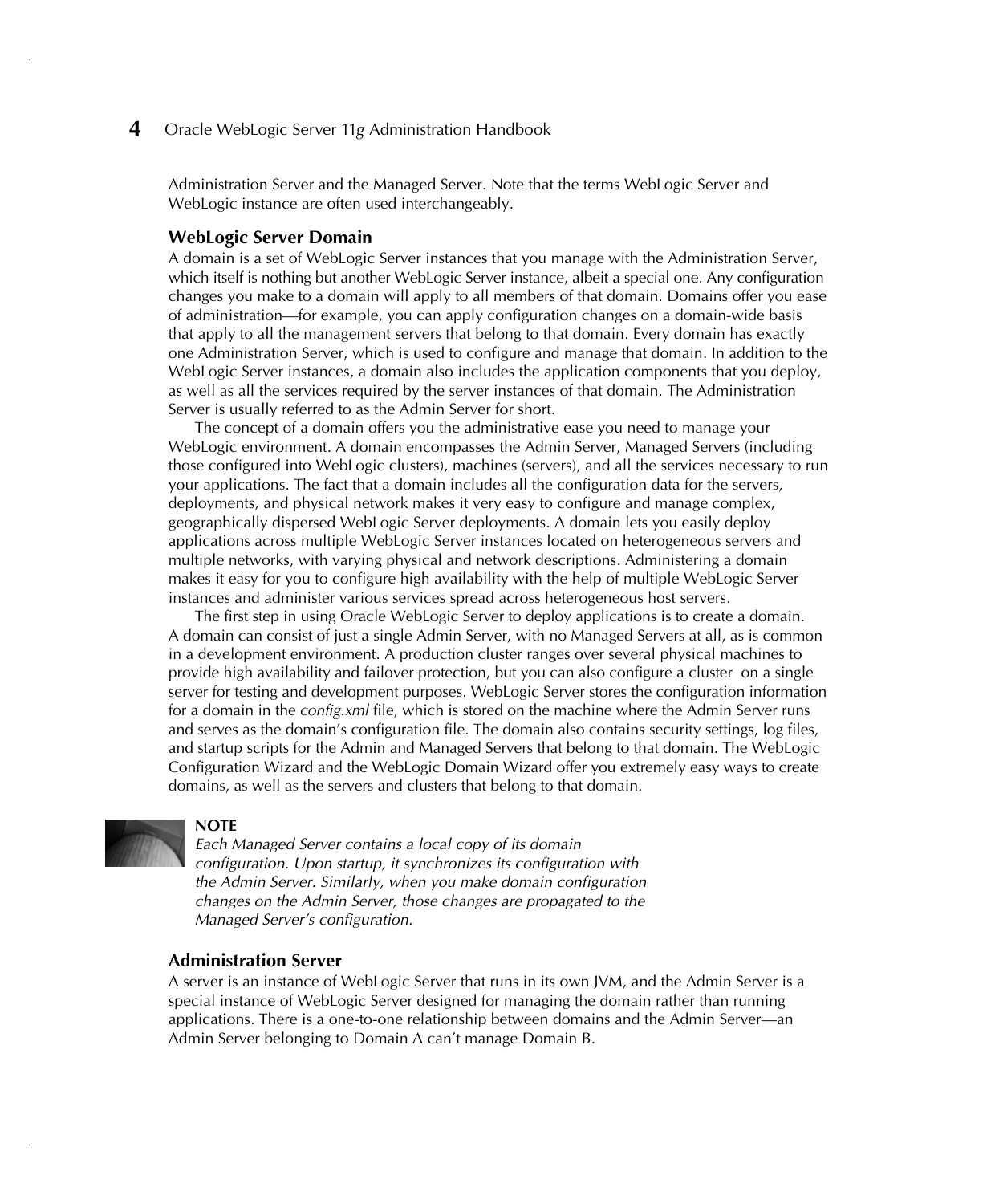You can deploy applications on the Admin Server, but unless you're operating in a purely developmental environment, use the Admin Server strictly for performing management tasks, not for deploying any applications. Although you can deploy applications on the Admin Server in a development environment, it's a best practice not to do so in a production environment. For one thing, you don't want application work to compete with administrative work in a production environment. You also want to firewall the Admin Server separately so external clients can't access it.

The Admin Server is critical to the functioning of a WebLogic Server domain, since it manages the domain configuration, including the servers that are part of the domain, as well as all the applications and services you deploy to the various servers. Apart from this management of the domain configuration information, the Admin Server has all of the functionality of a Managed Server; in fact, an Admin Server runs the same code and is managed internally the same way as a Managed Server. The Admin Server hosts the Administration Console, which is a web application front end used for configuring, monitoring, and managing a domain. You can access the Administration Console with any supported browser that can access the Admin Server. All WebLogic system administration tools and APIs interact with the Admin Server. If you install the optional Node Manager service, the Admin Server communicates with the Node Manager service on each machine to talk to the Managed Servers running on that machine.

#### **Managed Server**

Managed servers are the workhorses of WebLogic Server. Any additional servers you create after the creation of the default Admin Server are Managed Servers. The Managed Server contacts the Admin Server, only when you start it up, to get the configuration and deployment settings. For this reason, you should always start up the Admin Server before you start a Managed Server. Once a Managed Server starts running, it operates completely independent of the Admin Server.

Although you can deploy an application to the Admin Server itself, the recommended approach is to deploy applications to the Managed Servers. In a production environment, it's common to run multiple Managed Servers as part of a cluster. A Managed Server hosts your Java EE applications, as well as all related resources and services such as Java Database Connectivity (JDBC) connection pools and data sources, Java Transaction API (JTA) transaction services, and Java Messaging Service (JMS) connection factories that are necessary to support application deployments. As mentioned earlier, upon its startup, a Managed Server will contact the Admin Server to retrieve any configuration changes since the Managed Server was last shut down. However, a Managed Server can continue to run, and it's even possible to start it up, in the absence of an Admin Server. Chapter 2 shows how you can start a Managed Server without a running Admin Server, in a special mode of operation called the Managed Server Independence (MSI) mode. The MSI mode is enabled by default, and it allows the Managed Server to start up using its locally cached configuration.

#### **WebLogic Server Cluster**

A WebLogic Server cluster is a group of WebLogic Server instances consisting of multiple Managed Servers that run simultaneously. The multiple Managed Servers work together to provide replication services for one another, and the Admin Server is not generally a part of any cluster. Most production deployments use clusters to increase reliability and scalability through load distribution and high availability. To achieve the high availability capability, you deploy resources and services in a homogeneous fashion on each of the Managed Servers that are part of a cluster. Clusters host applications that respond to HTTP requests that are routed to the cluster through a hardware load balancer. You can also set up load balancing on a WebLogic Server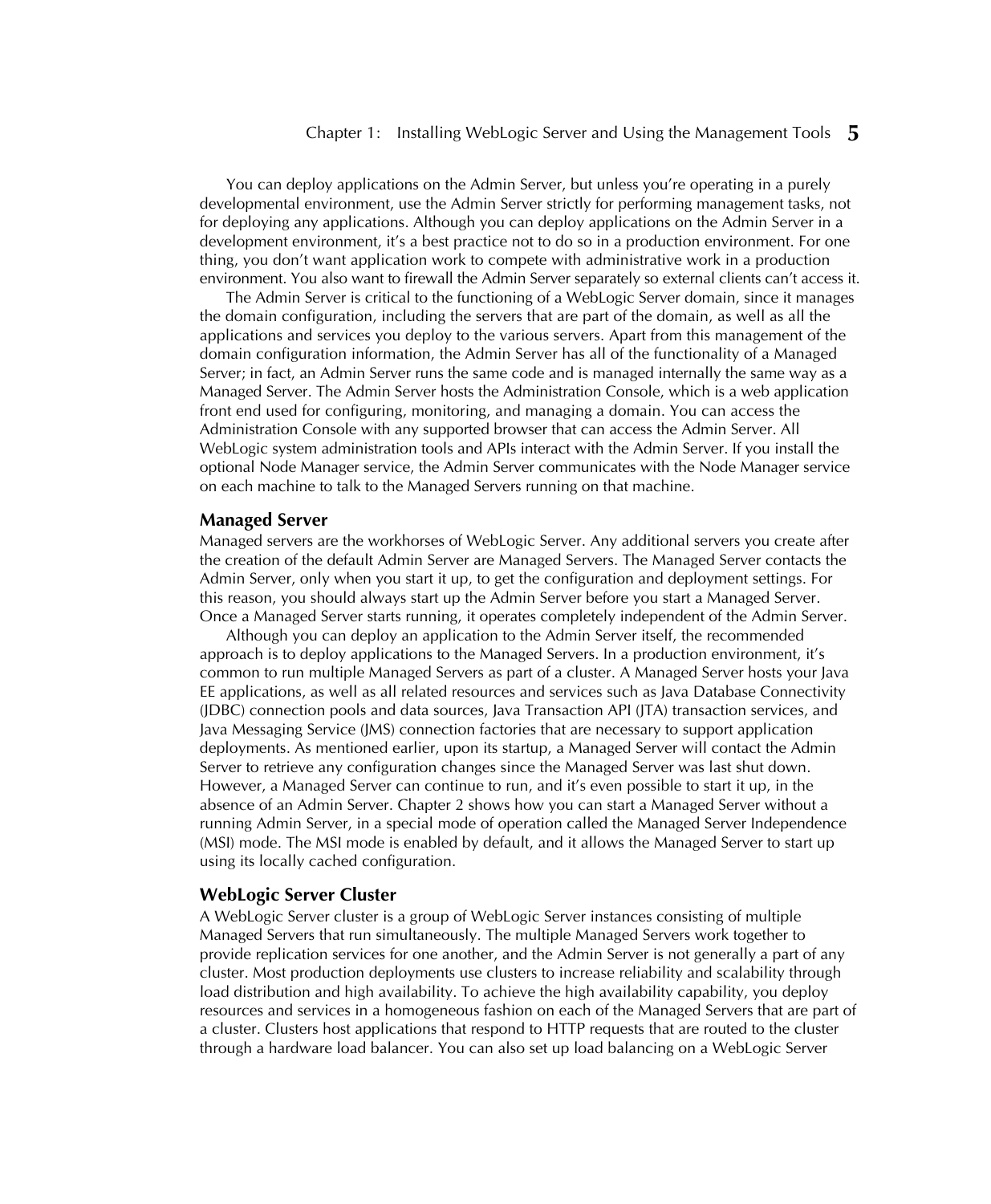instance or a third-party Web Server with the help of plug-ins supplied by WebLogic Server. The load balancer handles the HTTP requests after the requests pass through a firewall. Cluster members pass replicated copies of objects such as HTTP sessions among themselves to provide the failover capability for the cluster.



#### **NOTE**

The simplest domain will consist of just one server—the Admin Server. In a development environment, you can sometimes get by with such a simple setup and host all applications directly on the Admin Server without using a Managed Server or a cluster comprising several Managed Servers.

A WebLogic Server domain can consist of multiple Managed Servers that aren't part of a cluster, or that are part of a cluster or it can consist of multiple clusters—just remember that even if you have multiple Managed Servers in a domain, you can avail yourself of WebLogic Server's high availability and load-balancing features only by deploying a cluster of servers. High availability lets you continue serving clients even when you experience a failure such as a machine or WebLogic Server failure. WebLogic Server offers you many powerful features such as replication, failover, and the ability to migrate services so you have high availability for your system. Clusters provide load-balancing capabilities by letting you spread requests across the cluster members. Clusters also offer scalability by letting you easily add on additional servers to the cluster to accommodate increased demand for WebLogic Server services. The important thing to understand here is that the cluster automatically provides these capabilities without the user experiencing any disruption.

Each domain may consist of multiple Java EE resources such as JDBC connection pools and JMS servers, which the domain makes available to all the applications it hosts. Note that domain resources, such as a JDBC connection pool, are not shared across domains—each WebLogic domain must create its own set of resources. This applies when dealing with clusters as well, which are treated as a domain resource. A cluster's Managed Servers thus can't overlap domains and belong to more than one domain at the same time. Therefore, whenever you perform a failover within a cluster, you can fail over from one Managed Server to another Managed Server within the same domain but not to a Managed Server that belongs to a different domain.

How does one design a domain? Other than the simple requirement that you must install the same version of WebLogic Server for all the Managed Server instances in a cluster, it's easy to design a cluster. Although a WebLogic Server cluster can run entirely on a single machine, to take advantage of the high availability features, Managed Servers are typically installed on two or more physical machines. To increase a cluster's capacity, you can either add more Managed Server instances to the existing cluster architecture, or you can add more physical machines to the cluster, with the additional machines hosting new Managed Server instances, of course. Managed Servers can serve as backups for services such as JTA and JMS that another Managed Server in the same cluster hosts.

There's really no hard and fast rule for organizing your domains; one way to organize domains is to create separate domains to handle different types of work. For example, you can have one domain dedicated to online shopping and another to support your internal e-business operations. In general, you design domains based on your service needs, security requirements, and management considerations You can also create separate domains for physically separate business locations.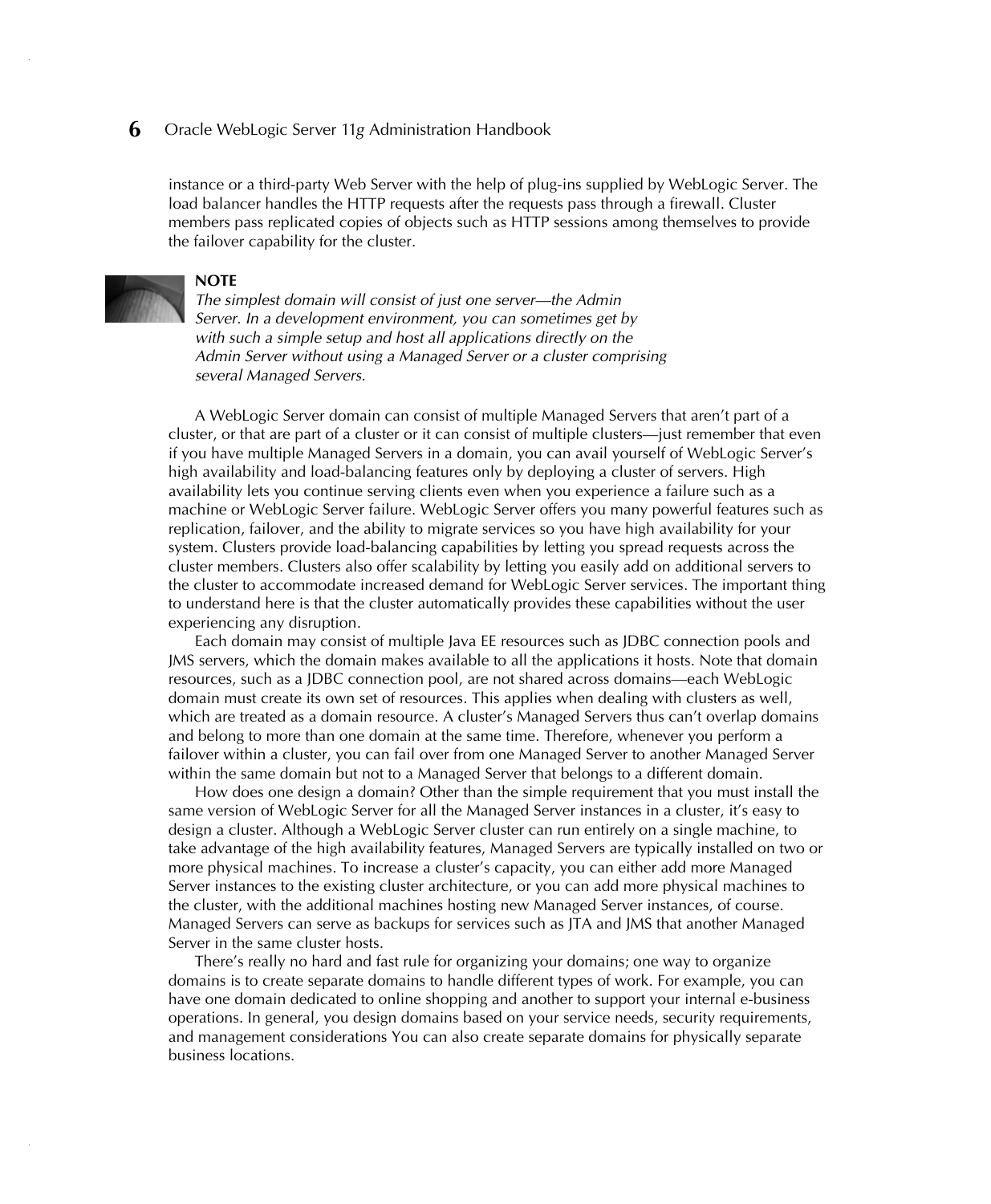It's sometimes easy to get confused as to how a cluster relates to a domain. Just remember that a domain is simply a set of WebLogic Server instances, some of which may be clustered and some not, and that a domain can contain multiple clusters.

#### **Machine**

A machine in the WebLogic Server context is the logical representation of the computer that hosts one or more WebLogic Server instances (servers). The Admin Server uses the machine definitions that you create to start remote servers through the Node Managers that run on those servers. A machine could be a physical or virtual server that hosts an Admin or Managed Server that belongs to a domain. You'll see later in the book that you must define a machine first if you want the Admin Server to use the Node Manager service to monitor, start, and stop the Managed Servers running on a server. In a sense, a machine in a WebLogic Server environment is more or less equivalent to an instance of a Node Manager and this is essentially the concept that a machine represents. WebLogic clusters make use of the machines you define in order to decide the optimal way to replicate session data on a different server that is part of a cluster.

#### **Network Channels**

Network channels are an optional feature that allows you to separate different classes of network traffic. You can make use of separate network channels to separate server and client traffic and direct it to different listening ports or addresses. If you need to allow both secure and nonsecure traffic on the same server, you can create multiple channels to support the diverse traffic with different security protocols. You can also use network channels to manage quality of service by using weighted, value-based priorities for different channels. This enables you to assign high weighted values to faster channels that use faster network interface cards and dedicate them to the types of traffic that require faster throughput, for example. Network channels control all communication-related aspects such as listen addresses, protocols, and port numbers throughout the domain.

#### **Node Manager**

The Node Manager is an optional process that runs on a machine and manages the availability of all servers that run on that machine. Node Managers help you remotely start, stop, suspend, and restart Managed Servers. The Node Manager works with the Admin Server using a secure channel and lets you manage the availability, as well as monitor the health, of all Managed Servers in a single domain. The Managed Servers that the Node Manager controls can be independent servers or they can be members of a cluster. The Node Manager monitors remote Managed Servers and is capable of automatically restarting them when they fail. It also kills Managed Servers that exhibit unstable behavior. It is recommended that you install a Node Manager service on each machine that hosts a Managed Server. Managing the servers with Node Managers is actually a key requirement for configuring automatic server migration in a cluster following a server failure, as explained in Chapter 7. In Chapter 2, I explain how you can use Node Manager and the WebLogic Scripting Tool (WLST) together to perform various administrative tasks.

#### **Virtual Hosts**

Virtual hosts rely on the Domain Name System (DNS) to map hostnames to the IP address of a single server or a cluster of servers. By doing so, multiple domain names can be hosted on your server wherein different web applications can be assigned to different virtual hosts, effectively sharing all resources and being differentiated only by their hostnames.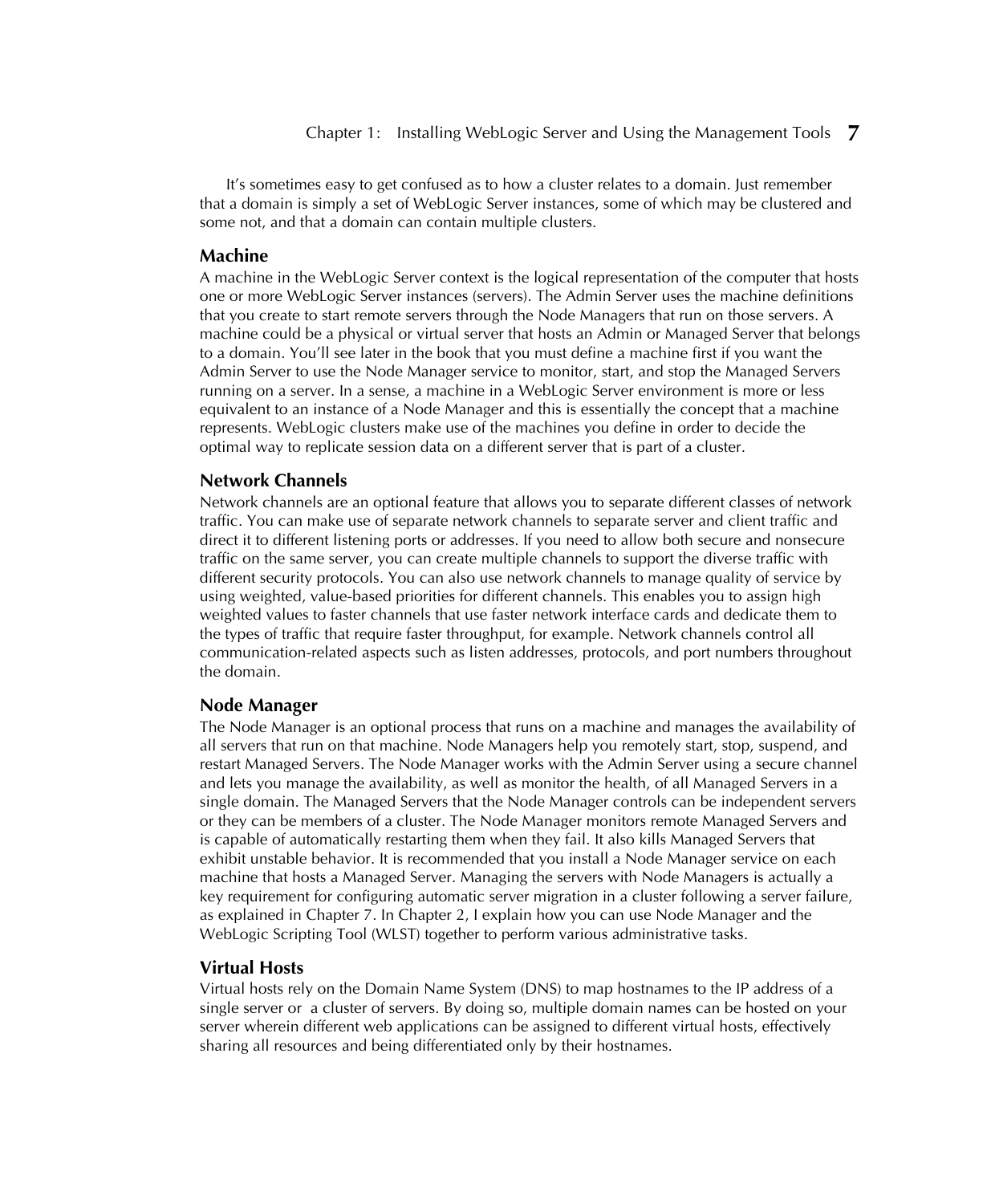#### **Work Managers**

Work Managers help you manage the WebLogic Server instance workload, specifically by letting you prioritize work execution, which you do by defining request classes and constraints. You can configure Work Managers at the domain level (using global Work Managers) or at the application or module level.

#### **Services**

Following are some of the main services used in a WebLogic environment:

- IDBC (lava Database Connectivity) enables Java programs to handle database connections established through connection pools.
- JMS (Java Messaging Service) is a standard API that enables applications to communicate through enterprise messaging systems.
- JTA (Java Transaction API) specifies standard Java interfaces between transaction managers and the parties in a distributed transaction system.

**TIp**

You can create Jolt Connection Pools to enable your applications to connect to Oracle Tuxedo domains. Jolt clients will then manage requests from your applications to the Oracle Tuxedo Services.

### **Deployment**

When you want to make a Java EE application or a stand-alone application module available to users, you must first install those applications and modules in a WebLogic domain. Once you install the applications and modules, you must start those so the applications can begin processing user requests. Deployment is the process of installing the applications or modules and starting them so they are available to clients. Developers package applications for delivery to administrators, who then deploy the applications to WebLogic Server instances or clusters. Chapter 7 shows the various ways in which you can deploy applications to development and production environments, by using the Administration Console, WLST and the *weblogic.Deployer* utility.



#### **NOTE**

Oracle WebLogic Server 11g fully supports Oracle Real Application Clusters (RAC). Chapter 4 shows you how to configure data sources to connect to Oracle RAC database services.

#### **Security Realm**

You use security realms to protect the WebLogic Server resources. A security realm is simply a logical container for your user, group, roles, security policies, and security providers. It's the security realm that authenticates users and determines which resources they can access. WebLogic Server uses a default security realm by the name *myrealm*. In the default security realm, the Admin Server stores the domain security data in an LDAP server, but you can also choose an RDBMS store for this instead. The Managed Servers replicate this LDAP server, and when the Admin Server fails it can use their copy of the LDAP server for providing security services to the deployed applications.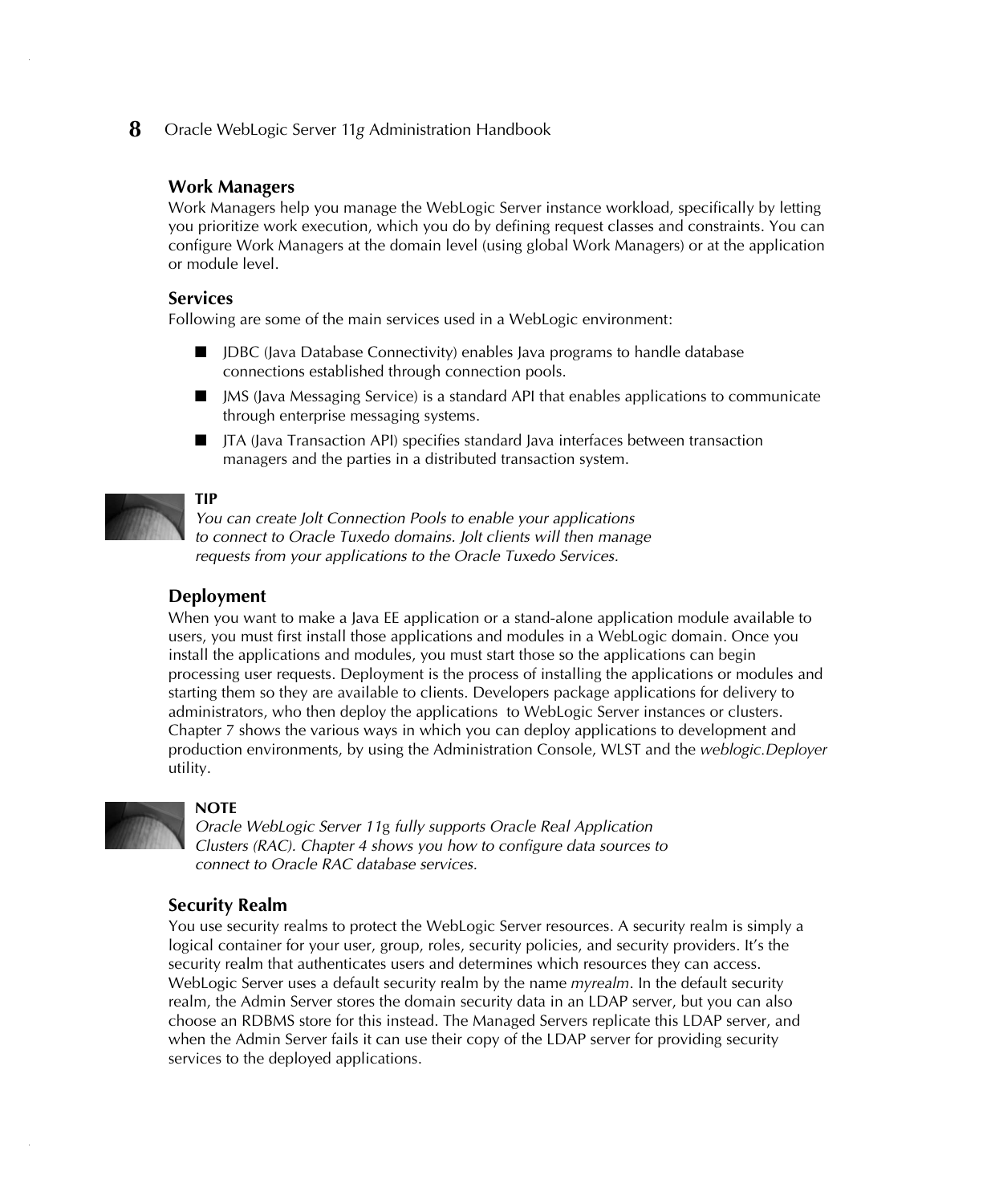When you create a domain, the username/password credentials you provide are used by the Configuration Wizard to seed the security realm myrealm. The username you provide will be the initial administrative user in myrealm. When you start up the server, it uses the default security realm to authenticate usernames. You can configure the server to use other security realms, but you must always specify one of them as the default security realm.

If these simple definitions of the key WebLogic Server terminology don't satisfy your curiosity, not to worry—subsequent chapters discuss all these entitities in great detail!

### **Important WebLogic Server Concepts**

In order to fully comprehend how WebLogic Server works and to get the best performance out of it, it's important to understand several concepts. The most important concepts are discussed in the following section.

### **Execute Threads and Queues**

This section briefly describes the internal architecture of Oracle WebLogic Server in the sense of how the server performs its work of satisfying user requests. When a client sends a request to the WebLogic Server, the actual work to satisfy that request is performed by a Java thread called an execute thread. A user can submit work to WebLogic Server using an HTTP-based request to the Servlet engine or a request for Remote Method Invocation (RMI) access to objects such as Enterprise JavaBeans (EJBs). When a server process starts up, it binds itself to a port and assigns a *listen thread* to the port to listen for incoming requests. Once the request makes a connection, the server passes the control of that connection to the *socket muxer*. The socket muxer reads requests off the socket and places the work requests into the self-tuning *execute queue* as they arrive. An idle execute thread will pick up a request from the execute queue and may in turn hand off the job of responding to those requests to special threads. The execute thread executes the requests and returns the responses.

Oracle WebLogic Server uses socket muxers, which are software modules, to read incoming requests on the server. Muxers read messages from the network, bundle them into a package of work, and queue them to the Work Manager, which then finds a thread on which to execute the work and makes sure the response gets back to the same socket from which the request came. There are two types of muxers—a Java muxer and a native muxer. A Java muxer uses pure Java to read data from the sockets, whereas the native muxers use platform-specific native binaries. By default, Oracle WebLogic Server uses the native muxer that is, the *Enable Native IOP* parameter for the server is set to the value *SELECTED.* Note that with a native muxer, the server creates a fixed number of threads to read incoming requests, whereas with a Java muxer you can configure the number of threads in the Administration Console by modifying the *Percent Socket Readers* parameter. The native muxer allocates a certain percentage of the server threads to act as socket reader threads, which perform the pooling function, while the rest of the server threads are busy processing client requests. In general, you need to be careful about changing the number of socket reader threads. In many cases, the best optimization is to set it to 1.

You can tell if you're using a native muxer or a Java muxer by looking at the messages that involve the execute thread. If you're using the native muxer, the server error messages will refer to it as *weblogic.socket.EPollSocketMuxer*, whereas if you're using the Java muxer you'll see *weblogic.socket.SocketMuxer* instead. Note that the *EPollSockerMuxer* is associated only with a JRockit JVM operating on a Linux server. You'll see the word *poll* in the case of a native muxer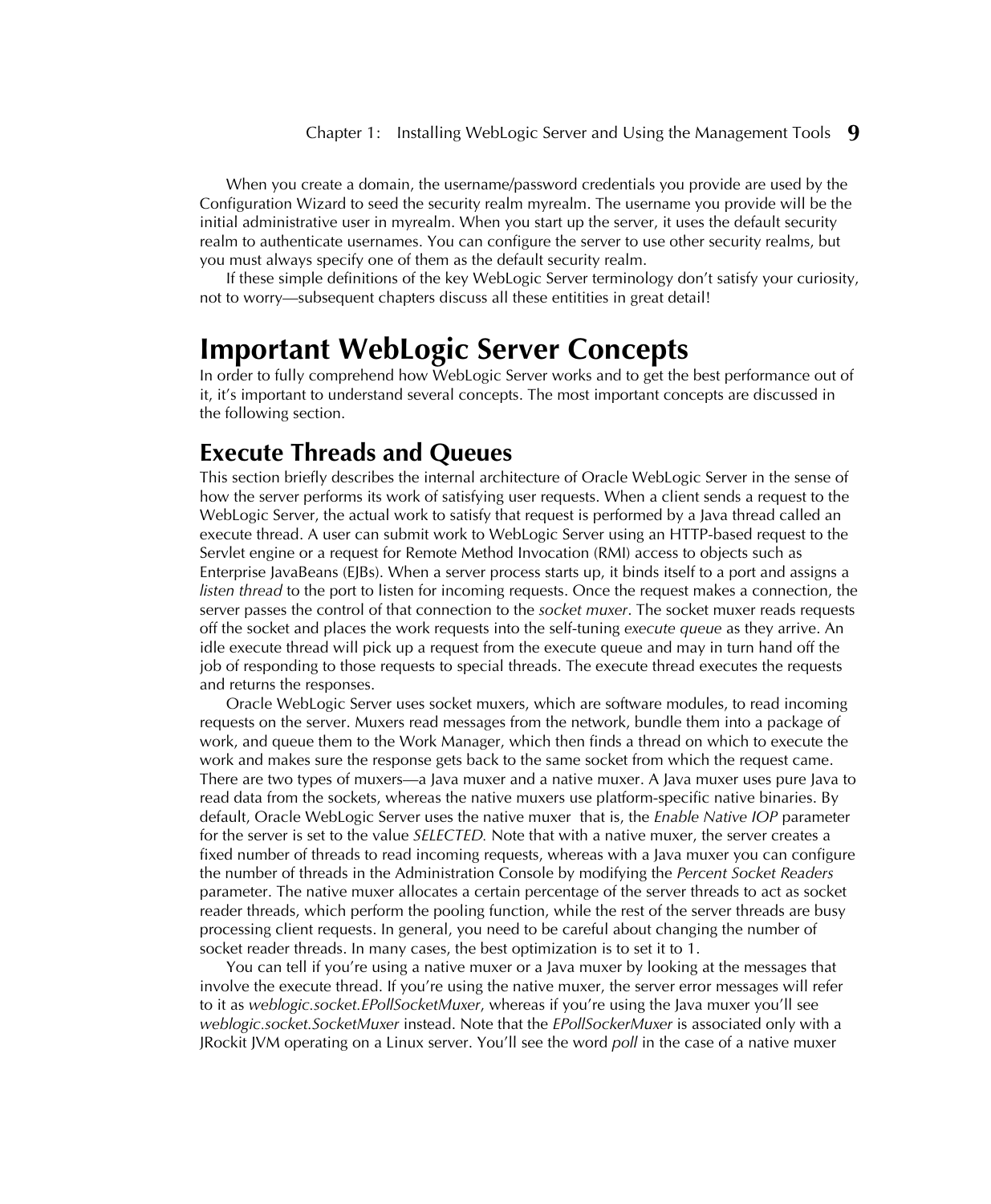because it uses a polling mechanism to query a socket for data. Native muxers are seen as providing superior performance, especially when scaling to large user bases, because they implement a nonblocking thread model. When administering WebLogic Server instances, you'll frequently encounter the so-called "stuck thread" situation, which occurs when a thread isn't returned to the thread pool within the time you set for it (the default is 10 minutes). Resolution of stuck threads is a key component of WebLogic Server troubleshooting, and you'll notice that Oracle Support often asks for several server thread dumps when you open a service request. Chapter 6 shows you how to take a thread dump and analyze many performance issues on your own by identifying the resource contention leading to the stuck thread situation.

### **Implementing the JMX ApI and MBeans**

WebLogic Server implements the system administration infrastructure with Sun's Java Management Extensions (JMX). Implementing the JMX API involves using Java MBeans (managed beans) to model system administration tasks. If you understand MBeans and the JMX API, you can use them to create your own custom management tools. However, all administrative tools, such as the Administration Console, use the same MBeans and JMX API, so you don't have to reinvent the wheel by creating custom management tools. While a WebLogic Server administrator doesn't need to know how to program the JMX API, it helps to understand the different types of MBeans and how the JMX API interacts with them.

WebLogic Server uses two basic types of MBeans—*configuration MBeans* and *runtime MBeans*—to configure, monitor, and manage the server and its resources.

- *Configuration MBeans* contain the configuration information for servers and resources that is stored in the domain's configuration files such as the *config.xml* file and other XML files. These are persistent MBeans, and the domain's configuration file, *config.xml*, stores the attribute values for these MBeans. Whenever you change a configuration attribute using a system administration tool such as the Admin Server, those changes persist in the *config.xml* file. Configuration values can also be set by modifying the startup scripts and adding additional arguments via the *-D* option in the Java startup command. The *config.xml* file automatically gets updated when you change any configuration settings. When a Managed Server starts up, it contacts the Admin Server and gets a copy of the configuration information, which it stores in memory as configuration MBeans. Thus, all server instances in a domain have the same in-memory representation of the domain's configuration. Note that any attributes you change when starting a Managed Server won't affect the *config.xml* file, which is modified only if you change an attribute value on the Admin Server. When you shut down a server instance, all configuration MBeans hosted by that server are destroyed.
- *Runtime MBeans* help you monitor running server instances and contain attributes that hold run-time information for server instances and applications. Each of the server's resources updates the relevant run-time MBean following a change in its state. For example, the *ServerRuntimeMBean* is instantiated by the server when it starts up and contains the run-time data for the server. Runtime MBeans consist only of run-time data and nothing else, and when you shut down the server, the run-time statistics in the *ServerRuntimeMBean* are destroyed, as is the case with all the other runtime MBeans.

MBean Servers act as containers for the various MBeans, and the servers create and provide access to the MBeans. Oracle provides three types of MBean Servers. The Admin Server hosts an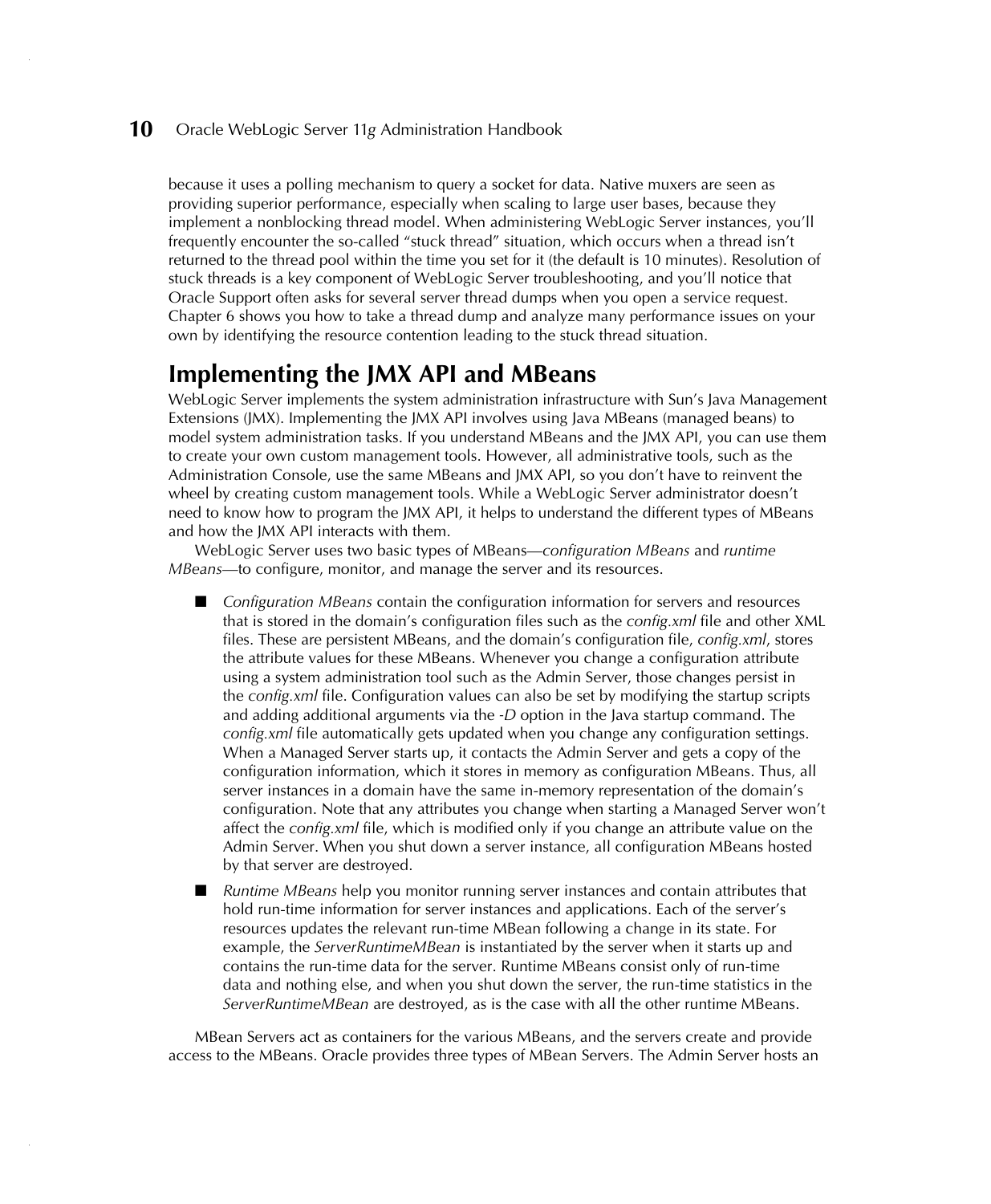instance of the Domain Runtime MBean Server, which manages the MBeans for domain-wide services. Both Managed Servers and the Admin Server host an instance of the Runtime MBean Server, which lets you configure server instances. The Admin Server also hosts the Edit MBean Server, which manages pending configuration changes. The Admin and the Managed Servers also can optionally host the JVM's Platform MBean Server, which controls MBeans that contain monitoring information for the JDK.

You can change most domain configuration attributes dynamically while the server instances are running. In cases where dynamic configuration of an attribute isn't possible, you must restart the server instance. Run-time values of the attributes you configure will reflect your changes immediately, and the values are persisted in the *config.xml* file.

### **Development and production Mode**

By default, WebLogic Server domains run in the development mode using the Sun Java Development Kit (JDK). In this mode, auto-deployment of applications is enabled and the Admin Server creates a *boot.properties* file automatically when you start it up. You can also use the demo certificates for Secure Sockets Layer (SSL) without any warnings from WebLogic Server. The development mode is provided to get developers up and running quickly without having to worry about advanced deployment, configuration, or security issues.

In the production mode, WebLogic Server defaults to using JRockit as the default JDK. In addition, you can't use the auto-deployment feature in production, and WebLogic Server issues warnings if you use the demo certificates for SSL. In the production mode, you're also prompted for usernames and password when you start up the instances.

It's easy to toggle between the development and production modes, and you learn how to do so in Chapter 2.

### **Listen ports and Listen Threads**

Listen ports listen for connection requests, and as connections come in the listen thread assigned by the server to the listen port accepts the connection requests, establishes connections, and hands the requests over to the socket muxer.

By default, Oracle WebLogic Server uses two listen ports to listen to incoming requests for connections. The first listen port, which I'll call a normal listen port, will accept any type of request—administrative as well as user requests. The normal listen port accepts connections from various protocols such as HTTP, t3, IIOP, COM, LDAP, and SNMP. When you start up a WebLogic Server instance, it starts listening on two different ports. The first one is a normal plaintext port, and the second is a SSL listen port that also accepts requests for connections from clients over protocols such as HTTPS, t3s, IIOPS, COMS and LDAPS.

The second listen port is called an administration port. When you configure an administration port, the requests must use SSL, at which point you won't be able to direct any administrative requests to the normal port. Here's an informational message from the server when it starts up that shows the two default listen ports in action:

```
<Jan 30, 2011 12:12:01 PM EST> <Notice> <Server> <BEA-002613> <Channel 
      "Default[7]" is now listening on fe80:0:0:0:e066:c24c:22cc:3d30:7001 
      for protocols iiop,t3, ldap, snmp, http.> 
      <Jan 30, 2011 12:12:01 PM EST> <Notice> <Server> <Channel "DefaultSecure[3]" 
      is now listening on 192.168.1.2:7002 for protocols iiops, t3s, ldaps, https.>
```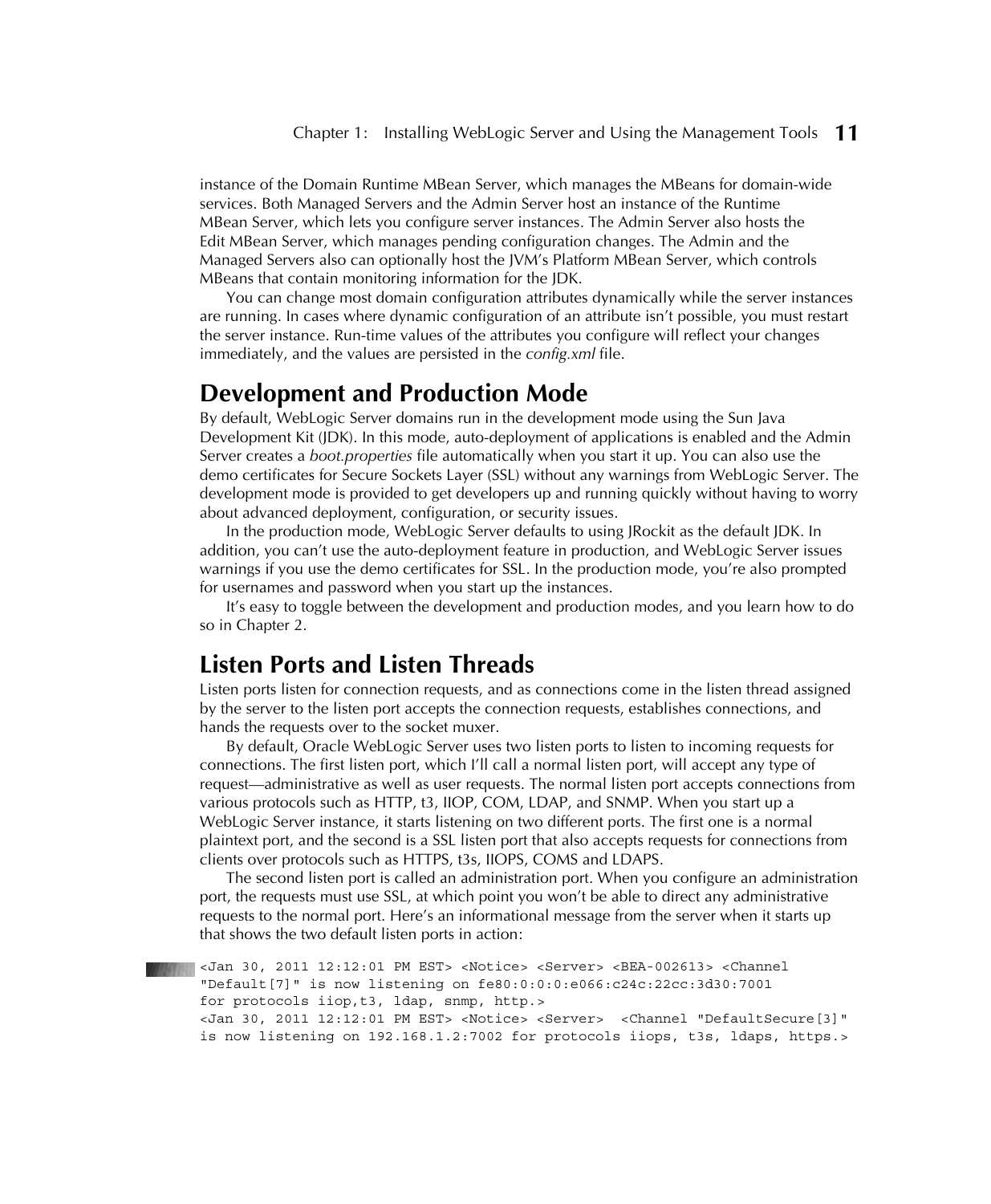While using the administration port is optional, note that you can start a server in the standby mode only if you use an administration port. In standby mode the normal port will be unavailable, so you must use the administration port to manage the server. In addition, having two separate ports—one for administrative operations and the other for the application traffic—prevents a conflict between these two types of network traffic. In a production environment, you can thus ensure that critical administrative operations, such as starting and stopping servers or deploying applications, don't compete with the application traffic. The administration port accepts only secure SSL traffic, so all connections through this port will have to be authenticated. Note that only administrative users can authenticate on the administration port, and no administrative traffic is rejected on nonadmin ports when you enable the administration port.

### **Choosing a JVM**

In order to run Oracle WebLogic Server, you'll need a Java Virtual Machine (JVM). Oracle offers two types of JVMs for you when you install Oracle WebLogic Server—the Sun Hotspot JVM and the Oracle JRockit JVM. Oracle recommends that you use the JRockit JVM for production installations because of the many benefits offered by it, including higher performance, increased scalability, and better manageability when compared to the Sun JVM.

You configure the default JVM for a domain when creating a domain with the Configuration Wizard or with the WebLogic Scripting Tool (WLST). If you choose Production Mode on the Configure Server Start Mode and JDK page during the Configuration Wizard's domain creation process, the choice of the JVM will default to the JRockit SDK. If you select Development Mode, on the other hand, your domain will be configured to use the Sun SDK.

It's easy to change the JDK after you create the domain. Just set the *JAVA\_VENDOR* environment variable in the *startWebLogic.cmd* script (or the *startWebLogic.sh* script in UNIX), as shown here:

|  | ■\$ set JAVA VENDOR=BEA |  | /* For JRockit JVM |
|--|-------------------------|--|--------------------|
|  | \$ set JAVA VENDOR=sun  |  | /* for Sun JVM     |

In the latest release of WebLogic Server, you can also set the value of the *JAVA\_VENDOR* variable to Oracle in order to specify the JRockit JVM. You can confirm the JVM version the server is using by viewing the command window output after you start a WebLogic Server instance. Be sure to check the JRockit documentation for vendor-specific options if you're new to this JVM. You can use JRockit to run any applications that were created with the Sun JDK.

### **Using Web Server plug-Ins**

While WebLogic Server comes with a built-in web server, you can also use a third-party web server, such as the Apache HTTP Server, for example. Web servers can be used to field requests for simple, static HTML content; but dynamic content, such as that delivered by Java web applications developed as JSPs or servlets, are hosted on the WebLogic Server and the web server routes requests for the dynamic content to WebLogic Server. The web server can use a WebLogic proxy plug-in or the WebLogic Server–provided servlet named *HTTPClusterServlet* to direct servlet and JSP requests to the cluster. You must configure *HTTPClusterServlet* as the default web application on the proxy server machine if you want to use this instead of a proxy plug-in.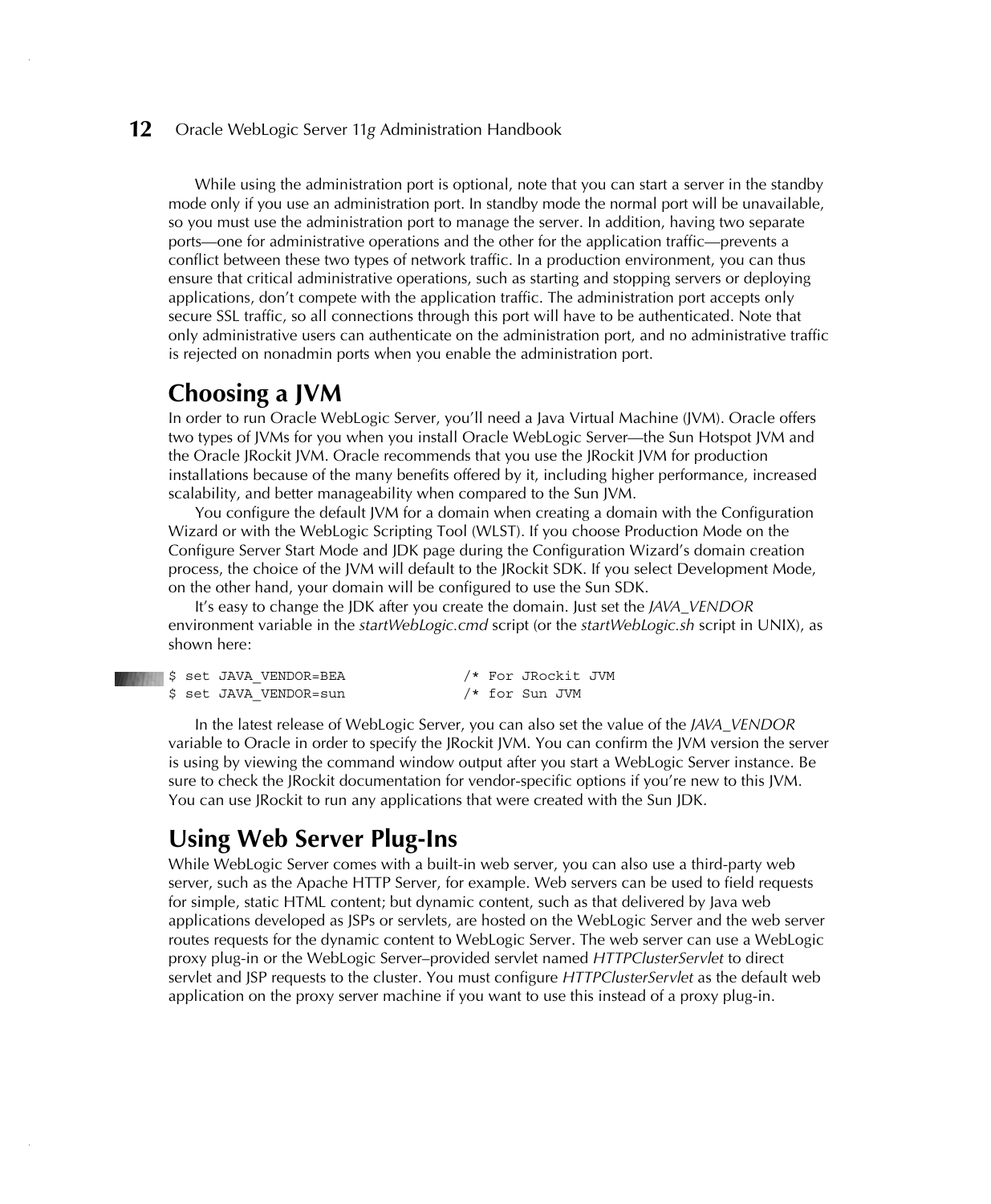You can install a WebLogic plug-in on the web server, allowing it to talk to the applications running on WebLogic Server. Your WebLogic Server installation comes with plug-ins for the following web servers:

- Apache HTTP Server
- Microsoft Internet Information Server
- Sun Java System Web Server

You can use a proxy plug-in to proxy requests from the web server to the clustered WebLogic Server instances to provide load-balancing and failover capabilities for those requests. You can configure the Secure Sockets Layer (SSL) protocol to secure data exchanged between the Apache HTTP Server Plug-In and WebLogic Server. Please refer to Oracle WebLogic Server documentation on WebLogic Server plug-ins for more details about the various available plug-ins.

Although you use WebLogic Server for its capabilities in hosting dynamic enterprise-level applications, you can also use it as a full-fledged web server capable of hosting high-volume web sites and server-static HTML files, servlets, and JSPs.

### **Management ApIs**

All the WebLogic Server administration tools and utilities you'll use to manage WebLogic Server call on various WebLogic application programming interfaces (APIs) to perform their tasks. Instead of relying exclusively on the management tools, you can also make use of the rich offering of WebLogic APIs to create your own custom management utilities. Here are brief descriptions of the key management APIs:

- **WebLogic Diagnostic Service APIs** These APIs support monitoring of the servers and the access and control of diagnostic data.
- **Java Management Extensions (JMX)** JMX is a public standard that you can use for monitoring and managing applications, devices, system objects and service-oriented networks. WebLogic Server uses JMX-based services to manage its resources.
- **Deployment API** The deployment API enables the configuration and deployment of applications.
- **Logging APIs** Logging APIs help you write messages to log files and distribute those messages. WebLogic Server offers both the standard JDK logging APIs as well as the Jakarta-Log4J Project APIs, as explained in Chapter 4.
- **Java EE Management API** This API enables you to create tools to discover resources such as connection pools and deployed applications.

Here are some things to note about the various management APIs:

- They implement and usually extend the relevant Java specification. For example, the deployment API implements the JSR-88 deployment specification.
- $\blacksquare$  They enable you to integrate management tasks with other tools that comply with the same specification.
- The WebLogic Server administration tools, such as the Administration Console, use these APIs to perform various management tasks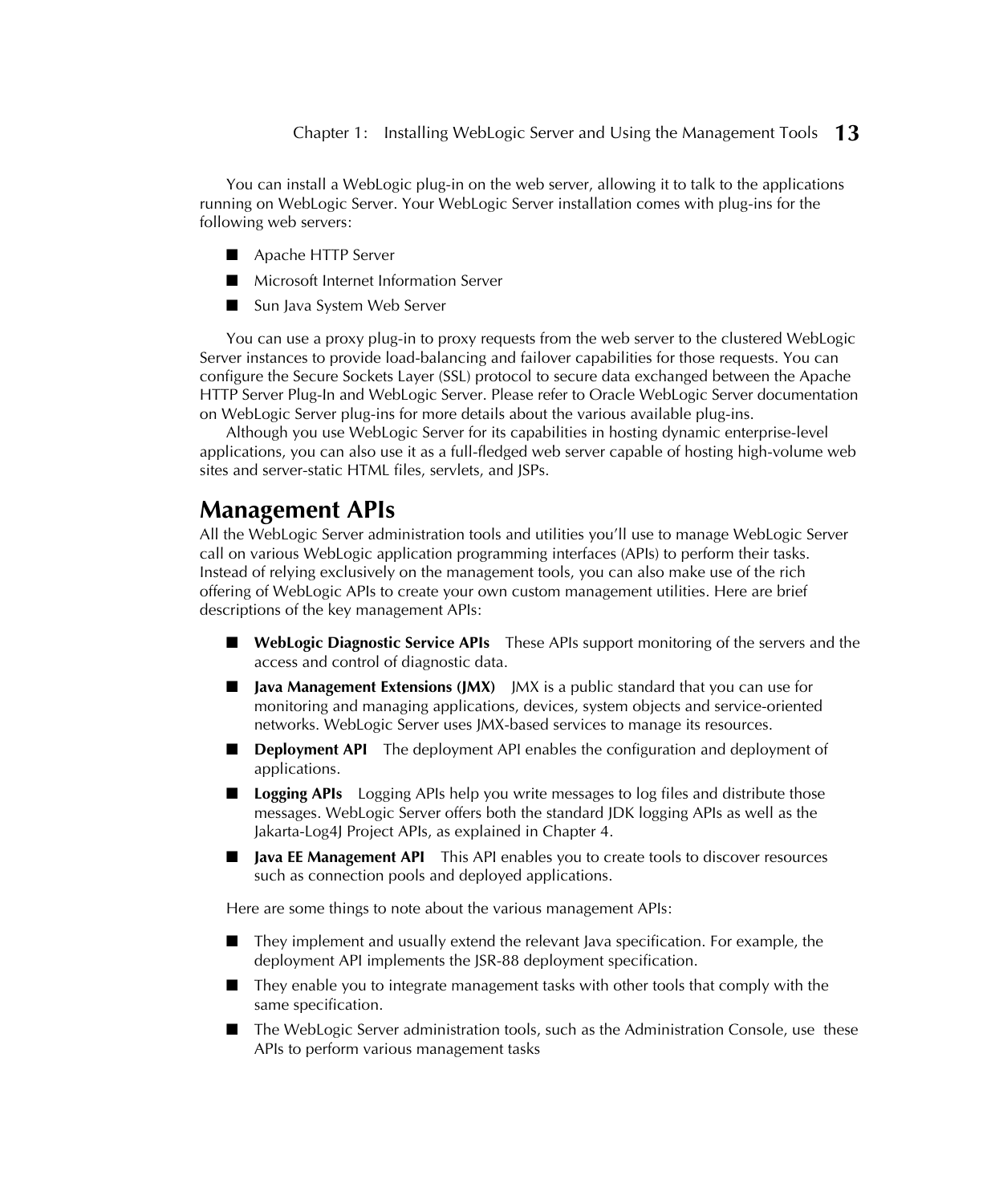## **Installing Oracle WebLogic Server 11g**

This section shows you how to install the latest release of WebLogic Server. As you'll see, the installation is remarkably easy. Of course, once you create your WebLogic Server domain, you'll need to spend time configuring it, and this could take a significant amount of time. Chapter 3 explains WebLogic Server domain configuration.

Although the installation steps and screenshots pertain to a Windows installation, they're very similar to the installation steps you need to follow for a UNIX or Linux installation, except for a few operating system differences. All the scripts provided for starting and stopping the servers, for example, come in two versions—a Windows and a UNIX version. For example, the counterpart in UNIX for the Java Windows command script for starting a Managed Server, *startManagedWebLogic.cmd*, is the *startManagedWebLogic.sh* script.

You can download a full-fledged version of WebLogic Server from the Oracle web site. Navigate to www.oracle.com from your browser, click Downloads, then WebLogic Server. After accepting the license agreement, simply download the appropriate Oracle WebLogic Server packages for your operating system. You can also access the WebLogic Server installation software from the Oracle Technology Network (OTN) web site or the Oracle E-Delivery web site (http://edelivery.oracle.com).

You'll notice that you have multiple options to select from with regard to the installation packages. If you wish, you can use the Oracle WebLogic Server installer to install Oracle Coherence and the Oracle Enterprise Pack for Eclipse, along with Oracle WebLogic Server. If you already have Java installed on your server, you can choose the Generic Package Installer. Several operating system package installers are available for specific platforms. My Oracle Support now offers an upgrade installer that lets you upgrade your current installation to the latest patch release. If your current 10.3.*x* installation includes Workshop for WebLogic, you must first uninstall the Workshop before you perform an upgrade with the Upgrade Installer.

Since our main goal is to learn about Oracle WebLogic Server, you can download just the basic Oracle WebLogic Server 11.1 zip files, but these are meant mainly for developing applications and don't have the sample applications (and the Derby database that goes with it) or the WebLogic plug-ins. Therefore, it's a smart idea to go ahead and download the more complete installer, named Oracle WebLogic Server 11*g*R1 (10.3.4) + Coherence + OEPE - Package Installer. This way, if you want to work with Oracle Coherence or the Oracle Enterprise Pack for Eclipse, you'll have access to those products.

### **Development-Only Installation**

On most operating systems, you can use a development-mode installation that comes in the form of a zip file. This installation is purely for development purposes. Although it has a smaller footprint than the full-deployment version, note that the development-only installation doesn't come with the web server plug-ins, the Sun or JRockit JDK, the sample applications, or the Derby database.

Let's turn to how you install Oracle WebLogic Server on a Windows system.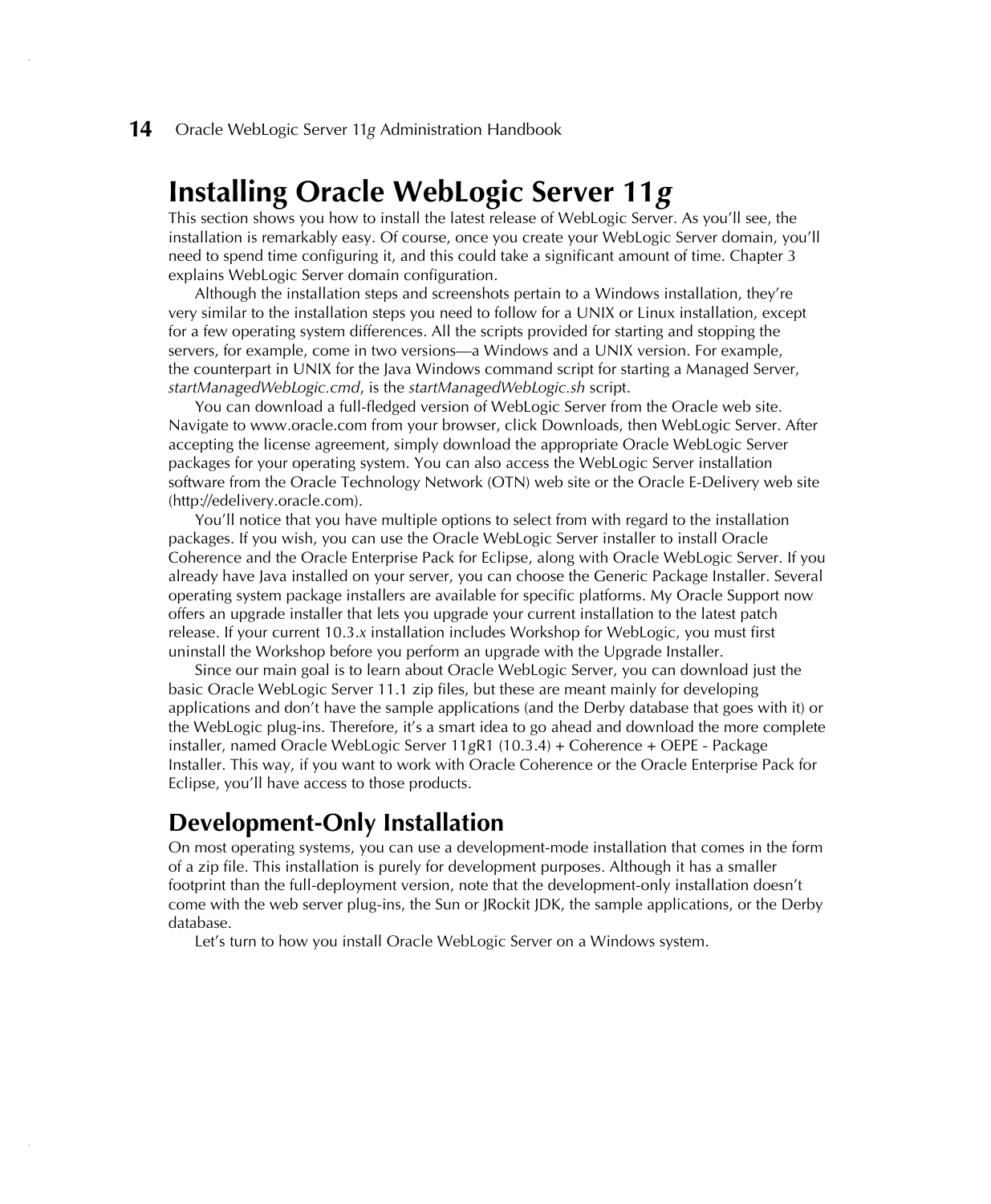### **Installation prerequisites**

The installation procedures explained here are for the Windows platform, and they're mainly designed to get a working installation of WebLogic Server up and ready so you can play with it. For example, the prerequisites for a basic installation require just 1GB of RAM and a 1 GHz processor. As for disk space for the installation, it takes about 1.6GB for the entire installation (including Oracle Coherence and Oracle Enterprise Pack for Eclipse). For actual production implementations, you must refer to the appropriate requirements by going to the following link: www.oracle.com/technology/software/products/ias/files/fusion\_certification.html.

A key requirement is that you must have a JDK (Java Development Kit) installed prior to the installation, but for Windows 32-bit and Linux platforms, the installer comes with a JDK distribution (Sun and JRockit), so you're fine with the JDK requirement.

The following example shows how to install WebLogic Server through the executable that's included with the installer. However, you may also install from the command line, which lets you denote a specific temporary directory instead of the default TEMP directory that the installer uses:

\$ wls1034\_oepe111161\_win32.exe -mode=console -Djava.io.tmpdir=C:\Temp1

Note that the following procedures install Oracle WebLogic Server Release 11.1—specifically the 11.1.1.4 release.

### **Installation Modes**

There's more than one way to install WebLogic Server. The first and easiest method is to use the graphical mode, which is an interactive mode. The console mode is also an interactive mode, but is run from the command line. The silent mode is a noninteractive mode of installation, where you can use a script or a text file when you need to install WebLogic Server on many hosts. The example that follows uses the graphical mode to install WebLogic Server.

Oracle offers two types of product installers for WebLogic Server:

- Oracle WebLogic Server and Oracle Coherence
- Oracle WebLogic Server, Oracle Coherence, and Oracle Enterprise Pack for Enterprise

In most operating systems, the installer will also automatically install the Java run-time JDKs. The two types of JDKs available are the Sun JDK and the Oracle JRockit JDK. In production mode, Oracle recommends that you use the JRockit JDK.

### **Installation procedures**

Follow these steps to install WebLogic Server using the graphical mode:

- **1.** Double-click the executable you downloaded from the Oracle web site (*wls1034\_ oepe111161\_win32.exe*) and click Run in the Open File box. The installer starts preparing itself for the installation, a process that takes a couple of minutes.
- **2.** Click Next in the Welcome screen.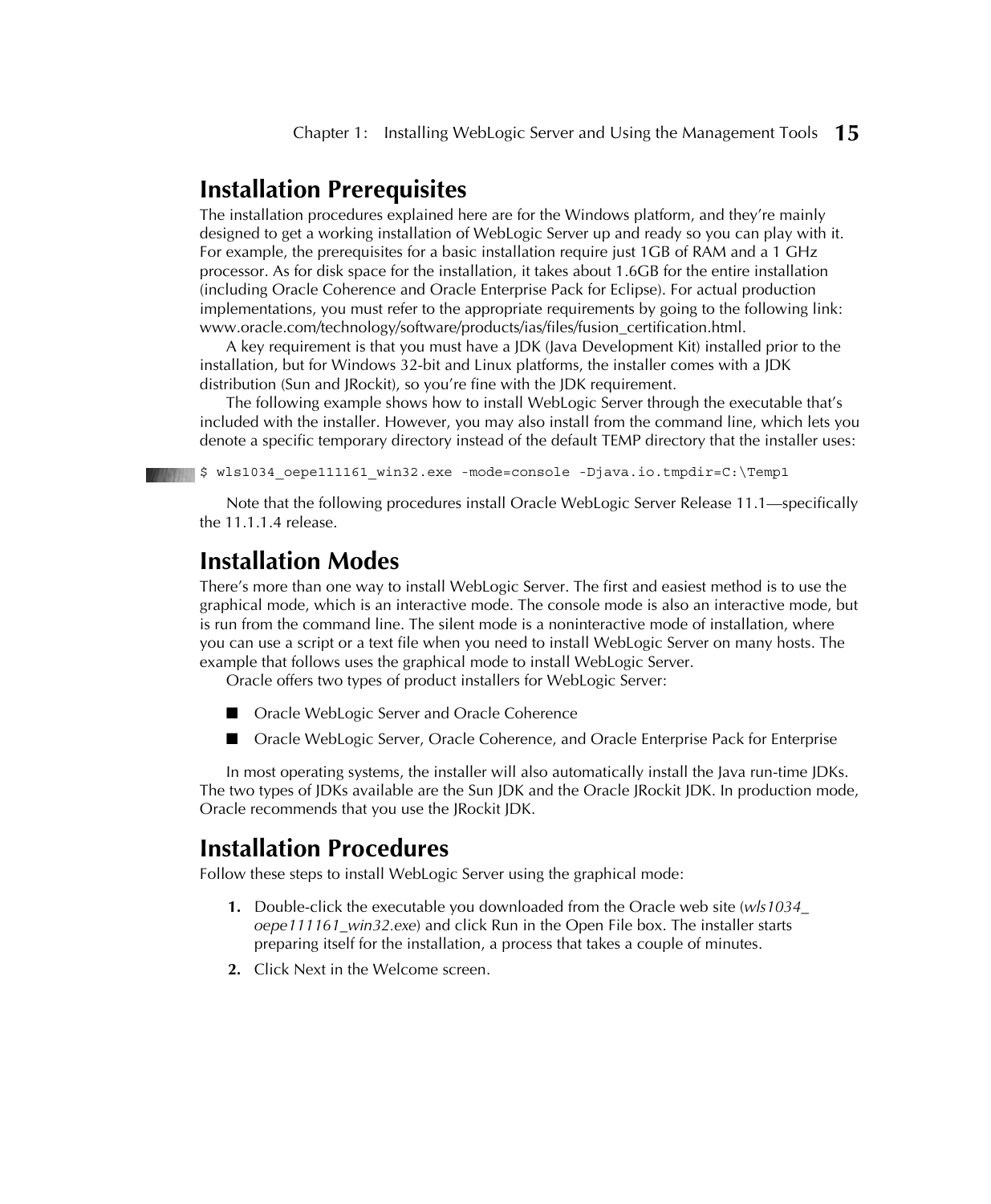- **16** Oracle WebLogic Server 11*g* Administration Handbook
	- **3.** In the Choose Middleware Directory, specify the directory where you want the installer to place the WebLogic Server files. Your domains will also, by default, use this directory. In our case, the directory is C:\MyOra\Middleware. Of course, if you've installed Oracle Middleware products before already, you can choose to install WebLogic Server in that directory as well. Click Next.

Oracle recommends that if you already have an Oracle Middleware installation, you should point to it instead of choosing a brand new directory.

**4.** In the Register for Security Updates screen, you have the option of specifying your My Oracle Support e-mail address if you choose to receive security updates by e-mail. Since we're merely using this installation for testing purposes, you can just click Next. Note that this step also lets you use the Configuration Manager, if you wish.



**5.** In the Choose Install Type window, shown here, select the Custom option.

The Custom option lets you choose the products and components you want to install, as well as perform optional configuration. Click Next after making your selection.

**6.** In the Choose Products and Components window, Server Examples is unchecked in the list of products by default. Server Examples include some applications that you can use to learn about WebLogic Server, and it comes with its own sample database server named Derby Server. This book makes heavy use of the example domains and applications provided by WebLogic Server. You must check the Server Examples box in the product list to install these applications. Click Next after making your selection.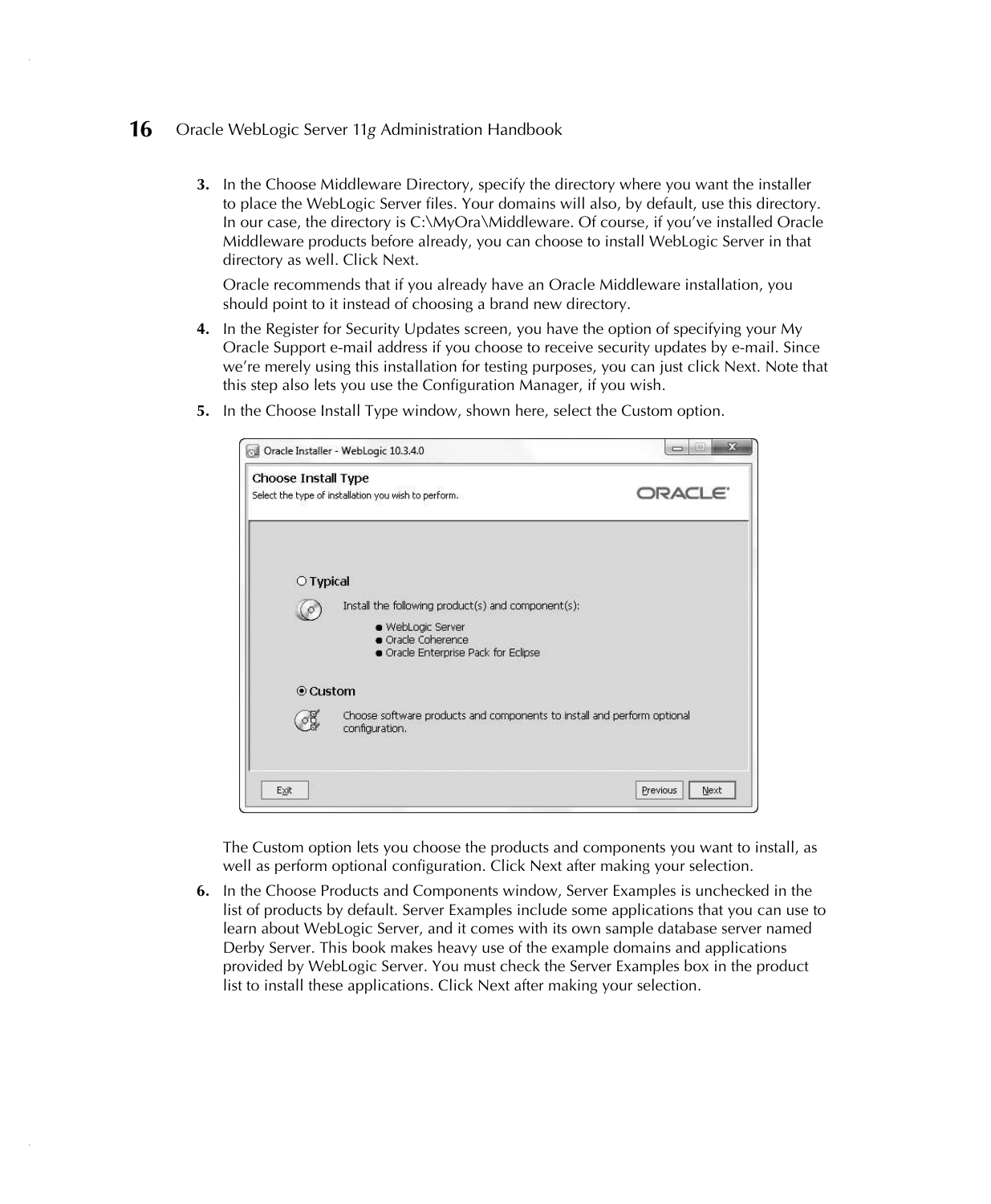- **7.** In the JDK Selection page, the installer selects by default both the JDKs it offers—Sun SDK and the JRockit SDK—but you can also browse through your server directories to select another JDK if you wish. Click Next.
- **8.** In the Choose Product Installation Directories window, shown next, the installer shows the directory you chose in step 3 as the home for the Oracle Middleware products. You can't change this without going back. The installer also shows three other directories, all under the Oracle Middleware Home directory (C:\ora\Middleware). These three directories are for Oracle WebLogic Server (C:\ora\Middleware\wlserver\_10.3), Oracle Coherence, and Oracle Enterprise Pack for Eclipse. You can change these directories if you wish.

| <b>Choose Product Installation Directories</b><br>Provide the directories where you wish to install<br>WebLogic 10.3.4.0.                       | ORACLE                          |
|-------------------------------------------------------------------------------------------------------------------------------------------------|---------------------------------|
|                                                                                                                                                 | <b><i>C</i></b> Discard Changes |
| Middleware Home Directory                                                                                                                       |                                 |
| C:\MyOra\Middleware                                                                                                                             |                                 |
| <b>Product Installation Directories</b>                                                                                                         |                                 |
|                                                                                                                                                 |                                 |
| The Product Home might contain shared utilities and any products or components for which unique directories<br>are not set.<br>WebLogic Server: |                                 |
| C:\MyOra\Middleware\wlserver_10.3                                                                                                               | Browse                          |
| Oracle Coherence:                                                                                                                               |                                 |
| C:\MyOra\Middleware\coherence_3.6                                                                                                               | Browse                          |
| Oracle Enterprise Pack for Eclipse:                                                                                                             |                                 |
| C:\MyOra\Middleware\oepe_11gR1PS3                                                                                                               | Browse                          |

The default values are generally acceptable, so click Next to continue.

- **9.** The Install Windows Service window offers you a chance to install the Node Manager, which you use as a Windows service to control the Managed Servers. Select No for now, since Chapter 4 will show you how to do this in detail. Click Next to continue.
- **10.** In the Choose Shortcut Location, select the recommended "All Users" Start Menu Folder and click Next.
- **11.** Review the Installation Summary window and click Next once you're satisfied with the products you chose to install.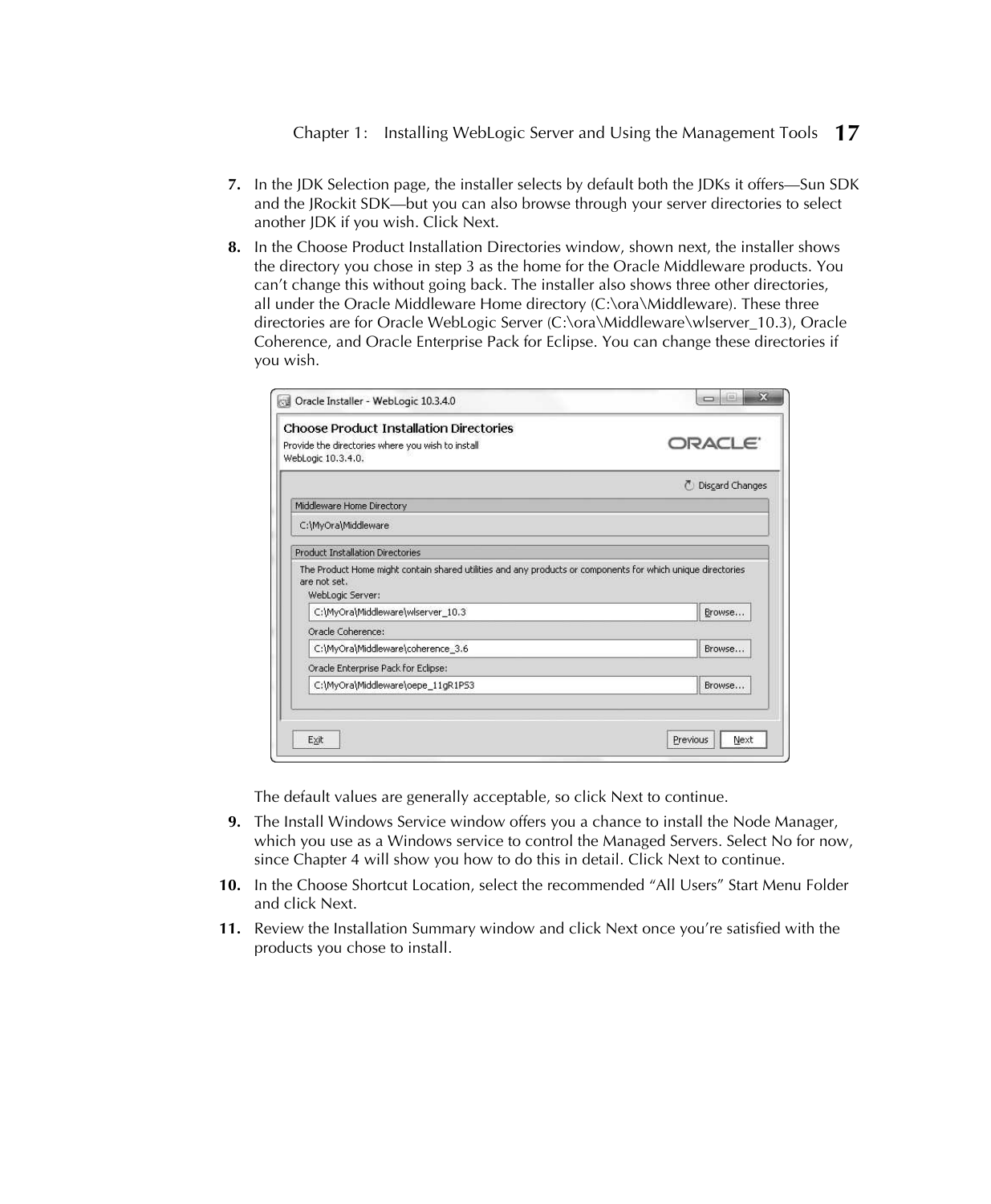- **18** Oracle WebLogic Server 11*g* Administration Handbook
	- **12.** Once the installation completes, you'll see the following Installation Complete window.

| Oracle Installer - WebLogic 10.3.4.0                                         |                                                       | $\mathbf{x}$<br>ij.<br>نصا |
|------------------------------------------------------------------------------|-------------------------------------------------------|----------------------------|
| <b>Installation Complete</b><br>Click the Done button to exit the installer. |                                                       | ORACLE <sup>®</sup>        |
|                                                                              | Message<br>Congratulations! Installation is complete. |                            |
| ORACLE <sup>®</sup><br>Exit                                                  | Run Quickstart                                        | Previous<br>Done           |

**13.** You'll notice that the Run Quickstart check box on the Installation Complete page is checked by default. If you click Done, that will let you configure your first domain. However, let's wait until Chapter 4 to learn all about creating and configuring domains. Uncheck the Run Quickstart box and click Done.

The installation of Oracle WebLogic Server 10.3.4 is complete at this point. It was easy, wasn't it?

### **Checking the Installed Features**

Once the installation is completed, the installer places the WebLogic Server icons in the Windows Start program. Go to Start | All Programs | Oracle WebLogic, where you'll find the new WebLogic Server program components under Oracle WebLogic. Click Oracle WebLogic to explore the installed products, which are summarized next.

#### **Online Documentation**

This is a link to the Oracle WebLogic Server 11*g* documentation, so you have the relevant Oracle manuals at your fingertips.

#### **Oracle Enterprise pack for Eclipse**

This is a link to Oracle Enterprise Pack for Eclipse (OEPE), which appears only if you chose to install this along with WebLogic Server.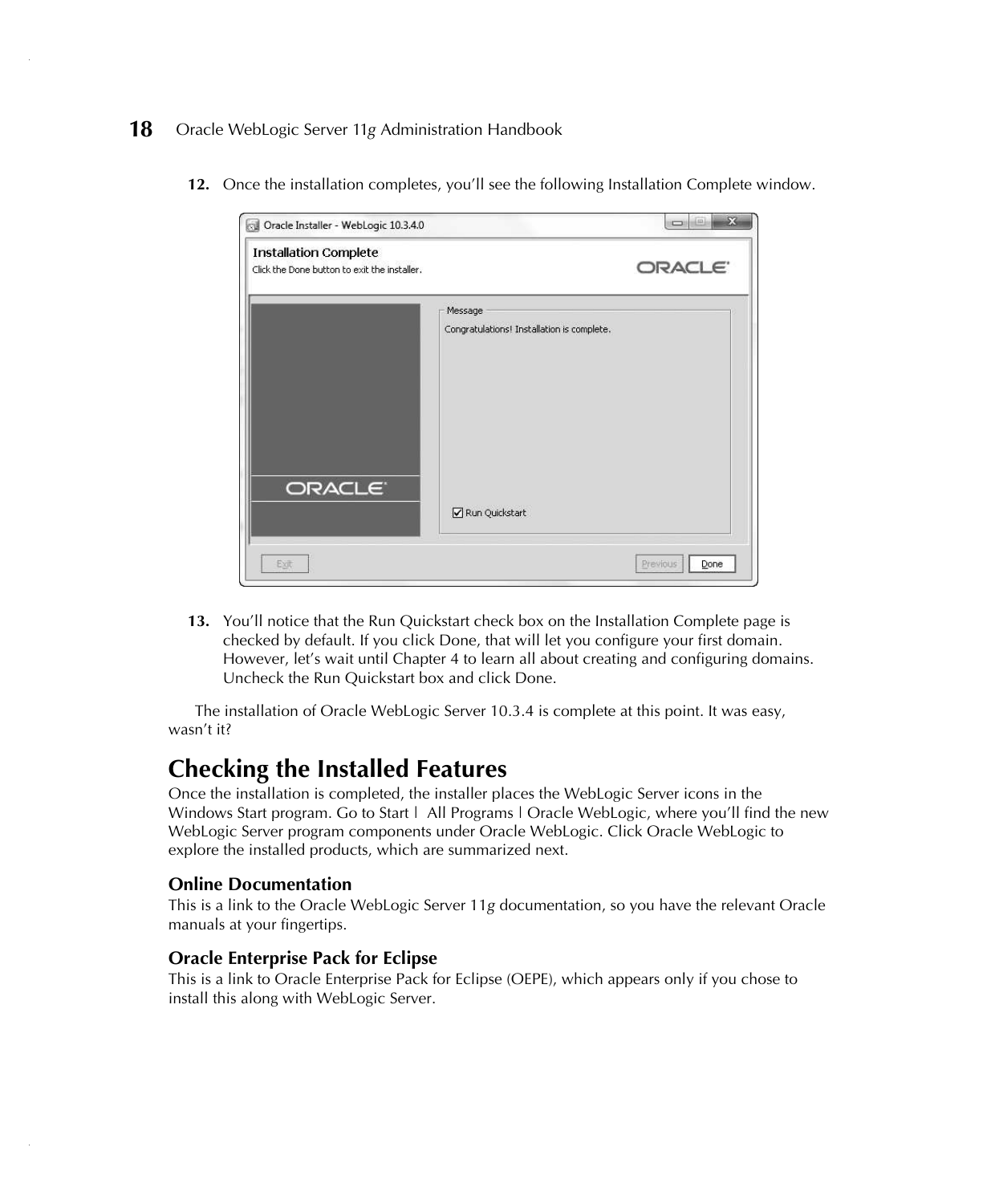#### **Smart Update**

Smart Update is a new feature that lets you download patches and maintenance packs from Oracle Support, provided you have a valid Oracle Customer Support Identifier.

#### **QuickStart**

When you install Oracle WebLogic Server using the GUI mode, the installer will automatically launch the QuickStart application once your WebLogic Server installation completes, if you select the Run Quickstart check box. You can launch QuickStart from here at any time.

The purpose of QuickStart is to provide new users an easy way to get started. WebLogic Server QuickStart lets you do the following, without any prior experience with WebLogic Server:

- Create a new domain by invoking the Configuration Wizard
- Upgrade an existing WebLogic domain to the latest version
- Start the WebLogic Server samples domain

On a UNIX or Linux platform, you access QuickStart as follows:

**1.** Go to the /common/bin directory of the WebLogic Server installation:

\$ \$MW HOME/wlserver 10.3/common/bin

- **2.** Run the shell program that starts the QuickStart application:
	- \$ ./quickstart.sh

#### **Uninstall Oracle WebLogic**

The Uninstall Oracle WebLogic button lets you access the Oracle Uninstaller to easily remove an existing WebLogic Server installation. The Uninstaller removes the entire WebLogic Server Platform installation with just a single click. On a Windows system, for example, the Uninstaller removes all files, shortcuts, Windows registry keys, and registry entries related to WebLogic Server.

#### **WebLogic Server 11gR1**

This button offers you the following shortcuts.

**Online Documentation** This is one more way to access the Oracle WebLogic Server 11*g* Release (11.1.1.4) documentation.

**WebLogic Server** You can click this button to start the Admin Server for the *wl server* domain that's automatically configured during the installation process.

**Examples** When you choose to install the samples during installation, the installer creates three sample domains for you—*wl\_server*, *medrec*, and *medrec-spring*. (Note that the Examples Server you see under the Oracle WebLogic programs under All Programs is the Admin Server for the *wl\_ server* domain.) These sample domains are discussed later in this chapter.Here, you'll find the buttons to stop and start the Admin Servers for the three sample domains: Examples Server, MedRecServer, and MedRecServer (Spring Version).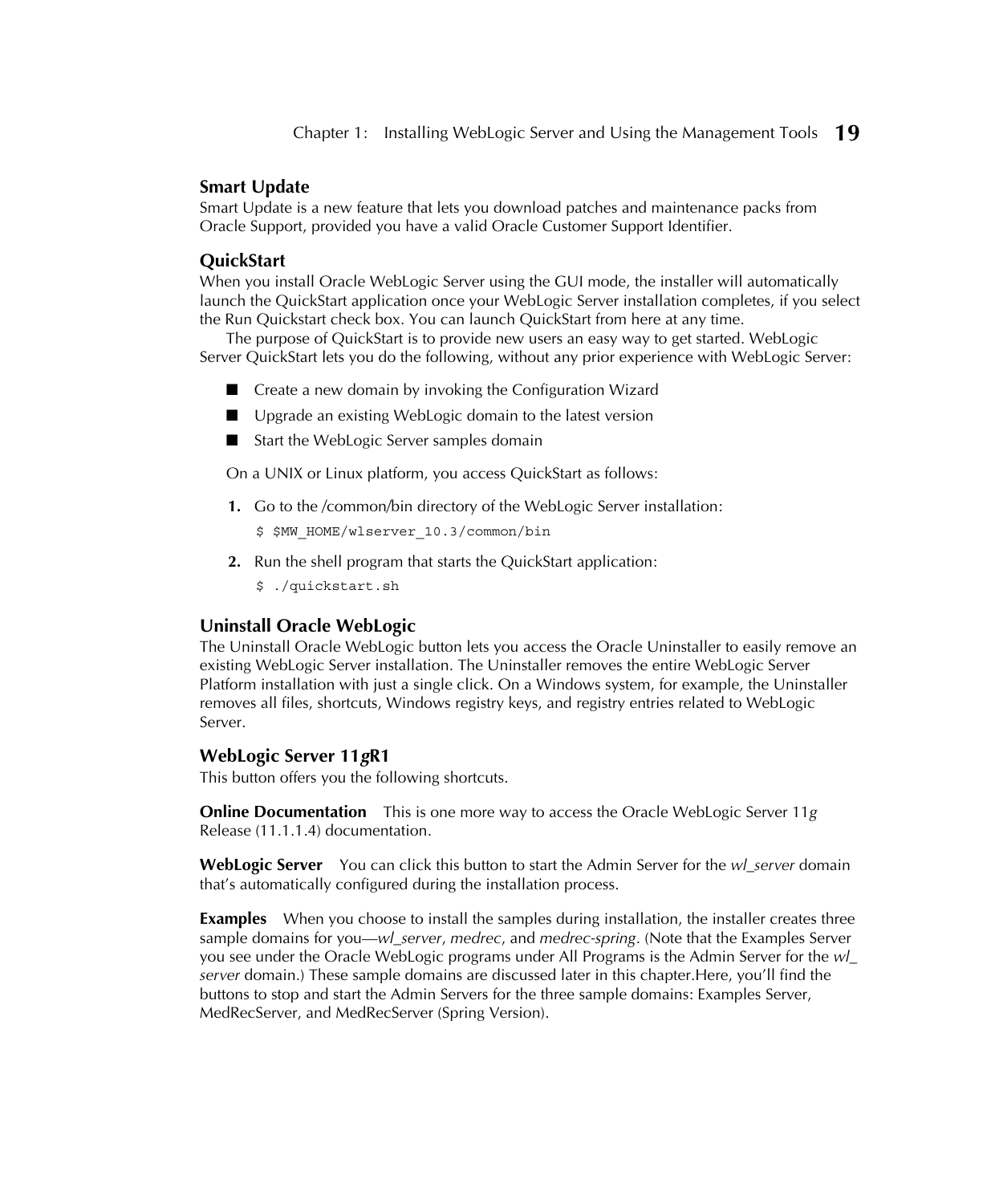**Tools** Under Tools, you'll find several important wizards—the Configuration Wizard helps you create a domain or modify and extend an existing domain. The Domain Upgrade Wizard provides an automated way to upgrade WebLogic Server all the way from the 6.1 release to the current 10.3.4 release. The Domain Template Builder helps you create domain templates that you can use with the Configuration Wizard to easily create new domains. A domain template provides preconfigured settings that include database components, services and security, and other environmental options. The Domain Template Builder also helps you create extension templates that you can use with the Configuration Wizard to update WebLogic domains. Finally, you can click the Node Manager and the WebLogic Scripting Tool shortcuts to access these key administrative tools. I introduce both tools toward the end of this chapter.

### **Reinstalling WebLogic Server**

If you need to reinstall an identical version of WebLogic Server in the same location as a previously existing installation for any reason, first remove the previous installation by clicking the Uninstall Oracle WebLogic shortcut under Start | All Programs | Oracle WebLogic. This will invoke the Oracle Uninstaller wizard, which leads you through the simple steps necessary to remove the previous installation. Make sure you stop all running WebLogic Server instances before you start uninstalling—that way, the Uninstaller will automatically remove all the files and directories under WebLogic Server Home.

You can add new products to an existing installation, but you can't reinstall the same WebLogic Server release over an existing WebLogic Server installation of the same release.

### **Exploring the Installation Directories**

Now that you've seen how easy it is to install WebLogic Server, let's explore the installation directories a bit. As I mentioned during the installation steps, you have two major home directories—Oracle Middleware Home and Oracle WebLogic Server Home. The Oracle Middleware Home directory is where all the WebLogic Server and other middleware product files are located—it's the top-level directory for all Oracle Fusion Middleware products, including the Oracle WebLogic Server. In our example here, there's only a single middleware product, which of course is the Oracle WebLogic Server. During the installation, I chose C:\MyOra\Middleware as the Oracle Middleware Home directory. Under the C:\MyOra\Middleware directory, there's a wlserver\_10.3 directory that serves as the Oracle WebLogic Server Home directory, denoted by WL\_HOME. Remember, however, that by default the Oracle Installer installs WebLogic Server under the Middleware Home directory, but there's no strict requirement that this needs to be so always—you can choose to create the WebLogic Server Home in any directory you choose, including a brand new directory for which you need only provide the name. The installer will automatically create that directory for you. If you've installed and removed WebLogic Server earlier, Oracle recommends that you reuse the same directory for your new installation.

Table 1-1 shows the main directories under the Oracle Middleware Home directory. Note that the last directory in the table is your WebLogic Server Home directory and that it's usually denoted by the environment variable *WL\_HOME*.

Let's review what I've accomplished thus far: I've successfully installed the Oracle WebLogic Server software, located in its home directory, C:\MyOra\Middleware\wlserver\_10.3, but I have not yet created a custom domain. There's not a whole lot you can do with this installation, until you create a WebLogic Server domain. When you create a domain, you'll automatically have one Admin Server and can also create multiple Managed Servers or clusters to host your web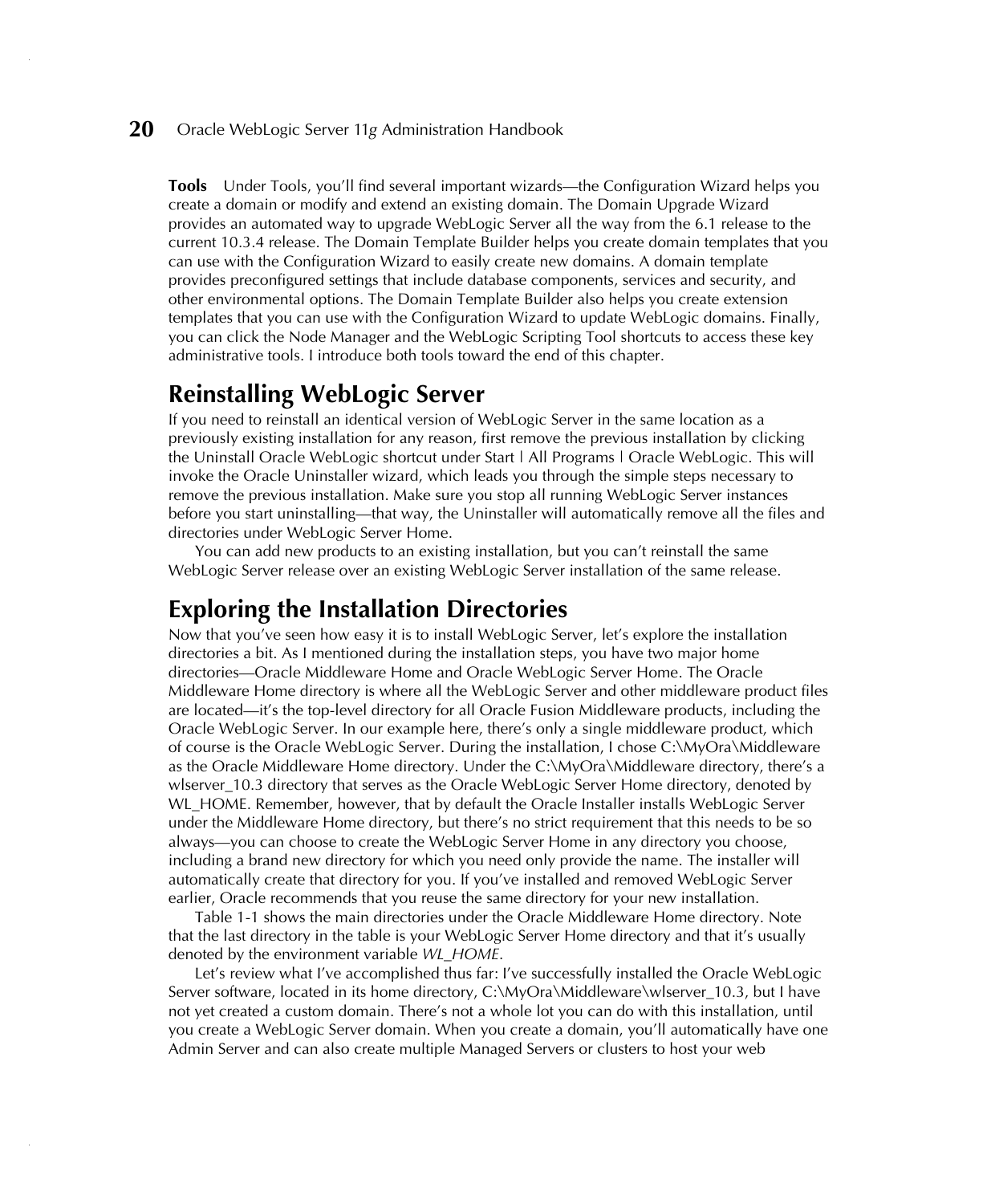| <b>Directory</b>         | <b>Contents</b>                                          |
|--------------------------|----------------------------------------------------------|
| /coherence $3.6$         | Home Directory for Oracle Coherence                      |
| /jdk160_21               | Directory for the default Sun JDK                        |
| /jrockit_160_22_D1.1.1-3 | Directory for the JRockit JDK                            |
| $\log s$                 | Location for various log files, including those for WLST |
| /modules                 | Location for modules such as Apache Ant                  |
| /oepe_11gR1PS3           | Files related to Oracle Enterprise Package for Eclipse   |
| /user projects           | Standard location for domains                            |
| /utils                   | Various utilities such as cloning scripts and QuickStart |
| /wl server $10.3$        | WebLogic Server Home directory                           |

**TABLE 1-1.** The Oracle Middleware Home Directory

applications. Chapter 3 is devoted to managing and configuring domains. In that chapter, you'll learn how to create domains and configure servers so you can get ready to deploy and run web applications through Oracle WebLogic Server.

#### **WebLogic Server Home**

The WebLogic Server home is simply the directory where I installed WebLogic Server, and by default it's located in the MW\_HOME\wlserver\_10.3 directory. You refer to this home as the WL HOME directory, distinguished from the Oracle Middleware Home directory, which in my example is C:\MyOra\Middleware. Thus, the complete path of the WebLogic Server home is C:\ MyOra\Middleware\wlserver\_10.3.

Under the WebLogic Server Home (WL\_HOME), you'll find the following directory structure:

- /bugsfixed
- /common
- /inventory
- /samples
- /server
- /sip
- /uninstall

The bin directory under the WL\_HOME server directory contains the *startNodeManager* script to start up the Node Manager. Under the /samples directory you'll find the default domains installed by the Oracle Installer with the help of the WebLogic Server Configuration Wizard when you chose to install the examples during the installation process. There are three such domains, all located under the /samples directory. The domains are actually in the WL\_HOME/samples/ domains directory. When you open this directory, you'll find three domain directories, one for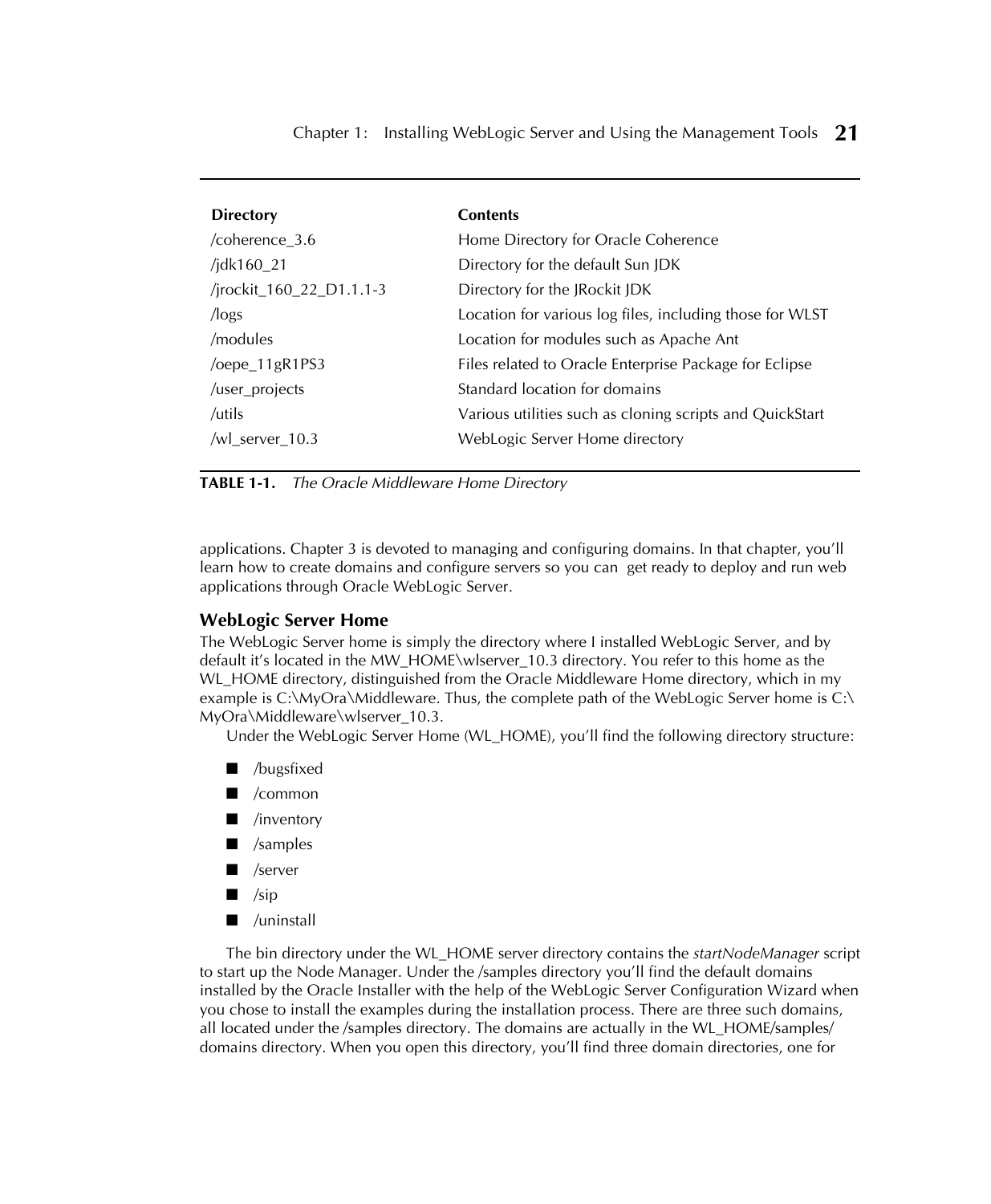each of the domains the installer creates for you. These are the *medrec*, *medrec-spring*, and *wl\_ server* domains. The next section explores the contents of these domain directories, all of which have the same structure.

#### **WebLogic Server Domain Directory**

Each domain that you create will have the following directory structure:

- /bin
- /config
- /console-ext
- /init-info
- /lib
- /nodemanager
- /security
- /servers

Under the /bin directory of each domain is where you'll find the various scripts to start and stop the Admin and Managed Servers, such as *startWebLogic.cmd* and *stopWebLogic.cmd*. Note that UNIX versions of these scripts are also located in this directory.The all-important domain configuration file, *config.xml*, is stored in the /config directory.

For now, it's enough for us to be aware of the basic structure of a WebLogic domain. Chapter 3 details how to configure a domain, and it's better to postpone the detailed examination of a domain directory until that point.

## **The WebLogic Server Sample Applications**

In order to demonstrate the basic features of the Administration Console, let's use one of the three sample domains created during the installation when you chose to install the samples using the Custom installation option. The code examples provided by Oracle are located in various domains, all under the Samples directory. I understand that some readers don't need to use the sample applications at all because they already have a working knowledge of WebLogic Server. However, for those new to Oracle WebLogic Server, the sample applications provided by Oracle help you understand web applications, and the sample domains help you learn how to administer and manage WebLogic Server.



#### **NOTE**

All the sample domains the Configuration Wizard creates for you during the WebLogic Server installation (if you choose to install the samples) are located by default in the WL\_HOME/samples/domains directory. However, as you'll see in Chapter 3, when you create your own domains with the Configuration Wizard, by default the wizard places all the domains under the MW\_HOME/user\_projects/domains directory. (In our example, MW HOME is C:\MyOra\Middleware.) You can specify alternative locations for the domain directories.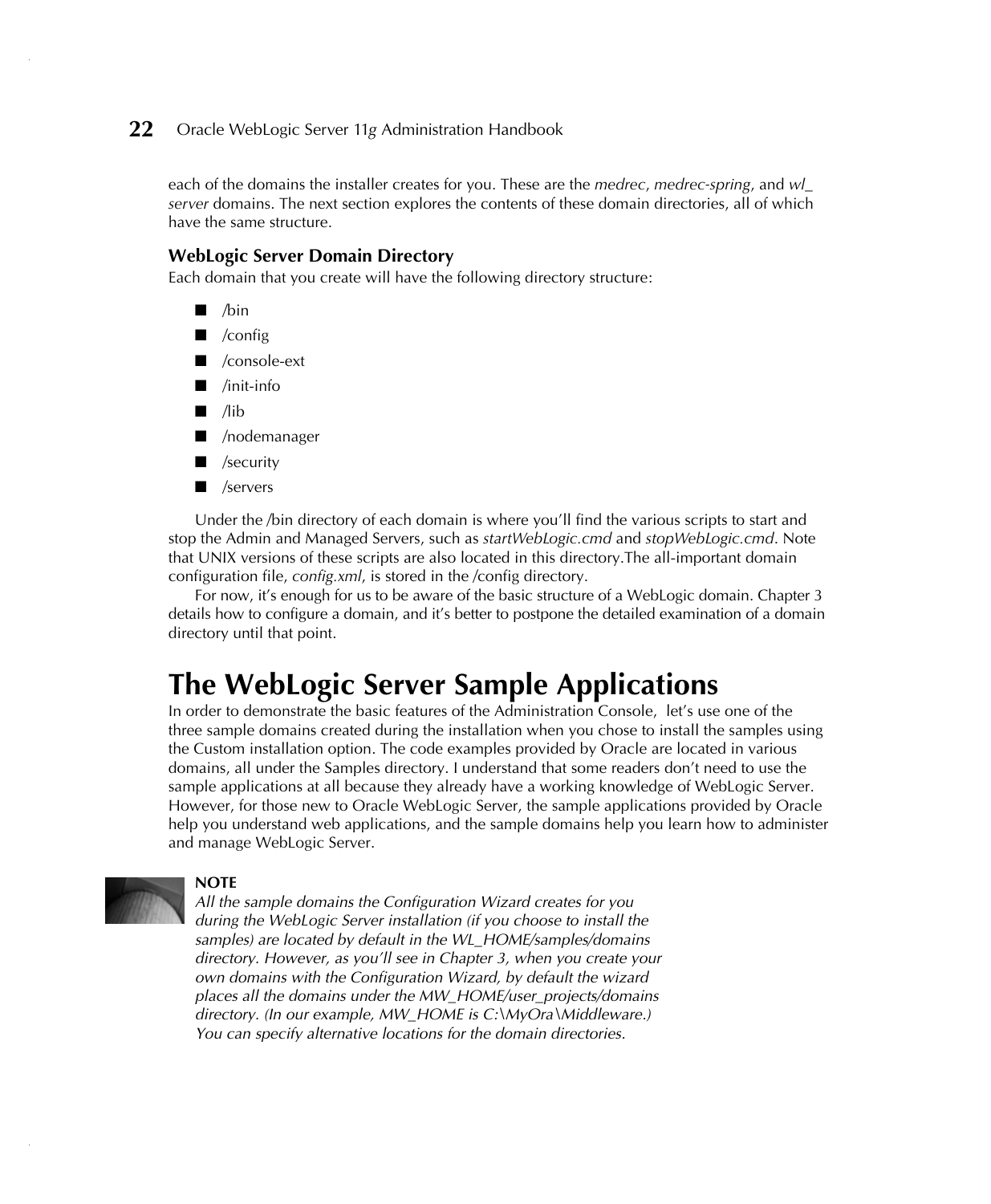The WebLogic Server samples contain two different types of applications to help you get familiar with enterprise Java EE applications and understand how Oracle WebLogic Server works. The first set of applications are part of athe domain called *wl\_server*, and the domain's Admin Server is named Examples Server. The *wl\_server* domain contains Oracle WebLogic Server API examples designed to show you how to implement Java EE APIs and related Oracle WebLogic Server features. Oracle also provides a web application called examplesWebApp, which includes several of these examples. You'll also find detailed instructions on using the various examples. In addition, there's a full-blown sample Java EE web application by the name of Avitek Medical Records as part of the domain named *medrec*. When you choose to install the examples, two versions of the Avitek Medical Records application are installed for you. The first one is the MedRec application designed to show various features of the Java EE platform. The second application, called MedRec-Spring, is the same as the MedRec application, but is created using the Spring Framework, and is part of the *medrec-spring* domain.

Oracle recommends that you start working with the *wl\_server* domain to understand the basics of Java EE programming and Oracle WebLogic Server. If you're already familiar with both of these, it's a good idea to check out the Avitek Medical Records and the Avitek Medical Records (Spring) sample applications. Both of these present you a realistic example of how to develop and deploy full-blown Java EE applications. The two applications also serve as great learning tools for Java EE developers as well as for WebLogic Server administrators who wish to understand application deployment concepts.

### **Starting the Examples Server**

The Examples Server is the Admin Server for the *wl\_server* domain and contains basic web application examples. To launch the Examples Server, go to Start | Oracle WebLogic | WebLogic Server 11gR1 | WebLogic Server. Once you click the WebLogic Server button, the Admin Server for the sample domain is started.



#### **TIp**

You don't need to install the WebLogic Server Examples on your production servers because they're purely for learning purposes. Leaving them on a production server introduces vulnerabilities that can be exploited by hackers.

The Admin Server will start booting and you can follow the boot sequence in the command window that pops up. You'll also see a separate command window that shows the starting up of the Derby database for the Examples Server. Once the Admin Server boots up, you'll see the following in the command window:

```
.. 
     JAVA Memory arguments: -Xms512m -Xmx512m 
      .WLS Start Mode=Development 
      .CLASSPATH=C:\MyOra\Middleware\wlserver_10.3\samples\server\examples\build\ 
      *************************************************** 
        To start WebLogic Server, use a username and
        password assigned to an admin-level user. For *
        server administration, use the WebLogic Server *
       console at http:\\hostname:port\console
      ***************************************************
```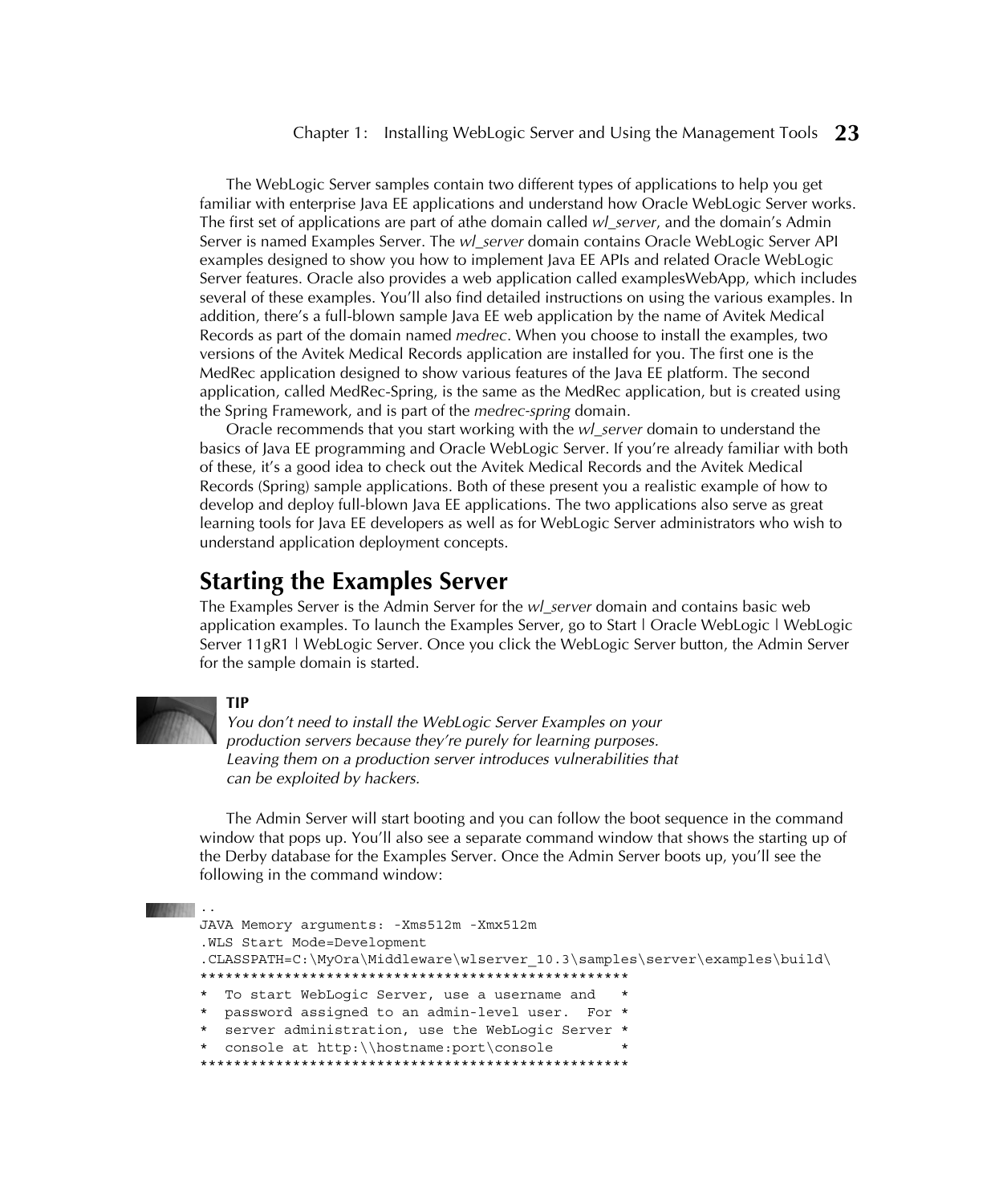```
starting weblogic with Java version: 
Oracle JRockit(R) (build R28.0.0-679-130297-1.6.0_17-20100312--windows-ia32, 
Starting WLS with line: 
C:\MyOra\MIDDLE~1\JROCKI~1.0-6\bin\java -jrockit -Xms512m -Xmx512m -Dwebl 
<Jan 16, 2011 6:44:23 PM EST> <Notice> <WebLogicServer> <BEA-000365> <Server 
state changed to RUNNING> 
<Jan 16, 2011 6:44:23 PM EST> <Notice> <WebLogicServer> <BEA-000360> <Server 
started in RUNNING mode>
```
In addition to the main Windows command console (don't close it or else your server instance will promptly die!) that displays the server life cycle messages throughout the server's life, you'll also see another window that shows that the default Derby database server is also up and ready to receive requests. (You can change the database server to a different server, say Oracle Database 11*g*, later on.) Here are the Derby Server window contents when it starts up:

2011-02-03 01:08:31.980 GMT : Security manager installed using the Basic server security policy. 2011-02-03 01:08:33.384 GMT : Apache Derby Network Server - 10.6.1.0 - (938214) started and ready to accept connections on port 1527

Once you see the WebLogic Server started in RUNNING mode, the Examples Server is ready for your use. Your browser will automatically launch at this point and show the Oracle WebLogic Server Samples Introduction Page, which is the gateway to the sample applications. If, for some reason, the browser doesn't automatically launch, you can go to the following URL to see the page:

http://localhost:7001/examplesWebApp/index.jsp

Note that port 7001 must be available for you to access the Administration Console for this domain.

To launch one of the other sample applications, for example, the Avitek Medical Records Sample Application, run the following command, which starts the Admin Server for the medrec domain:

C:\> C:\MyOra\Middleware\wlserver\_10.3\samples\domains\medrec\startWebLogic.cmd

This command will start the application and display the startup page. You can click the Start Using MedRec button to start the application. You can also start the Administration Console to manage the MedRec domain by clicking the Start the Administration Console button.

### **Stopping the Server**

You can stop a running server by closing the command window or by pressing  $crnc$  in the command window. However, in production environments you use a shutdown script to stop the servers. You can use the following command script to shut down the Admin Server for the medrec domain, for example:

C:\> C:\MyOra\Middleware\wlserver\_10.3\samples\domains\medrec\bin\stopWebLogic.cmd

On a Windows server, it's very easy to start up and stop any of the sample servers. Go to Start | All Programs | Oracle WebLogic | WebLogic Server11gR1. There, you'll find shortcuts to start and stop the Medrec Medical Records Server (including the Spring version) and the Examples Server. Note that you need to point your browser toward a different port number to access the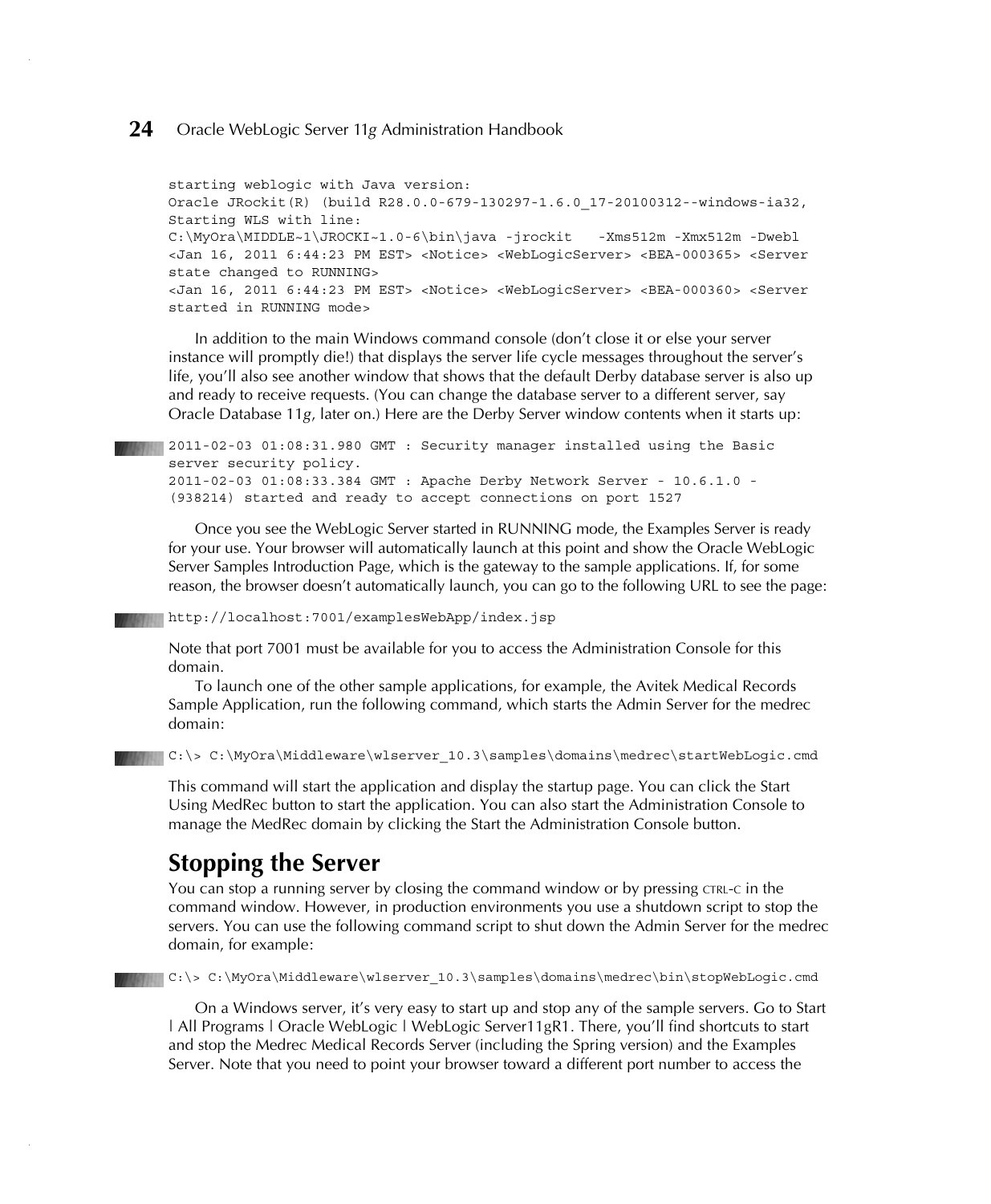Administration Console for each of these servers. By default, the example domains run in the development mode. You can configure all servers in a domain to run in production mode by clicking Domain in the Administration Console home page and checking the Production Mode box. You must first click the Lock & Edit button in the Change Center and activate the change. You must also restart the server so it can start in production mode. All servers in this domain will now run in production mode. Note that you can't toggle back to a development mode once you enable the production mode—you can disable the production mode only at the Admin Server startup command line by specifying the *-Dweblogic.ProductionModeEnabled=false* option, as explained in Chapter 2.

## **Upgrading Oracle WebLogic Server**

The latest version of Oracle WebLogic Server, as of the writing of this book, is the 10.3.4 release. You can upgrade to this release from earlier versions of WebLogic Server. When you upgrade Oracle WebLogic Server, not only must you install the new software, of course, you have to upgrade the existing domains, the Node Manager, and the security providers. If you're upgrading from WebLogic Server 9.*x*, or 10.0 to the 10.3.4 release, upgrading the domain is optional because the domains from these releases will run without modification in 10.3.4. If you're upgrading to the 10.3.4 release from earlier versions, however, you must follow specific upgrade procedures following the installation of the new release. The following sections provide a summary of the upgrade procedures.

### **Upgrade Tools**

You can use the WebLogic Upgrade Wizard to facilitate server upgrades. You can run the wizard in interactive or silent mode. You don't have to use the wizard, but it'll certainly make life easier for you during an upgrade. You can, for example, manually upgrade a domain by installing the software for the current release, updating the domain script files to point to the new installation, and updating the CLASSPATH to remove outdated information. As you can see, the Upgrade Wizard can prevent many headaches with its automated approach to the upgrade.



#### **NOTE**

If you're upgrading from a pre-9.2 release, your administrative scripts may not work due to changes in the MBean hierarchy. You are better off updating your scripts to incorporate the current capabilities of tools such as WLST, Node Manager, and wlconfig.

### **Upgrade procedures**

When you upgrade to a newer release of WebLogic Server, in most cases you don't have to upgrade the web applications you deploy. The latest release of WebLogic Server, 10.3.4, will work with all applications you created on WebLogic Server 7.0, 8.1, 9.*x*, 10.0, or any 10.3 release servers. However, you have to upgrade several components of the server:

- Domains
- Custom security provider
- Node Manager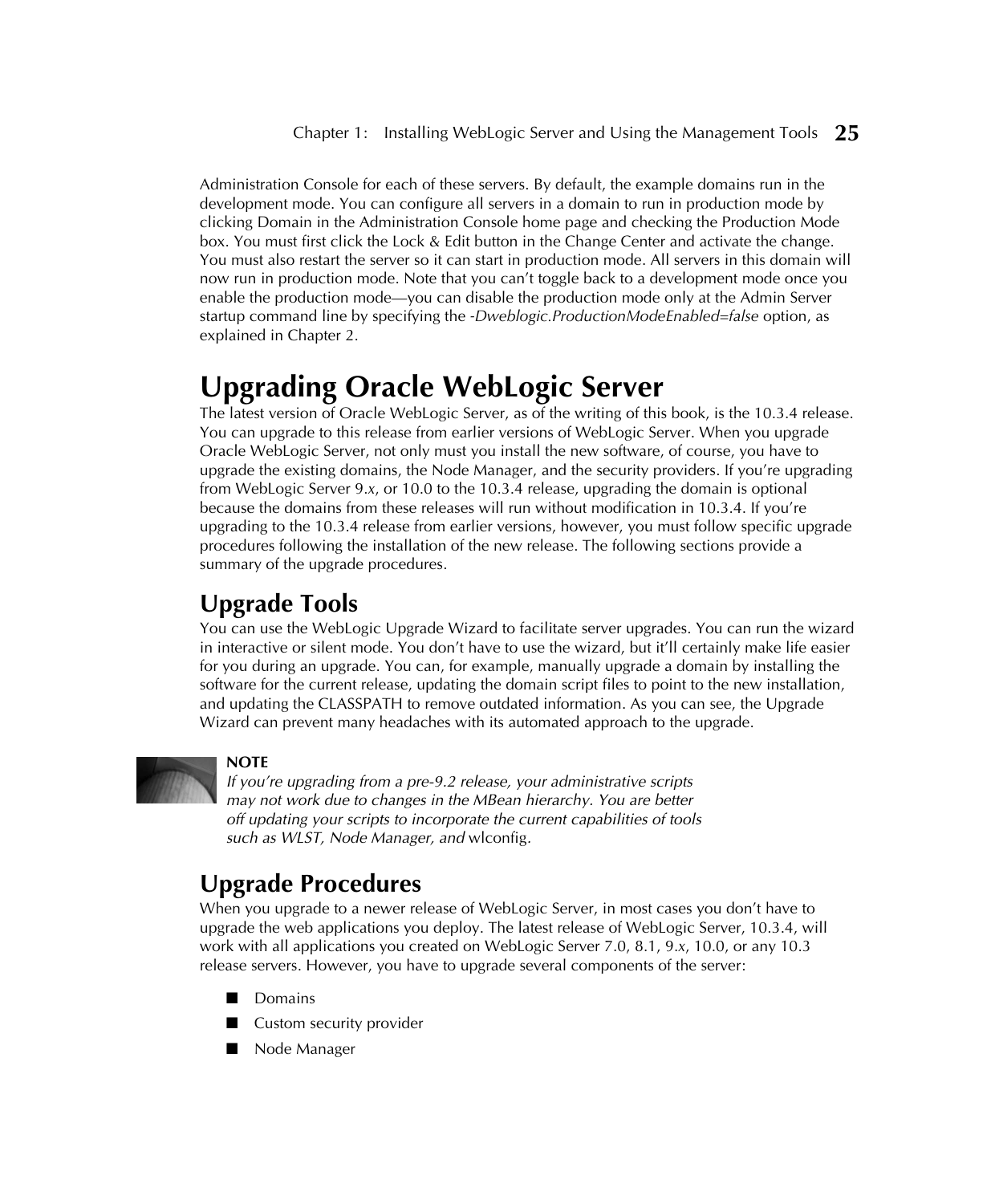In addition, you need to ensure that any external resources WebLogic Server connects to, such as an Oracle database, for example, are compatible with the new release. The following sections briefly describe the upgrade procedures. Before you start the actual upgrade process, however, do the usual due diligence effort, such as verifying the supported configurations and the compatibility of the various software applications, as well as doing an inventory of your current WebLogic Server environment. As with any upgrade of a server, back up your applications, shut down all running servers, and start by installing the new release of the Oracle WebLogic Server software.

As mentioned earlier, you may not have to do much to make your current applications run on the latest release of WebLogic Server. However, you must upgrade the security providers, the domain, the remote Managed Servers, and the Node Manager. The following sections briefly explain each.

#### **Upgrading the Security provider**

During the upgrade of the security providers, the Upgrade Wizard upgrades the JAR files for security providers so the providers can work under a 10.3.4 environment. If you're using a custom security provider in the 7.0 or 8.0 release, the Upgrade Wizard can upgrade those providers to run in a 10.3.4 environment as well.

#### **Upgrading the Node Manager**

Upgrade the Node Manager (on all machines where they currently run) only if you intend to use any customized versions in the new environment. Otherwise, there's nothing for you to do here during an upgrade. Once the upgrade is completed, you must enroll the Node Manager with all machines, and Chapter 2 shows you how to do this.

#### **Upgrading Existing Domains**

You must use the Upgrade Wizard to upgrade domains created in the WebLogic Server 7.0 or 8.1 release. You can, but don't have to, upgrade a domain created in the 9.*x* or 10.*x* release because these domains run under WebLogic Server 10.3.4 without any changes. Before upgrading any remote Managed Servers, upgrade the domain on the machine where the Admin Server resides. If you have any Managed Servers on the same server as the Admin Server, you don't have to upgrade them. Upgrading the domains updates the *config.xml* file—the key domain configuration file—and also updates persistent data in the JMS file stores.

#### **Upgrading the Remote Managed Servers**

During an upgrade, you need to upgrade just those Managed Servers that reside on remote servers. Before upgrading, you must first copy two important files (*config.xml* and *SerializedSystemIni.dat*) from the root directory of the original domain directory of the Admin Server to the root directory of the remote Managed Server domain.

### **performing a Rolling Upgrade**

In these days of hard-to-find downtime windows and 24×7 uptime, it's not always easy to perform production WebLogic Server upgrades without adding some risk to the operation of your enterprise applications. If you're using a WebLogic cluster, you can perform many types of minor release upgrades and patching without having to shut down the domain. Even if you aren't using a cluster but are just running multiple Managed Servers in your domain, you can still perform a rolling upgrade of all the servers without first having to shut down the entire domain. Rolling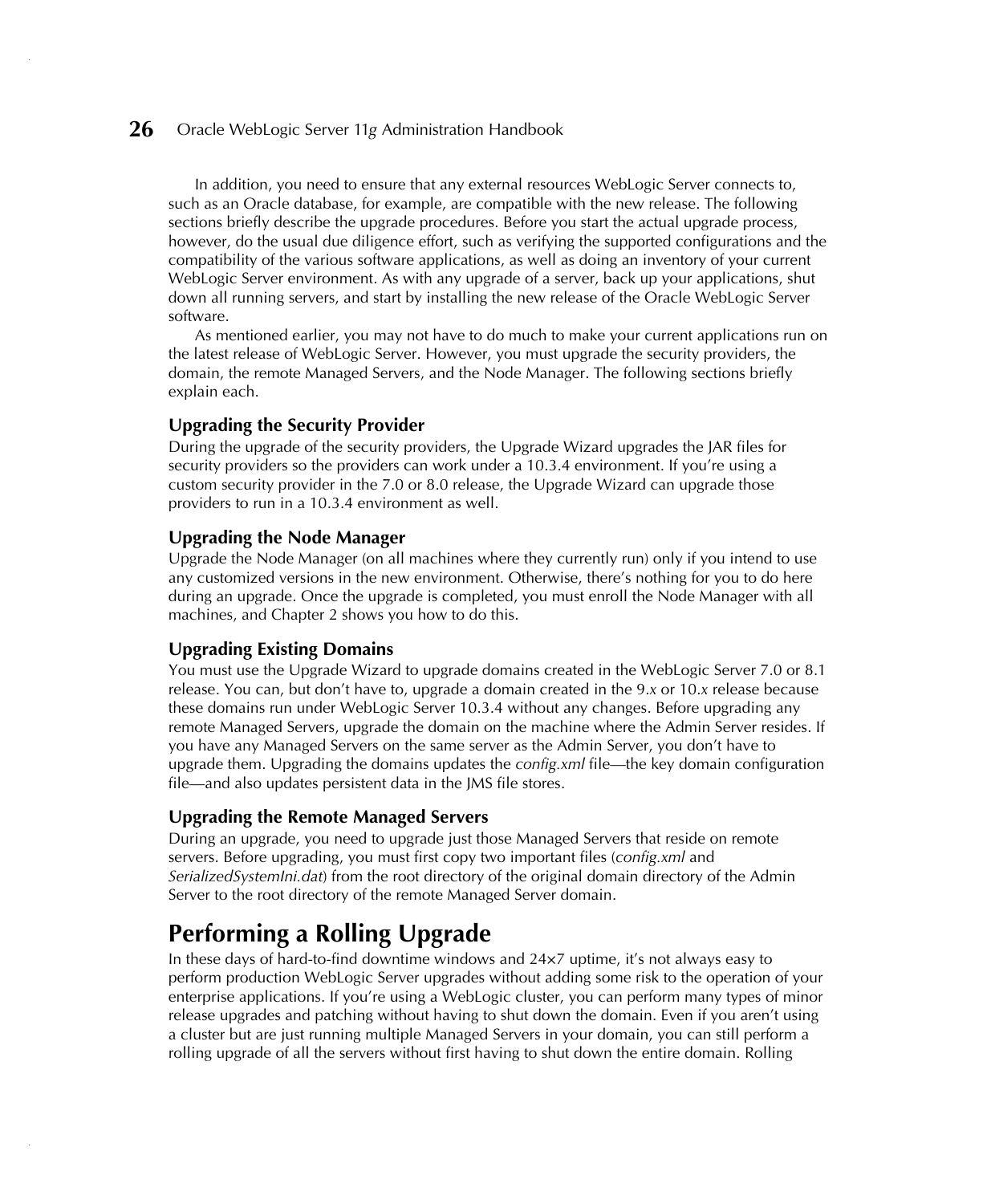upgrades keep you from having to shut down your domain during an upgrade, by simultaneously allowing you to utilize an upgraded domain in parallel with the domain from the earlier release.

You must be using at least the WebLogic Server 9.2 release to avail yourself of the rolling upgrade capability. Also, it's important to understand that you can perform a rolling upgrade only within a product family, say from 10.0 to 10.4, but not from the 9.0 release to the 10.0 release, for example. Rolling upgrades are easy to perform, with the only requirement being that you maintain two separate product directories for the two versions of the software during the upgrade process—you can't overlay the new version on the older version during the upgrade.

You can perform a rolling upgrade manually with operating system commands or with the Smart Upgrade tool. You can also do this via the silent installation method if you want to upgrade several servers at once. The following sections offer a brief summary of the rolling upgrade procedures for patches, maintenance packs, and minor versions.



#### **TIp**

Both the patch and the Upgrade Installer install the latest version of JRockit, but WebLogic Server will be unaware of this version until you set the value in the setDomainEnv.cmd file, as shown here:

set BEA JAVA HOME=C:\MyOra\Middleware\jrockit 160 22 D1.1.1-3

#### **Rolling Upgrades for patches and Maintenance packs**

Here are the steps to install a single patch or a maintenance pack consisting of a set of fixes to an existing installation:

- **1.** Shut down the Admin Server. (Remember that once the Managed Servers are up and running, they can continue to service application requests even if the Admin Server is brought down.)
- **2.** Patch the installation files on the server where the Admin Server was running earlier.
- **3.** Restart the Admin Server.
- **4.** For the Managed Servers, you follow a sequential patching approach: shut down each Managed Server in turn, patch the server, and restart it. When you finish patching and restarting the last Managed Server on your list, you're done with the entire patch process.



#### **NOTE**

Before shutting down any Managed Servers to perform an upgrade, ensure that the web servers or load balancers are stopped from sending requests to the particular Managed Server.

#### **Rolling Upgrade process for a Minor Version**

The procedure for upgrading to a new minor release is similar to the rolling patch process, with some additional steps, as shown here:

- **1.** Shut down the Admin Server.
- **2.** In a completely new directory, install new WebLogic Server installation files on the server running the Admin Server.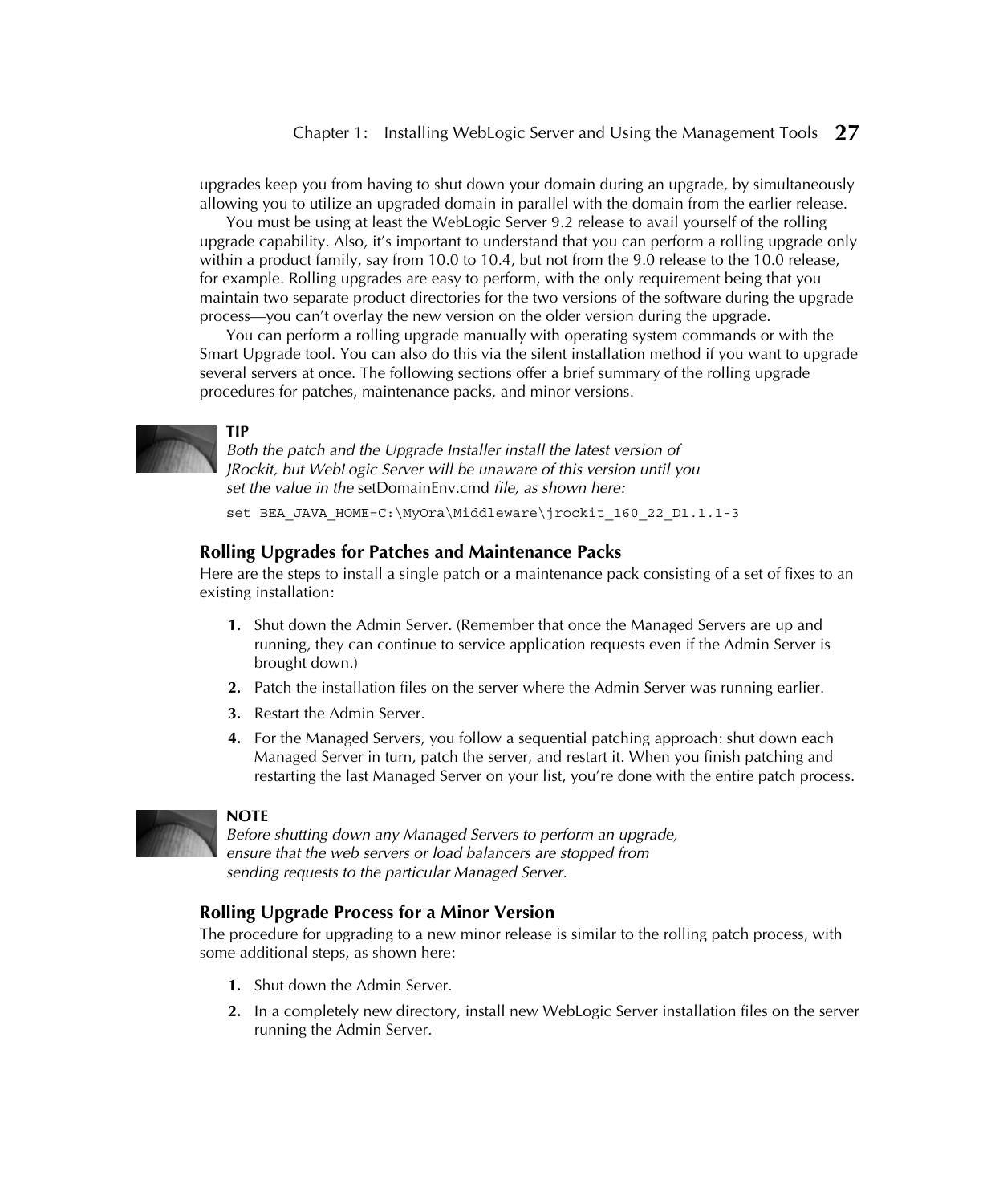- **3.** Update the start and stop scripts (*setDomainEnv.cmd*, *startWebLogic.cmd*, and *stopWebLogic.cmd*) by pointing the environment variables such as *MW\_HOME*, *JAVA\_HOME*, and *WLS\_HOME* to the new installation.
- **4.** Restart the Admin Server.
- **5.** For the Managed Servers, follow a sequential rolling upgrade process by stopping each Managed Server, installing the new software, and updating all start scripts and environmental variables.

Be careful not to make any configuration changes until every Managed Server in the domain has been upgraded. There is nothing to upgrade in a cluster itself because it's just a set of Managed Servers.

Thus far, you've learned how to install and upgrade WebLogic Server. Before we discuss the management of servers (see Chapter 2) and the creation and configuration of WebLogic Server domains, I'd like you to get acquainted with the key administration tools you must be familiar with in order to do all the fun stuff with WebLogic Server. The following sections introduce you to the three key management tools—the Administration Console, the Node Manager, and the WebLogic Scripting Tool (WLST).

### **Using the Administration Console**

WebLogic Server offers a browser-based Administration Console to help manage a domain The Admin Server hosts the Administration Console application, and you can access the Console from any browser which has network access to the Admin Server.

The Administration Console lets you administer your entire domain—the server instances, web applications, modules, and all the resources that the applications and modules need to use. Not only can you configure and monitor the servers, you can create new server instances with the console. The console also helps you tune your applications. The console makes it easy for you perform various configuration and management tasks without having to learn how to use the underlying JMX API, which is what you need to manually configure the domains. In Chapter 2, you'll learn the various ways in which you can start and stop WebLogic Server instances. The easiest as well as the recommended way to manage your servers is through the Administration Console. You can even edit and save changes to the domain configuration file, *config.xml*, through the console. Throughout this book, you'll learn how to configure various aspects of WebLogic Server through the Administration Console.

**TIp**

If you're new to the Administration Console, it pays to check out the excellently detailed help material you can access from there by clicking the How Do I link, where you'll find crystal clear steps for performing any task within the Administration Console.

Since the Administration Console is linked to a domain, there's no Administration Console until you create a domain. When you create a domain, by default a single Admin Server is created for you. It's the Admin Server that runs the web-based Administration Console that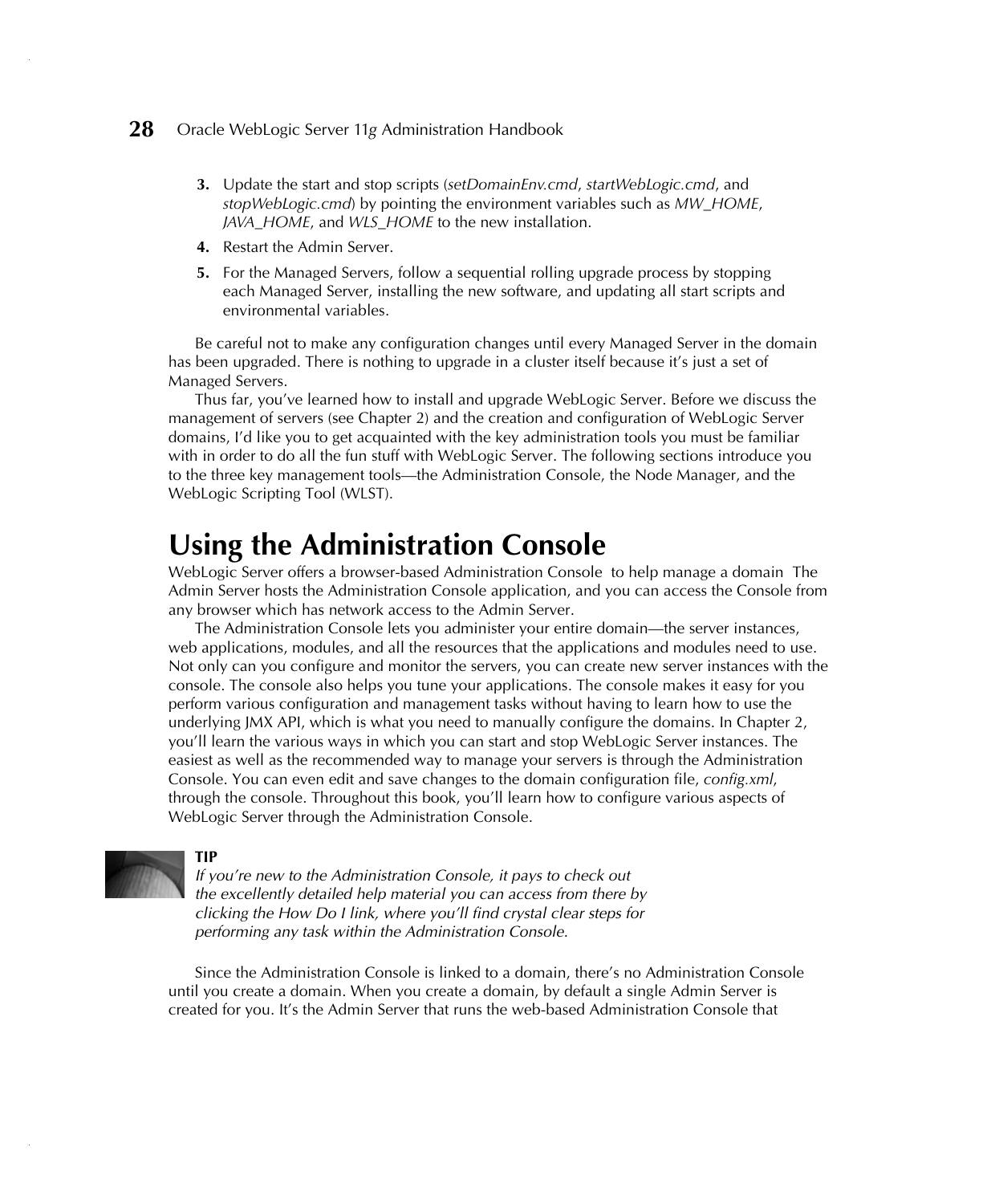enables you to manage the entire domain. Thus, you must first start the Admin Server before you can access the Administration Console. Once you create a domain (see Chapter 3), you can access the Administration Console at the default port 7001, but you can assign the console any other free port number if you wish.



#### **NOTE**

You can disable the Administration Console by clearing the Console Enabled box in the Administration Console's configuration page for the Admin Server. If you do this, you can then manage the domain only with management APIs.

Any configuration changes you make through the Administration Console will update the *config.xml*, which is the domain configuration file.

### **Logging into the Administration Console**

Once you've created a domain, start up the Admin Server first. Once the Admin Server is in running mode, you can access the Administration Console and manage the domain. Invoke the Administration Console by using the following URL:

#### http://localhost:7001/console

Note that 7001 is the default port that WebLogic Server uses. You can set the port to any valid port number you choose. In the following example, as explained in the preceding section, let's use the Examples Server (Admin Server for the wl\_server domain) provided by the installer. Start up the Examples Server by going to Start | Oracle WebLogic | WebLogic Server 11gR1 | WebLogic Server. Since every domain will host its own Admin Server, if you are running multiple domains on your machine, each Admin Server will have to bind to a different port. For example, you can access the Administration Console for the *wl\_server* domain at:

http://localhost:7001/console

Meanwhile, the Administration Console for the *medrec-spring* domain can be accessed at:

#### http://localhost:7011/console

If you're using Secure Sockets Layer (SSL) to start your Admin Server, use https instead of http, as shown here, and note that you use a different port number from that of the non-SSL port:

https://localhost:7002/console



#### **TIp**

If you've configured a proxy server, configure your browser so it doesn't direct the Admin Server requests to the proxy. If you're running both the Admin Server and your web browser on the same server, make sure that the requests are sent to local host (or IP 127.0.0.1) and not to the proxy server.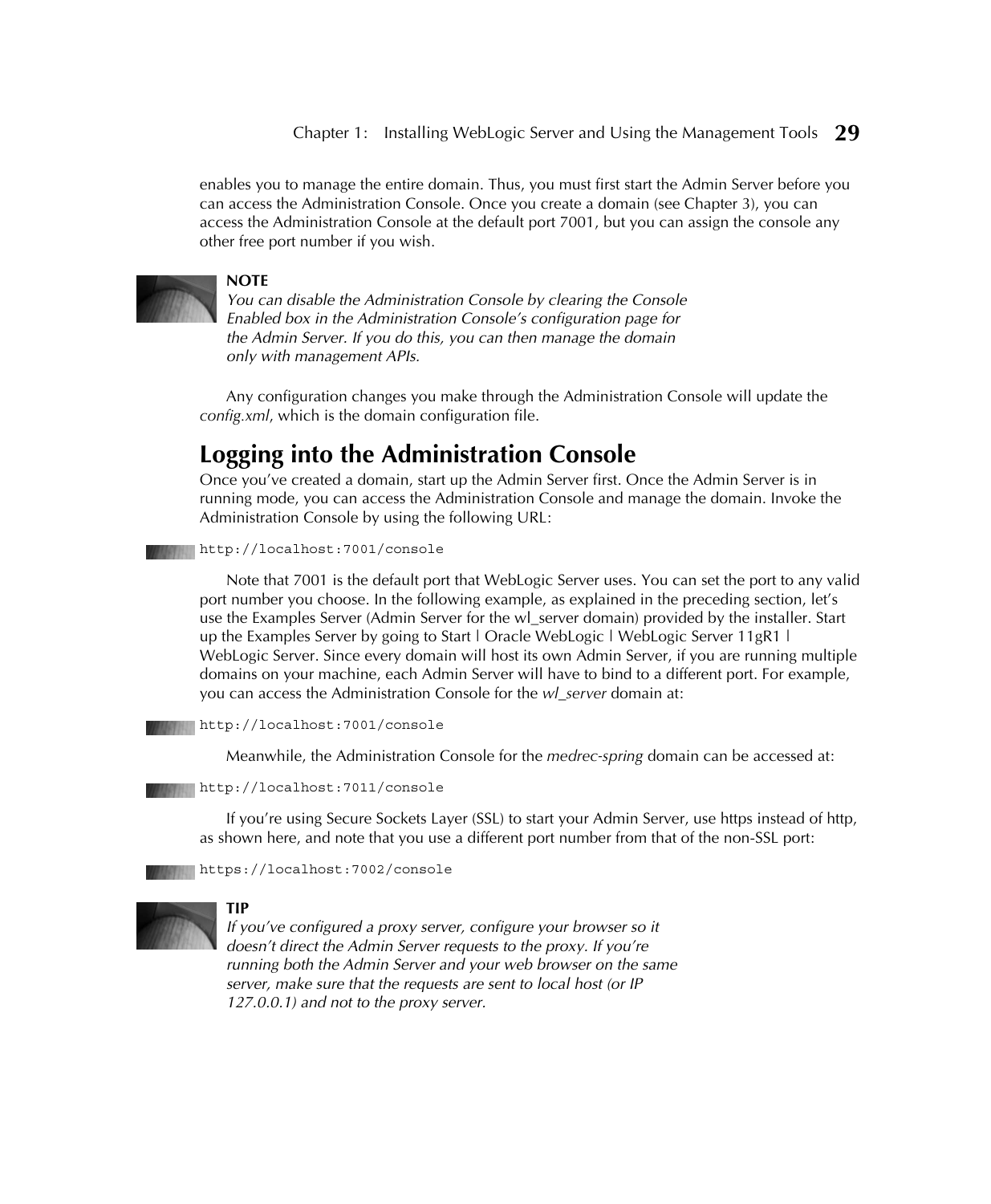

**FIGURE 1-1.** The Oracle WebLogic Server Administration Console login page

The default administrative username for the Admin Server is weblogic, and the default password is welcome1. You may also log in later on by choosing a username that you granted a default global security role. If you grant the default global security role Admin to a user, for example, that user can perform any task using the Administration Console. If you gave another user a more limited security role such as Deployer, Monitor, or Operator, the user won't be able to edit the configuration data—such users can only view but not modify the configuration data.

In the Administration Console login page, shown in Figure 1-1, enter the default username and password (**weblogic** and **welcome1**, respectively), or for a custom domain, use the username and password combination you chose during domain creation. You can log out of the console by clicking the Logout button at the top of the right-hand pane of the console.

Once you successfully log in to the Administration Console, you'll see the initial Home page, as shown in Figure 1-2. You'll notice that the Home page of the Administration Console contains two panels. The left panel is where your resources and servers are listed. At the top of the right panel are the Log Out and Preferences buttons. When you click a server under a domain, the relevant configuration items will show up on the right-hand side screen, from where you can check or modify the server's configuration.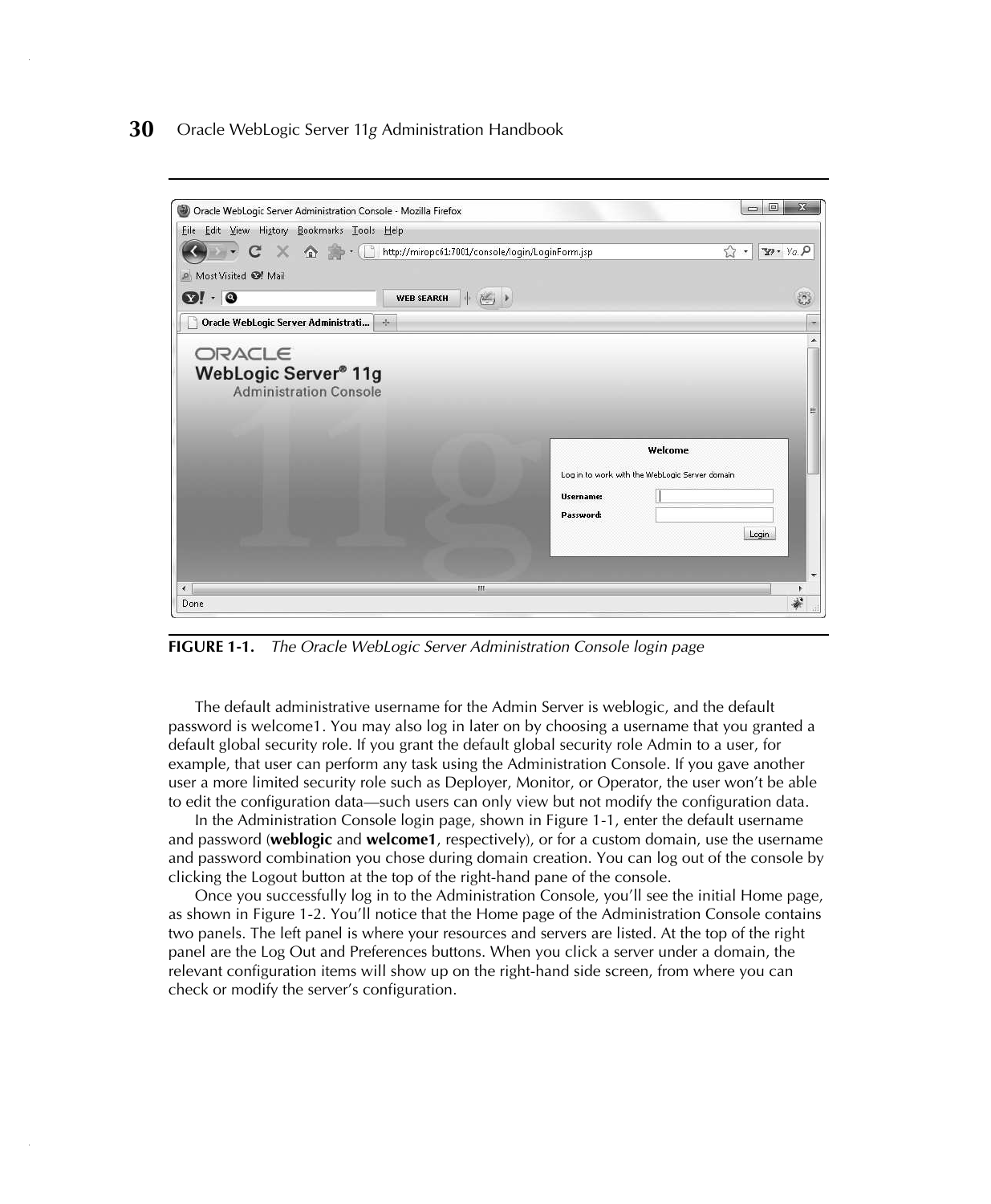| <b>Oracle WLS Console</b>                                                                                                                                              | WLDE Console Extension |                                                                                       |                            |                                             |  |  |  |                         |  |                        |                                         |  |
|------------------------------------------------------------------------------------------------------------------------------------------------------------------------|------------------------|---------------------------------------------------------------------------------------|----------------------------|---------------------------------------------|--|--|--|-------------------------|--|------------------------|-----------------------------------------|--|
| <b>Change Center</b>                                                                                                                                                   |                        | Home Log Out Preferences A Record Help                                                | $\mathbf{Q}$               | Welcome, weblogic   Connected to: wl_server |  |  |  |                         |  |                        |                                         |  |
| View changes and restarts<br>Configuration editing is enabled. Future<br>changes will automatically be activated as you<br>modify, add or delete items in this domain. |                        | Home<br><b>Home Page</b><br>- Information and Resources                               |                            |                                             |  |  |  |                         |  |                        |                                         |  |
|                                                                                                                                                                        |                        |                                                                                       |                            |                                             |  |  |  | <b>Domain Structure</b> |  | <b>Helpful Tools</b>   | <b>General Information</b>              |  |
|                                                                                                                                                                        |                        |                                                                                       |                            |                                             |  |  |  | wl server               |  | Configure applications | Common Administration Task Descriptions |  |
| E-Environment<br>-Deployments                                                                                                                                          |                        | Configure GridLink for RAC Data<br>Source                                             | Read the documentation     |                                             |  |  |  |                         |  |                        |                                         |  |
| El Services                                                                                                                                                            |                        | Ask a question on My Oracle Support<br>Recent Task Status<br>Oracle Guardian Overview |                            |                                             |  |  |  |                         |  |                        |                                         |  |
| -Security Realms<br>E Interoperability                                                                                                                                 |                        | Set your console preferences                                                          |                            |                                             |  |  |  |                         |  |                        |                                         |  |
| El-Diagnostics                                                                                                                                                         |                        | - Domain Configurations                                                               |                            |                                             |  |  |  |                         |  |                        |                                         |  |
|                                                                                                                                                                        |                        | Domain                                                                                | Services                   | <b>Interoperability</b>                     |  |  |  |                         |  |                        |                                         |  |
|                                                                                                                                                                        |                        | · Domain                                                                              | · Messaging                | · WTC Servers                               |  |  |  |                         |  |                        |                                         |  |
|                                                                                                                                                                        |                        |                                                                                       | <b>JMS</b> Servers         | · Jolt Connection Pools                     |  |  |  |                         |  |                        |                                         |  |
|                                                                                                                                                                        |                        | Environment                                                                           | ■ Store-and-Forward Agents |                                             |  |  |  |                         |  |                        |                                         |  |
|                                                                                                                                                                        |                        |                                                                                       | . JMS Modules              |                                             |  |  |  |                         |  |                        |                                         |  |

**FIGURE 1-2.** The Administration Console Home page

### **Navigating the Administration Console**

The tree menu on the left pane of the Home page provides quick access to functionality that allows you to manage not only the servers and clusters but also the configuration of resources such as JMS servers and data sources. For example, by expanding wl\_server | Services | Data Sources, you will see a complete list of data sources configured on this domain. Under Domain Structure, you'll notice several key items, which I explain here.

#### **Environment**

You'll find the following under Environment:

- Servers
- Clusters
- Virtual Hosts
- Migratable Targets
- Coherence Servers
- Coherence Clusters
- Machines
- Work Managers
- Startup and Shutdown Classes

For example, if you click Servers, you'll then see in the right-hand side pane the configuration page for the lone server in the domain, *examplesServer*, which is the Admin Server for this domain (*wl\_server*), as shown in Figure 1-3.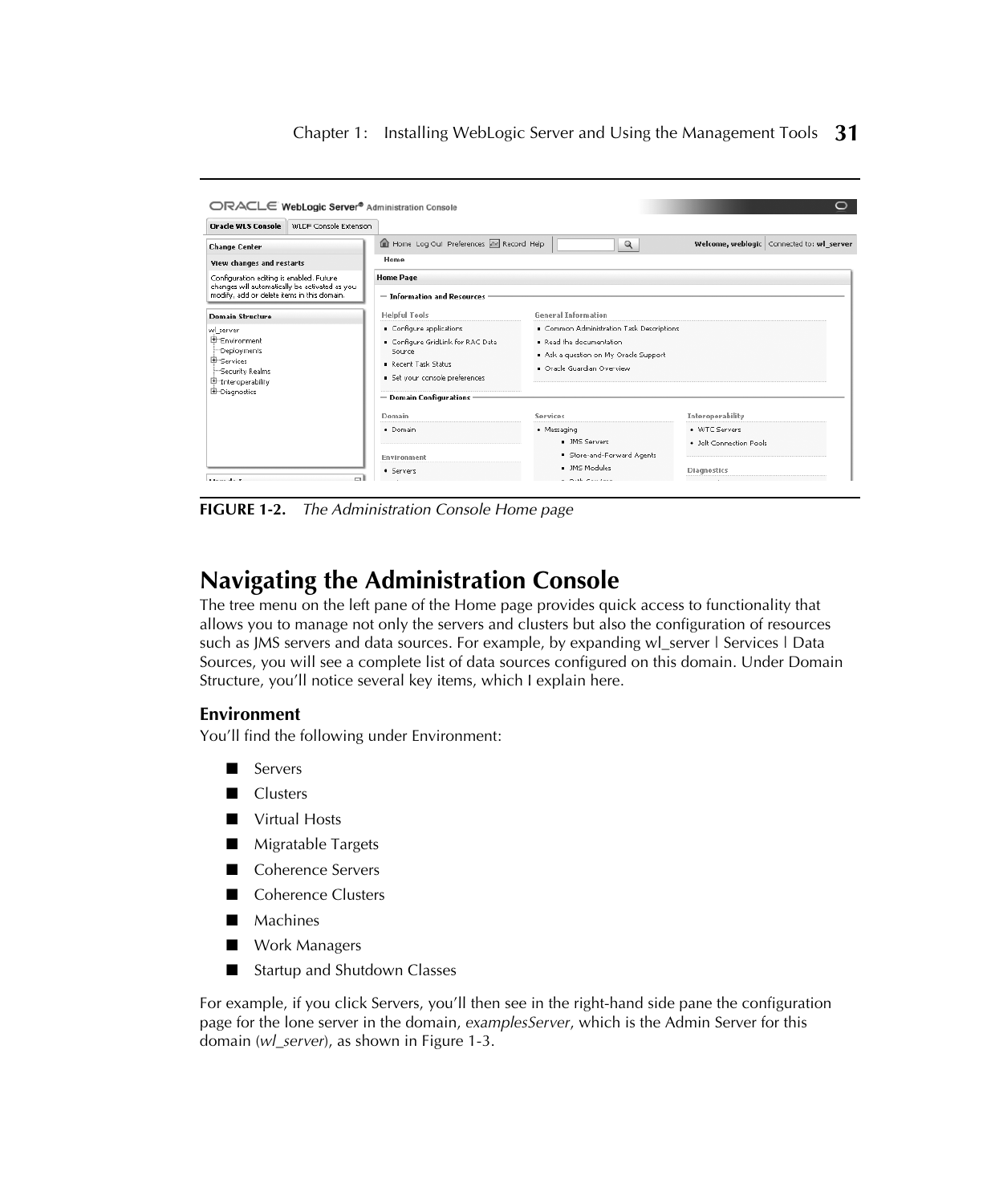| <b>Settings for examplesServer</b> |                             |           |           |       |                     |                |                                                                                                    |           |          |
|------------------------------------|-----------------------------|-----------|-----------|-------|---------------------|----------------|----------------------------------------------------------------------------------------------------|-----------|----------|
| <b>Configuration</b>               |                             | Protocols | Logging   | Debug | Monitoring          | Control        | Deployments                                                                                        | Services  | Security |
| General                            | Cluster                     | Services  | Keystores | SSL   | Federation Services |                | Deployment                                                                                         | Migration | Tuning   |
|                                    | View JNDI Tree <sup>@</sup> |           |           |       |                     |                | Use this page to configure general features of this server such as default network communications. |           |          |
| Name:                              |                             |           |           |       |                     | examplesServer |                                                                                                    |           |          |
|                                    |                             |           |           |       |                     |                |                                                                                                    |           |          |
| Machine:<br>Cluster:               |                             |           |           |       | (None)              | (Standalone)   |                                                                                                    |           |          |
| <b>E Listen Address:</b>           |                             |           |           |       |                     |                |                                                                                                    |           |          |
| Listen Port Enabled                |                             |           |           |       |                     |                |                                                                                                    |           |          |

**FIGURE 1-3.** The Configuration page for the Administration Server

#### **Deployments**

This group takes you to the deployments page in the right-hand pane, from where you can manage the enterprise applications or web modules you've deployed. You can start, stop, redeploy, or remove an application or module from this page.

#### **Services**

Important resources you can manage include messaging, consisting of Java Messaging Service (JMS) servers and JMS modules, Java Database Connectivity (JDBC) data sources, and Java Transaction APIs (JTA).

#### **Security Realms**

This group contains all security realms you have configured for this domain. Select a realm from under Security Realms in the left pane. When you do this, you'll find all the subnodes for all the security providers in a realm, providing you access to a realm's users, groups, and roles. The Administration Console lets you configure any aspect of a security realm.

#### **Interoperability**

This group contains features to allow your applications to operate with Tuxedo Services, such as the WebLogic Tuxedo Connector and Jolt, a Java-based client that manages requests made to Oracle Tuxedo Services.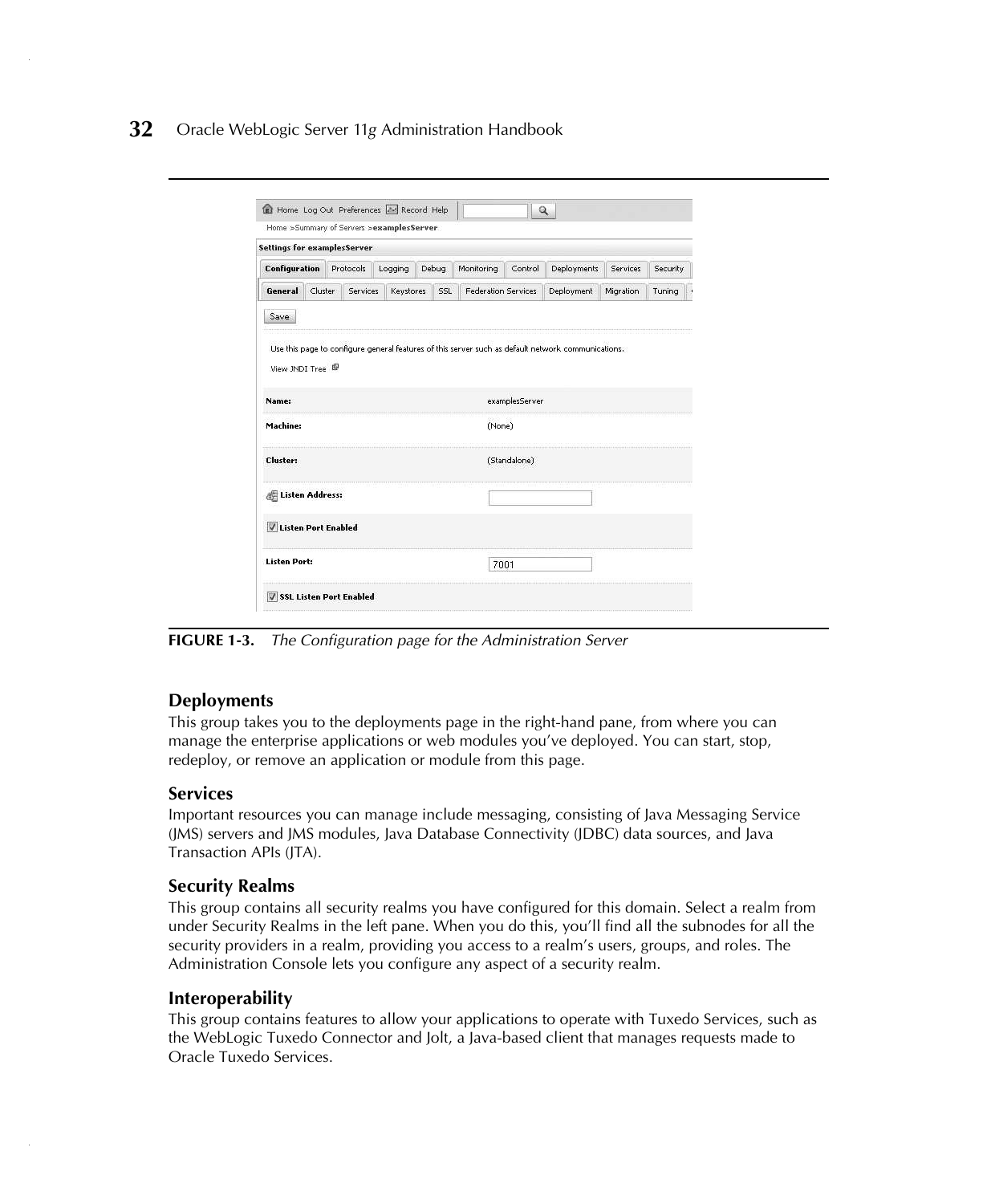#### **Diagnostics**

This group contains diagnostic modules and diagnostic images (snapshots) to help manage the WebLogic Diagnostic Framework (WLDF). You can also configure Simple Network Management Protocol (SNMP) agents from here.

### **Using the Change Center**

The Administration Console offers the Change Center, where you can lock a domain's configuration while you're making changes to any configuration attributes. By default, the Change Center is always enabled when you run a server in production mode, and it's disabled in development mode. In order to make lasting configuration changes from the Administration Console, you must first obtain a lock, make your changes, and activate them. By doing so, other accounts are prevented from making changes during your edit session, thus preventing conflicting or overlapping configurations from being made.

Instead of making configuration changes piecemeal, you can make multiple changes and activate them all at once. You can click the View Changes and Restarts button to view all the pending changes that you have applied but not activated yet. The Change List page shows you all changes that are saved but not yet activated. By clicking the Restart Checklist tab, you can view the changes that have been activated but are waiting for a server restart before they become effective.

In development mode, the domain configuration locking feature is disabled by default. That is, the Automatically Acquire Lock and Activate Changes property is enabled. Automatic locking means you don't explicitly have to acquire a lock on the domain configuration before making any changes to it. When you look at the top left-hand corner of the Administration Console, you'll find the following note: "Configuration editing is enabled. Future changes will automatically be activated as you modify, add or delete items in this domain." This means that when you make a configuration change and save the change, it's automatically activated. This is fine for a development environment, but for a production environment you should always enable the locking feature. In fact, when you run the server in production mode, you don't have the option to set up automatic acquisition of configuration locks and activation of changes. The Automatically Acquire Lock and Activate Changes property is exclusive to servers running in development mode.

You can enable domain configuration locking by going to the right-hand pane of the Administration Console and clicking Preferences. At the bottom of the page, you'll see the box Automatically Acquire and Activate Changes. You can leave this box checked for a development domain so you can make quick configuration changes on the fly, but it should always be unchecked for a production domain. Clear this option and click Save. Once you click the Release Configuration button in the Change Center, the Lock & Edit button appears, as shown in Figure 1-4.

Once you enable domain configuration locking, you must use the Lock & Edit button to make any configuration changes, including editing, adding, or deleting any type of configuration attributes. The main purpose behind all this is to ensure that other sessions don't make configuration changes while you're trying to make changes. If you don't click the Lock & Edit button in the Change Center, the server won't even let you start the configuration process—the check boxes for selecting the server or a subcomponent you want to configure will be grayed out. Once you complete any configuration changes and save them, you must click the Activate Changes button to make those changes effective. As you'll see later, some configuration changes require you to restart the server.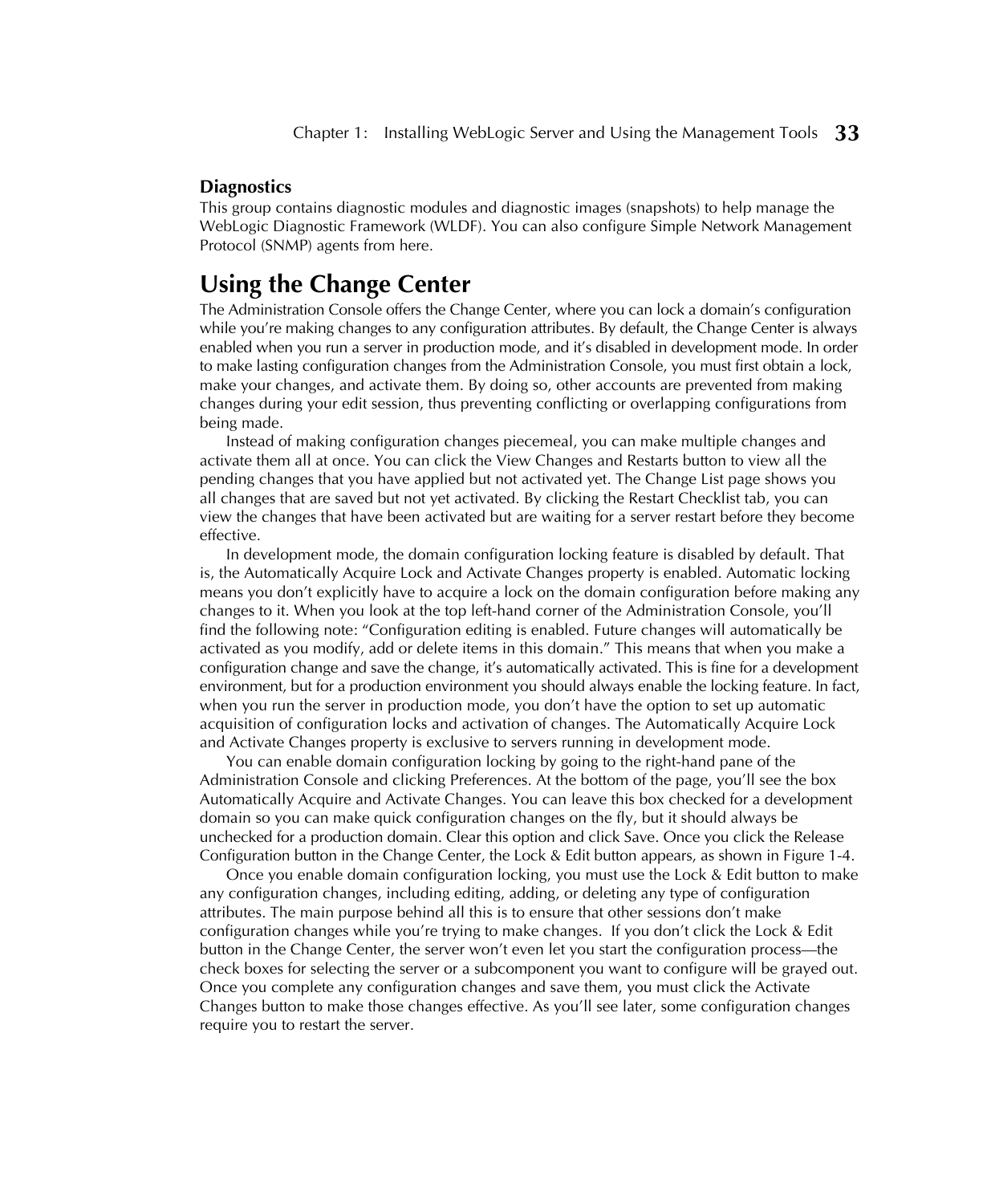|                                                                                | ○RACL∈ WebLogic Server®      |
|--------------------------------------------------------------------------------|------------------------------|
| Oracle WLS Console                                                             | <b>WLDE Console Extensio</b> |
| <b>Change Center</b>                                                           |                              |
| <b>View changes and restarts</b>                                               |                              |
| Click the Lock & Edit button to modify, add or<br>delete items in this domain. |                              |
|                                                                                | Lock & Edit                  |
|                                                                                | Release Configuration        |
|                                                                                |                              |
| <b>Domain Structure</b>                                                        |                              |
| wl server                                                                      |                              |
| 日·Environment                                                                  |                              |
| <sup>-</sup> Servers                                                           |                              |
| <sup>i—</sup> Clusters                                                         |                              |
| i—Virtual Hosts                                                                |                              |
| :††Migratable Targets                                                          | Ξ                            |
| <sup>}---</sup> Coherence Servers                                              |                              |
| <sup>⊱--</sup> Coherence Clusters                                              |                              |
| <sup>i</sup> :--Machines                                                       |                              |
| h∽Work Managers                                                                |                              |
| i--Startup and Shutdown Classes                                                |                              |
| --Deployments                                                                  |                              |
| 田-Services                                                                     |                              |
| itt-Security Realms                                                            |                              |

**FIGURE 1-4.** The Change Center in the Administration Console

To illustrate how to use the Lock & Edit feature, the following example shows you how to disable the Administration Console (something you may want to do to prevent access to the Console in a production environment), which is a configuration change you can make from the Console:

- **1.** Click Lock & Edit, as shown in Figure 1-4. This locks the configuration MBean hierarchy so you can make changes to it.
- **2.** In the Domain Structure pane on the left, click the name of your domain—in the case of the Examples Server, this would be *wl\_server*.
- **3.** In the Configuration tab in the right-hand pane of the console, click the General tab and then click Advanced at the bottom of the page. Uncheck the Console Enabled option and click Save. When you click Save, you'll see the following message (in green) on the top of the page where you made the change, confirming that the change was successful:

Settings Updated Successfully

**4.** Finally, click Activate Changes in the Change Center.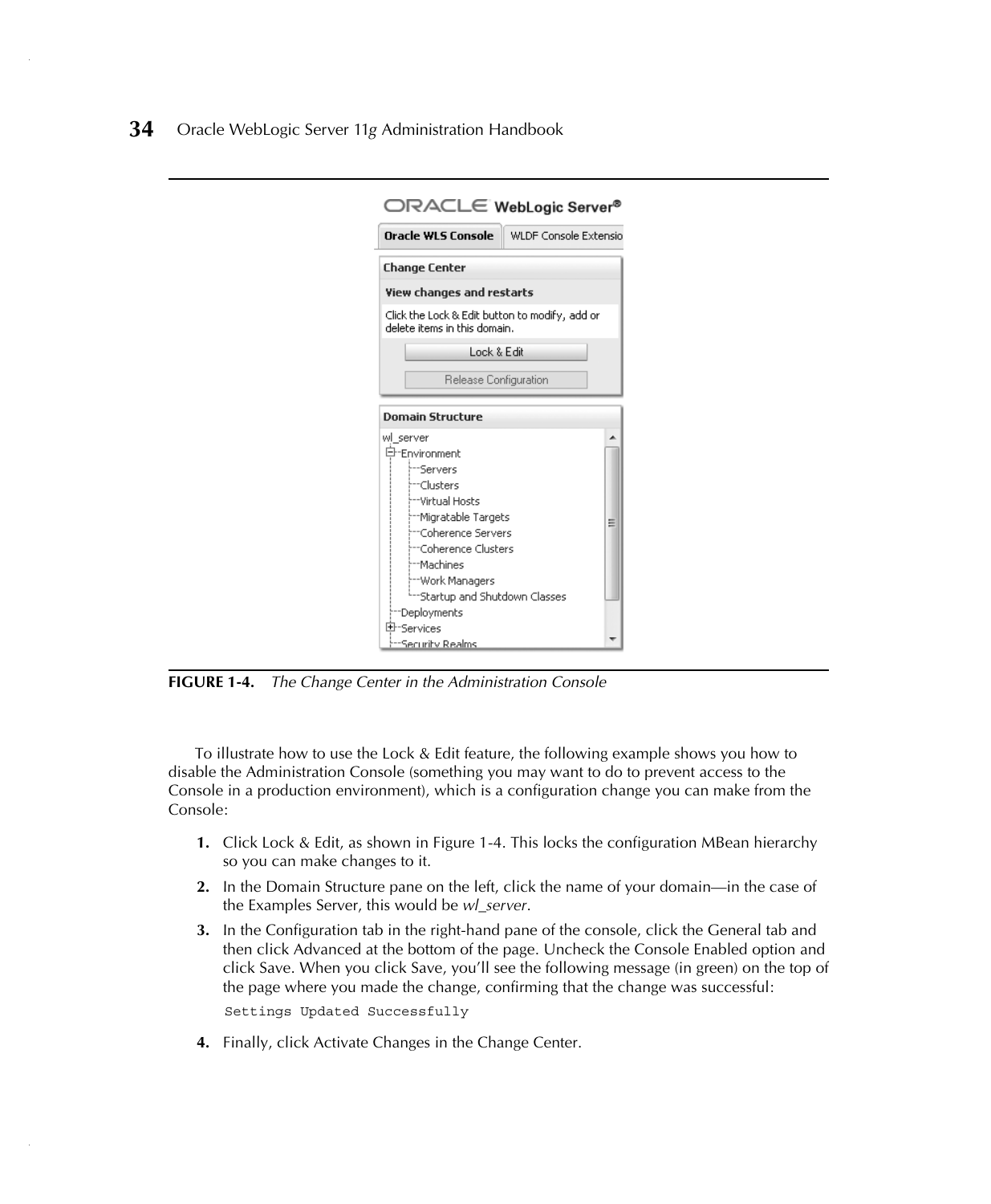Once you successfully save the configuration changes, you'll see the Activate Changes button in the Change Center, as shown in Figure 1-5. Click the Activate Changes button to make your changes effective.

After you click the Activate Changes button in the Change Center, you'll see the following message (in green) at the top of the right-hand pane:

All changes have been activated. However 1 items must be restarted for the changes to take effect.

The reason the message states that "1 items must be restarted" is because disabling the console is a non-dynamic change that requires a server restart.



#### **NOTE**

Some configuration changes are dynamic and therefore will go into effect right away; other changes will require a server restart.

| マA⊂L∈ WebLogic Server®                                                                                                                                                                                                                                                 |   |  |  |  |  |  |
|------------------------------------------------------------------------------------------------------------------------------------------------------------------------------------------------------------------------------------------------------------------------|---|--|--|--|--|--|
| <b>Oracle WLS Console</b><br><b>WLDF Console Extension</b>                                                                                                                                                                                                             |   |  |  |  |  |  |
| <b>Change Center</b>                                                                                                                                                                                                                                                   |   |  |  |  |  |  |
| <b>View changes and restarts</b>                                                                                                                                                                                                                                       |   |  |  |  |  |  |
| Pending changes exist. They must be activated<br>to take effect.                                                                                                                                                                                                       |   |  |  |  |  |  |
| Activate Changes                                                                                                                                                                                                                                                       |   |  |  |  |  |  |
| Undo All Changes                                                                                                                                                                                                                                                       |   |  |  |  |  |  |
| <b>Domain Structure</b>                                                                                                                                                                                                                                                |   |  |  |  |  |  |
| wl_server<br>白-Environment<br><sup>-</sup> Servers<br>--Clusters<br>i—Virtual Hosts<br>:hmMigratable Targets<br><sup>⊱--</sup> Coherence Servers<br>mCoherence Clusters<br>Machines<br>i…Work Managers<br><sup>Lee</sup> Startup and Shutdown Classes<br>--Deployments | Ξ |  |  |  |  |  |
| 田-Services<br><sup>--Security Realms</sup>                                                                                                                                                                                                                             |   |  |  |  |  |  |

**FIGURE 1-5.** The Activate Changes button in the Change Center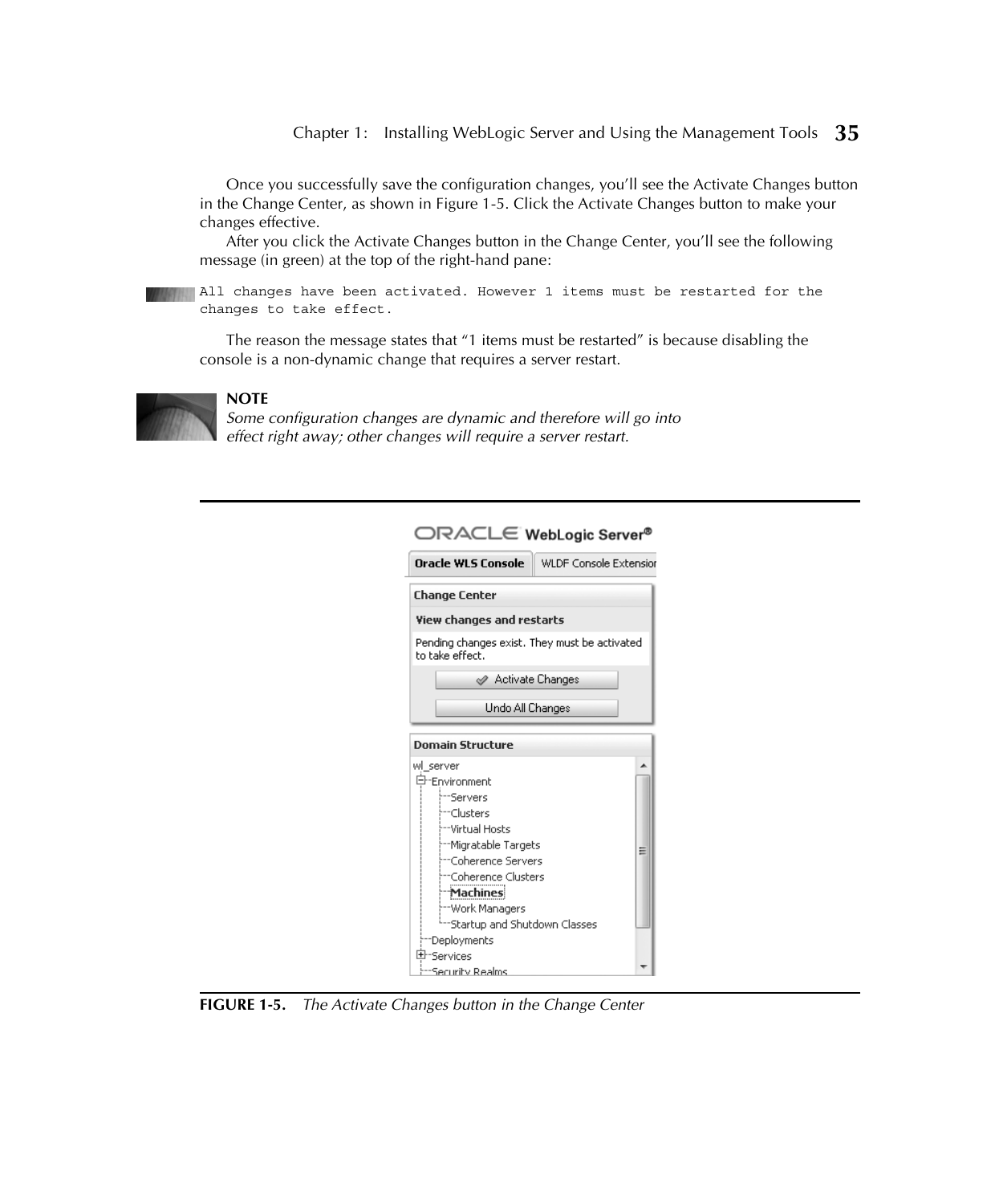You'll also see the following in the command console, following the change you just made:

```
<Feb 1, 2011 1:15:16 PM EST> <Warning> <Management> <BEA-141239> <The non-
     dynamic attribute ConsoleEnabled on 
     weblogic.management.configuration.DomainMBeanImpl@ 
     d5bf4c12([wl_server]) has been changed. This may require redeploying or 
     rebooting configured entities> 
     <Feb 1, 2011 1:15:16 PM EST> <Warning> <Management> <BEA-141238> <A non-
     dynamic change has been made which affects the server examplesServer. This 
     Server must be rebooted in order to consume this change.>
```
Once you disable the Administration Console, you can reenable it only through the WebLogic Scripting Tool (WLST). Once the Admin Server is started up, invoke WLST by navigating to Start | Program Files | Oracle WebLogic | Tools | WebLogic Scripting Tools and issue the following commands:

```
wls:/offline> connect("weblogic", "welcome1") 
     wls:/wl_server/serverConfig> edit() 
     wls:/wl_server/edit !> startEdit() 
     wls:/wl_server/edit !> cmo.setConsoleEnabled(true) 
     wls:/wl_server/edit !> save() 
     wls:/wl server/edit !> activate()
```
### **Working with the Administration Console**

You already know how to log into the Administration Console. The following sections show how to log out of the console and to set console preferences.

#### **Logging Out of the Console**

To log out of the Administration Console, click the Log Out button at the top of the right-hand pane. Logging out of the Administration Console doesn't affect the Admin Server. To log back in, use the URL for the console—http://*<hostname>:*port/console. When you shut down the Admin Server from the Administration Console, the console immediately shuts down and won't be available until you manually restart the Admin Server. Once you restart the Admin Server, you can log back in to the console by using our familiar URL:

http://127.0.0.1:7001/console

#### **Setting Console preferences**

You can set console preferences by clicking the Preferences button at the top of the right-hand pane. You can select several configuration-related properties from the Preferences page, including whether the server asks for confirmation of operations. You can also choose your preference for whether the server issues a warning message when a user logs out with an active domain configuration lock for a resource in place. Note that when this happens, other users won't be able to lock that resource for making their own configuration changes. The lock holder must either release the configuration changes or activate them first.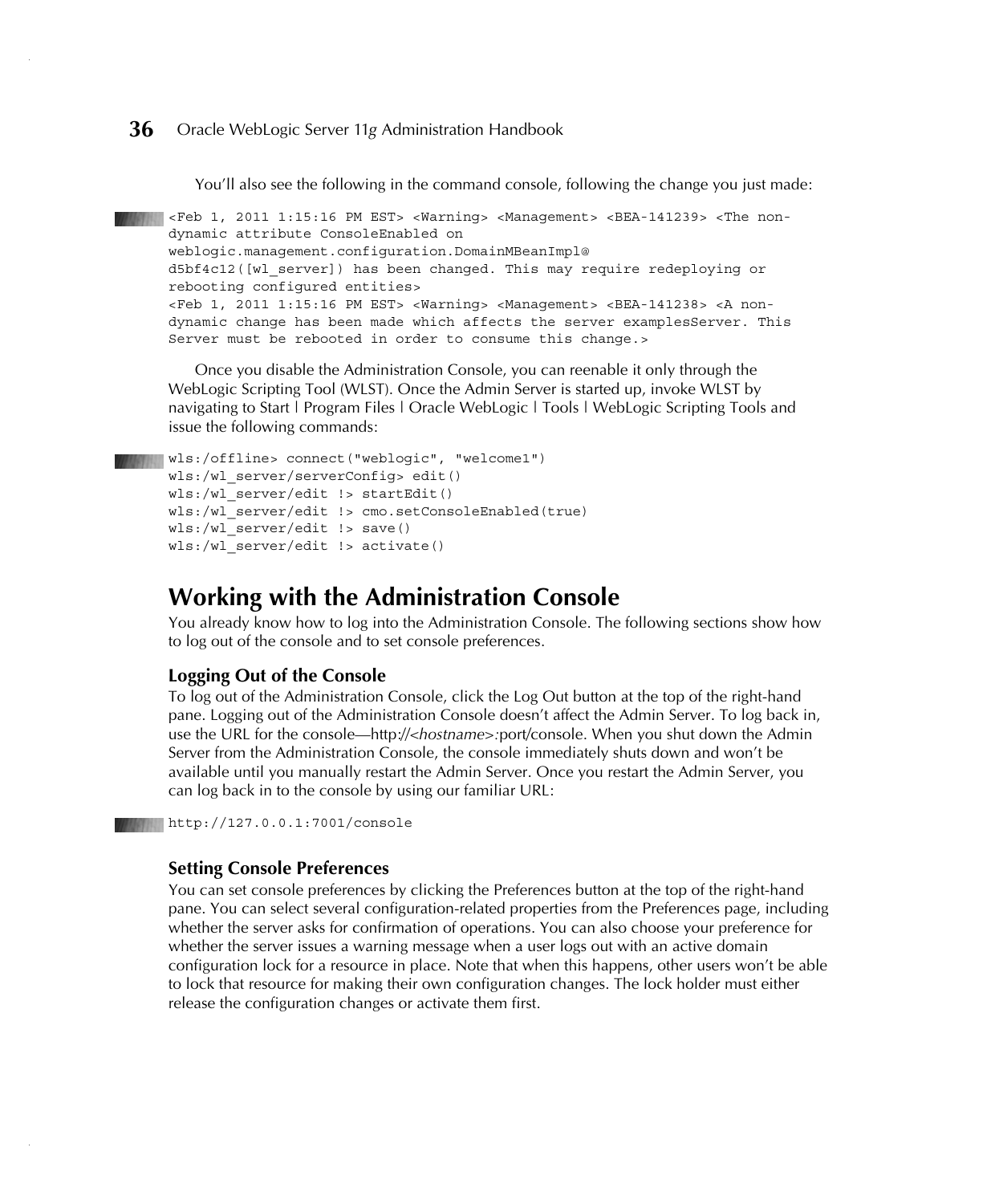#### **Changing the Console URL**

You can change the console URL (by default, http://localhost:7001/console) to a different URL. To change the console URL, in the configuration page for the domain, click General and then Advanced at the bottom of the page. Enter the context path in the Console Context Path box. If you specify a new context path named *newconsole*, you can then use the following URL to access the console: http://localhost:7001/newconsole.

#### **Changing the Listen port and Listen Address**

In order to change the listen port or listen address that you use to access the Administration Console, you must change those settings for the domain's Admin Server. You can change the following network-related configuration attributes from the Administration Console. Go to the Admin Server's configuration page and click General. From this page, you can configure the following network-related settings:

- **Listen Address** IP address or DNS name for the server
- **Listen Port** Default TCP/IP port for listening for non-SSL connection requests
- **Listen Port Enabled** Lets you enable or disable the default non-SSL listen port
- **SSL Listen Port** TCP/IP port on which to listen for secure, SSL connection requests
- **SSL Listen Port Enabled** If you haven't enabled the optional administration port, both application traffic and administrative traffic will go through the normal Listen Port and the SSL Listen Port. If you've enabled the administration port, then the administrative traffic will go through just the administrative port.

The preceding is a very brief summary of what you can do with the Administration Console. Throughout this book, you'll have plenty of chances to review the many capabilities of the Administration Console, as we discuss topics such as deployment, security, configuration management, and diagnostics.

### **Node Manager**

The Node Manager, as mentioned earlier in this chapter, is a purely optional process (or daemon) that lets you remotely manage both the Admin Server and all Managed Servers within that domain. If you're in a production environment with high availability requirements, Oracle recommends that you use the Node Manager to manage the servers running on different machines. In Chapter 2, you'll find a detailed explanation of how to configure the Node Manager and how to manage servers using WLST and Node Manager together.

Unlike the Admin Server, of which there's only a single instance running per domain, you must run the Node Manager on each of the servers (machines) on which you plan to run the Admin Server or one of the Managed Servers. You don't have to install the Node Manager separately—each installation of WebLogic Server comes with the Node Manager. You just need to start the Node Manager service or process on each of the machines running WebLogic Server instances. Thus, if you have WebLogic Server instances running on five different servers, you must have five Node Manager processes running, one per machine.

Oracle WebLogic Server offers you two types, or versions, rather, of the Node Manager, one a Java-based and the other a script-based version. Although both versions offer the same functions, you need to configure them differently. Also, different security considerations apply to the two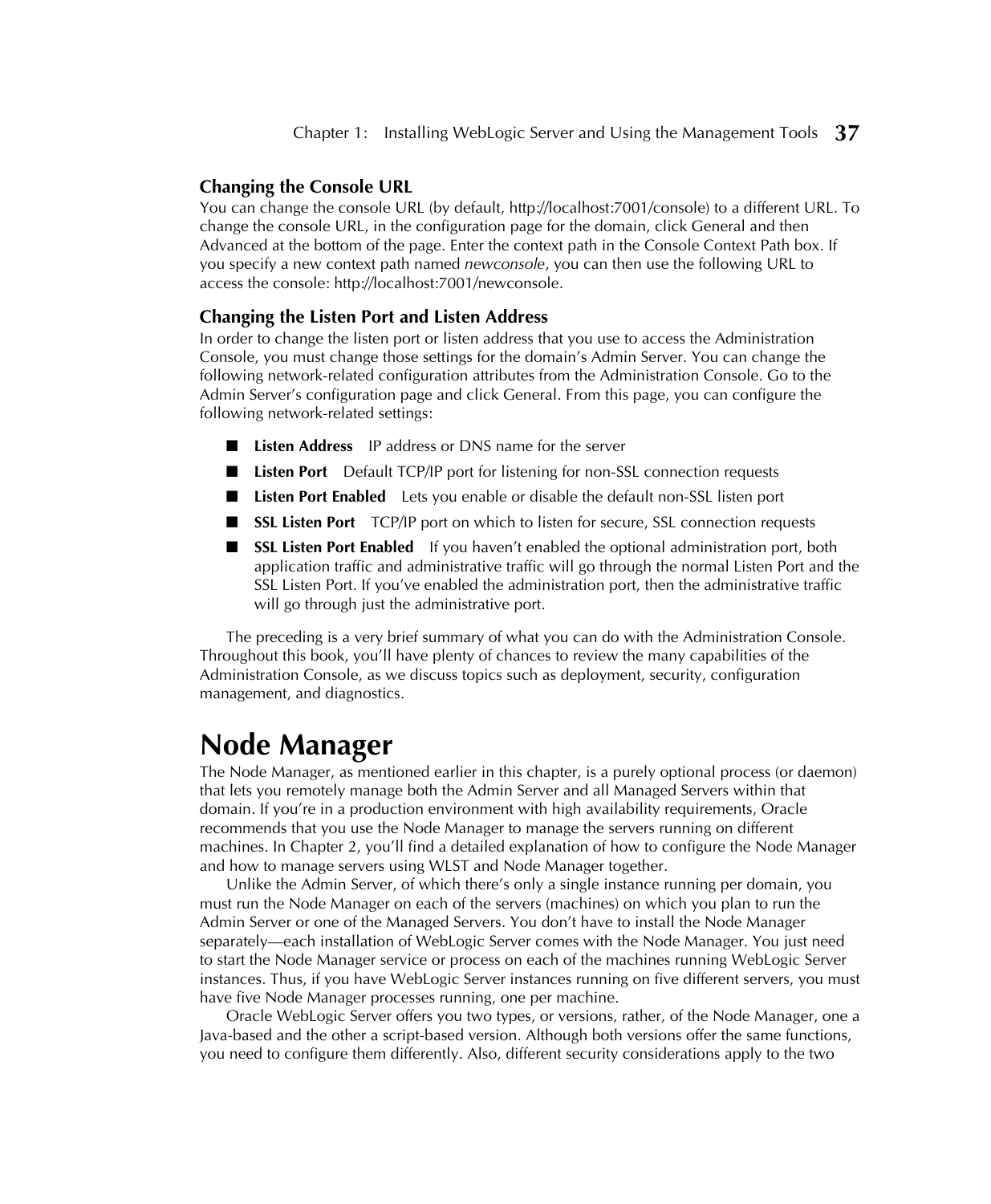versions, with the Java-based version offering you more security features than the script-based version. You can configure the Java-based Node Manager with the *nodemanager.properties* file, as shown in Chapter 2. The Java-based version allows you to use SSL, and the script-based version offers you the capability to manage servers over an SSH-enabled (or RSH-enabled) network once you copy the scripts to the remote servers.

You can run the Node Manager as a Windows service or an OS daemon so it automatically starts up when you reboot the server. Chapter 2 shows you how to run the Node Manager as an operating system service, post installation. The Configuration Wizard gives you the option to install the Node Manager as an operating system service, which Oracle recommends you do. When you install the WebLogic Server software, choose the Java-based Node Manager if you're working on a Windows or a UNIX platform and wish to run the Node Manager as an operating system process.



#### **NOTE**

The Node Manager is not supported on all platforms, so check the Oracle documentation to ensure it's supported on your platform.

The script-based Node Manager uses UNIX-style shell scripts, so you can run it only on UNIX and Linux systems. Oracle recommends that you run this version as an operating system service to enable automatic restarts.

The choice between the Java-based and script-based versions of the Node Manager isn't really hard. Only the Java-based version works on a Windows system, so your choice on that platform is already made for you! Throughout this book, I use a Java-based Node Manager, as the examples are from a Windows environment. As for UNIX/Linux systems, you can use either version, with the script-based version being easier to configure from the security point of view. Other than this, the way the Node Manager interacts with server instances is essentially the same under the two versions.

Surprisingly, as critical as the Node Manager is for managing WebLogic Server, you really don't access the process directly. You access the Node Manager through either the Admin Server or the WLST scripting tool—both act as Node Manager clients. When you use the Admin Server as the client, you do so through the Administration Console. When you are using the Node Manager from the command line, you do so by first invoking WLST and using it as the interface to run Node Manager commands. For the script-based Node Manager, you can use an SSH client to connect to the Node Manager remotely.

You can perform the following functions by connecting with the Node Manager process through WLST:

- You can control the Admin Server by starting, stopping, and restarting the server with the Node Manager.
- The Node Manager can stop and start as well as suspend any Managed Server. When you start or stop a Managed Server through the Administration Console, the Admin Server first accesses the Node Manager, which in turn performs the actual task.
- The Node Manager also monitors the Managed Servers and tries to restart a failed Managed Server.

This chapter provides a very simple introduction to Node Manager and its capabilities. Chapter 2 shows how to work with Node Manager to perform various administrative tasks.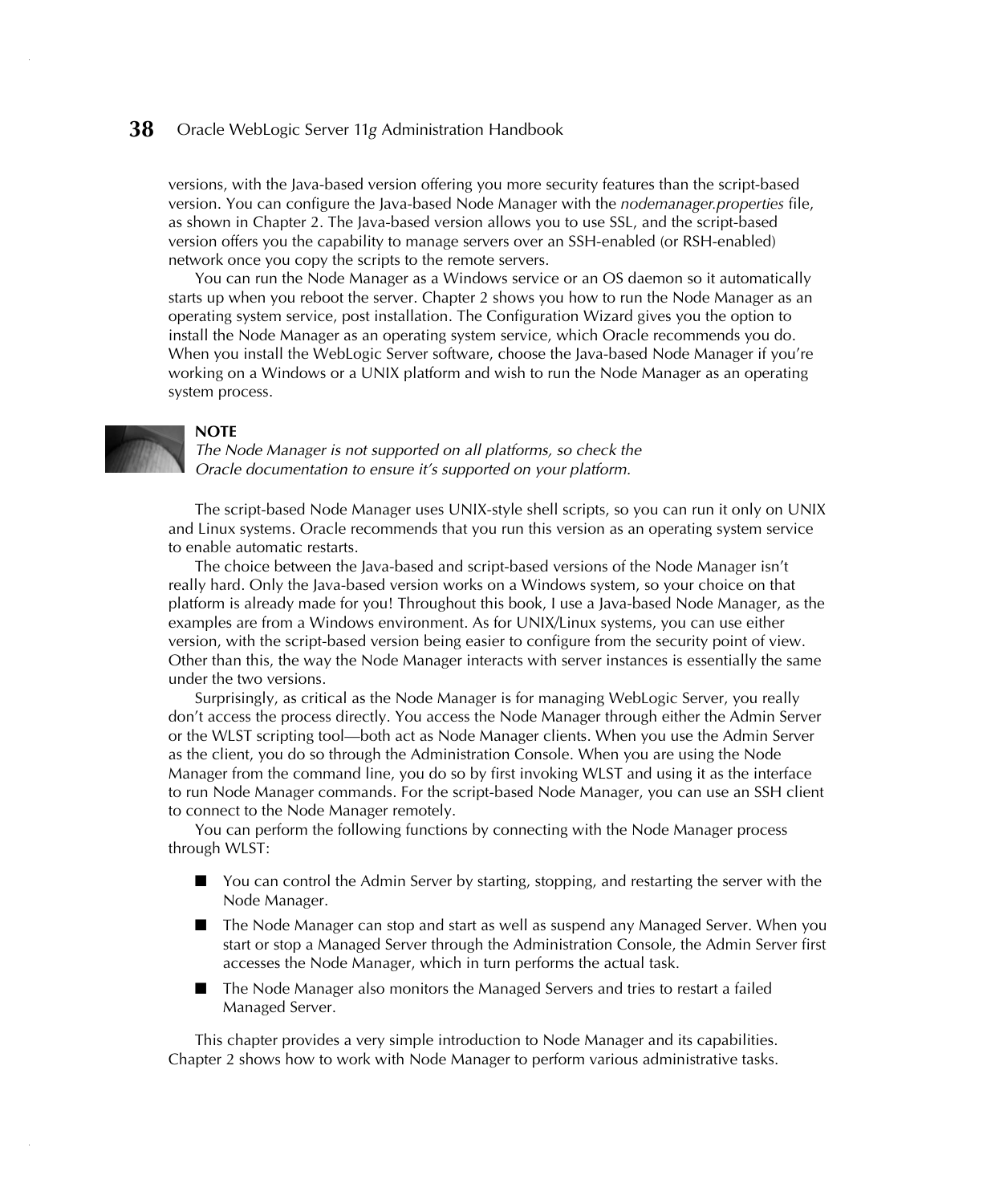# **The WebLogic Scripting Tool (WLST)**

Most application servers provide you with a good scripting tool. For example, IBM's WebSphere has a scripting tool called *wsadmin* that is based on Jython, and JBoss has a similar scripting tool. Oracle WebLogic Server offers you a wonderful scripting tool called WebLogic Scripting Tool (WLST). WLST is a very powerful tool, capable of performing several different types of administrative tasks for you, including configuration, management, and monitoring of tasks. As you'll see in Chapter 2, you can connect to Node Manager through the WLST interface to manage the server instances. For ease of use, you can use simple Python scripts as wrappers for WLST commands.

You can use WLST in interactive mode by invoking it at the command line. You can also use it in batch mode by putting WLST commands in scripts, and you can embed WLST commands in Java code by importing *weblogic.management.scripting.utils.WLSTinterpreter* into your Java class.

### **Offline and Online WLST**

You can use WLST in online mode by connecting to an active Admin or Managed Server. When connected to the Admin Server, you can use WLST to configure a domain. As is the case with the Administration Console, WLST in online mode acts as a Java Management Extensions (JMX) client that manages the domain's resources by modifying the server's Configuration MBeans. Thus, WLST offers you all the domain management configuration capabilities as the Administration Console.

In offline mode, WLST helps you extend a domain, create domain templates, and create domains with those templates. Since you aren't connected to an active Admin Server, you won't be able to modify domain configuration in offline mode. In offline mode, WLST acts as an interface to the Node Manager and you can issue WLST commands to start and stop Managed Server instances without connecting to the Admin Server. Note that you can't start and stop Managed Servers through WLST without the Node Manager, as explained in Chapter 2.

### **Invoking WLST**

In a Windows environment, you can invoke WLST through the Windows Start program and from the command line. The following sections show how to invoke WLST.

#### **Starting WLST from the Start program**

You can invoke WLST in a Windows environment by simply going to Start | All Programs | Oracle WebLogic | WebLogic Server 11gR1 | Tools | WebLogic Scripting Tool.

#### **Invoking WLST from the Command Line**

You can invoke WLST from the command line by using either the java *weblogic.WLST* command, or through the command script *wlst.cmd*. The following shows how to invoke WLST with the Java command *weblogic.WLST*.

C:\MyOra\Middleware\wlserver\_10.3\samples\domains\medrec\bin>setDomainEnv.cmd C:\MyOra\Middleware\wlserver\_10.3\samples\domains\medrec>java weblogic.WLST Initializing WebLogic Scripting Tool (WLST) ... Welcome to WebLogic Server Administration Scripting Shell Type help() for help on available commands wls:/offline>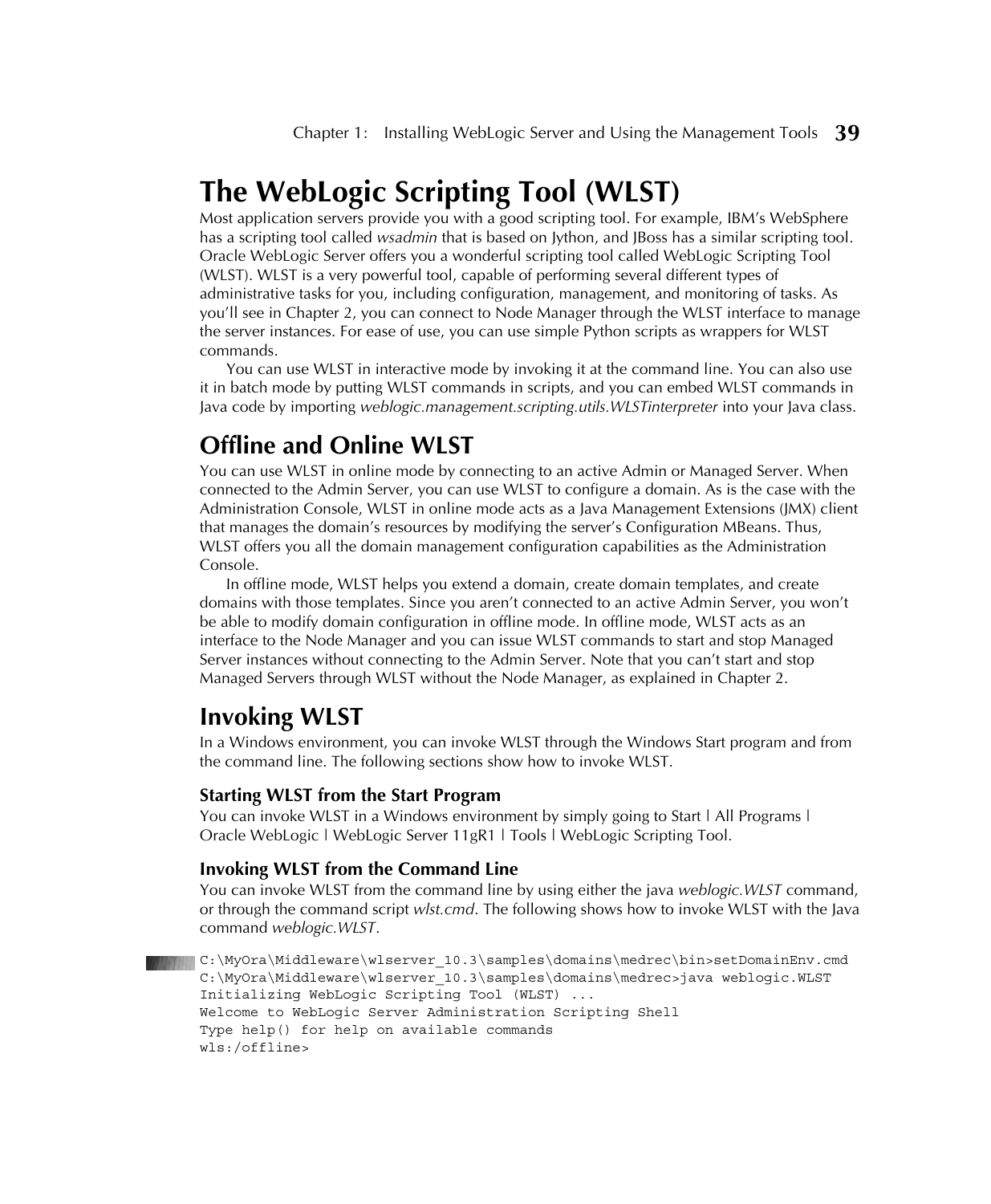Note that when you invoke WLST, by default you're in offline mode. You can only issue certain commands in offline mode, such as those that create a new domain or domain template, for example. In offline mode, you can't view performance data pertaining to any domain resource or add and remove users. To issue any online commands, you must first connect to the Admin Server using the *connect* command. Once you use WLST to connect to an Admin Server, you can manage the configuration of the domain and view performance data. While you can connect to a Managed Server through WLST, you can't modify the configuration for a Managed Server.

You can also invoke WLST by issuing the script *wlst.cmd* (*wlst.sh* in UNIX), as shown here:

```
C:\NewOra\Middleware\wlserver_10.3\common\bin>wlst.cmd 
    Your environment has been set. 
    Initializing WebLogic Scripting Tool (WLST) ... 
    Welcome to WebLogic Server Administration Scripting Shell 
    Type help() for help on available commands 
     wls:/offline>
```
### **Using WLST in Script Mode**

While you can use WLST in interactive mode to quickly make configuration changes in a development environment, that mode offers only limited scripting language features and is cumbersome to use in a real-life WebLogic environment. You can use WLST scripts to automate configuration of the servers and deployment of applications. A WLST script is a text file with the *.py* extension, and includes WLST commands. WebLogic Server provides online and offline sample WLST scripts. For example, the sample online script *cluster\_creation.py* lets you create an entire cluster with ten Managed Servers. Similarly, the basic *WLSdomain.py* script lets you create a simple WebLogic domain for development purposes. You'll find the online scripts in the WL\_HOME\samples\server\examples\src\examples\wlst\online directory. The offline scripts are in the WL\_HOME\common\templates\scripts\wlst directory.

You can invoke a WLST script (*.py*) by providing the name of the script as an argument to the java *weblogic.WLST* command, as shown here:

```
C:\MyOra\Middleware\wlserver_10.3\samples\domains\medrec> java weblogic.WLST 
    C:\MyOra\Middleware\wlserver_10.3\samples\domains\medrec\shutdown.py
```
Here are the contents of the *shutdown.py* script:

```
import os 
     if os.environ.has_key('wlsUserID'): 
          wlsUserID = os.environ['wlsUserID'] 
     if os.environ.has_key('wlsPassword'): 
          wlsPassword = os.environ['wlsPassword'] 
     connect( url='t3://MIROPC61:7011', adminServerName='MedRecServer') 
     shutdown('MedRecServer','Server', ignoreSessions='true') 
     exit()
```
Alternatively, you can first invoke WLST and use the *execfile* command to execute the *shutdown.py* script.

#### wls:offline>

```
execfile('C:\MyOra\Middleware\wlserver_10.3\samples\domains\medrec\shutdown.py')
```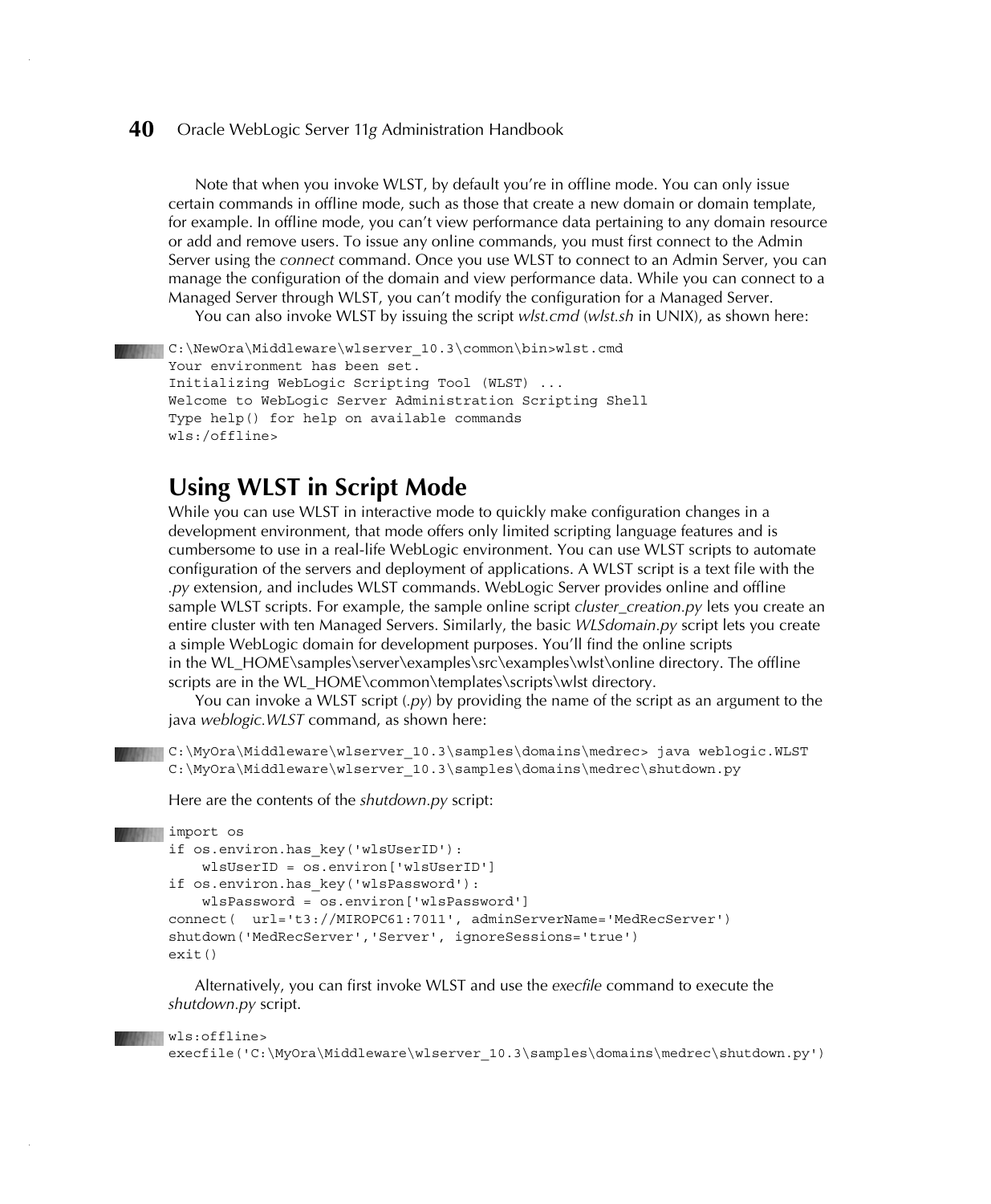If you're embedding WLST commands in a shell script or a Windows command script, invoke WLST with the *wlst.cmd* script (WL\_HOME\common\bin\wlst.cmd). This will ensure that all the environment variables are set correctly. WebLogic Server also allows you to write all the WLST commands you enter during an interactive session to a file that you can later run as a WLST script. Simply issue the *startRecording* command to record all your interactive commands and issue the *stopRecording* command to stop the capturing of the commands, as shown here:

```
wls:/mydomain/serverConfig> startRecording('C:/MyOra/test.py') 
     Started recording to C:\MyOra\test.py
```
Issue the WLST commands you want to capture in the test.py. Once you're done, stop the recording of the commands by issuing the *stopRecording* command:

```
wls:/mydomain/serverConfig> stopRecording()
    Stopped recording to C:/MyOra/test.py 
    wls:/mydomain/serverConfig>
```
You can edit the test.py file and execute it as a WLST script.

### **Connecting to a WebLogic Server Instance**

In the offline mode, you aren't connected to a running server. Use the *connect* command to connect to the Admin Server, as shown here:

#### wls:/offline> connect()

```
Please enter your username :weblogic 
Please enter your password : 
Please enter your server URL [t3://localhost:7001] : 
Connecting to t3://localhost:7001 with userid weblogic... 
Successfully connected to Admin Server 'examplesServer' that belongs to 
domain 'wl_server'. 
Warning: An insecure protocol was used to connect to the 
server. To ensure on-the-wire security, the SSL port or 
Admin port should be used instead. 
wls:/wl_server/serverConfig>
```
In the example, you'll notice a warning because I am not using a secure port such as the administration port or an SSL port. Oracle recommends that you use either SSL or the administration port in a production system. You can ignore this warning in a development environment.



#### **TIp**

To view the help topics, type **help** at the WLST command line. You must specify an argument for the help command—for example, help(connect) will show information about using the connect command.

You can also directly specify the administrator's credentials at the command line, as shown here:

wls:/offline> connect('weblogic','welcome1','t3://localhost:7001') Connecting to WebLogic Server instance running at t3://localhost:7001 as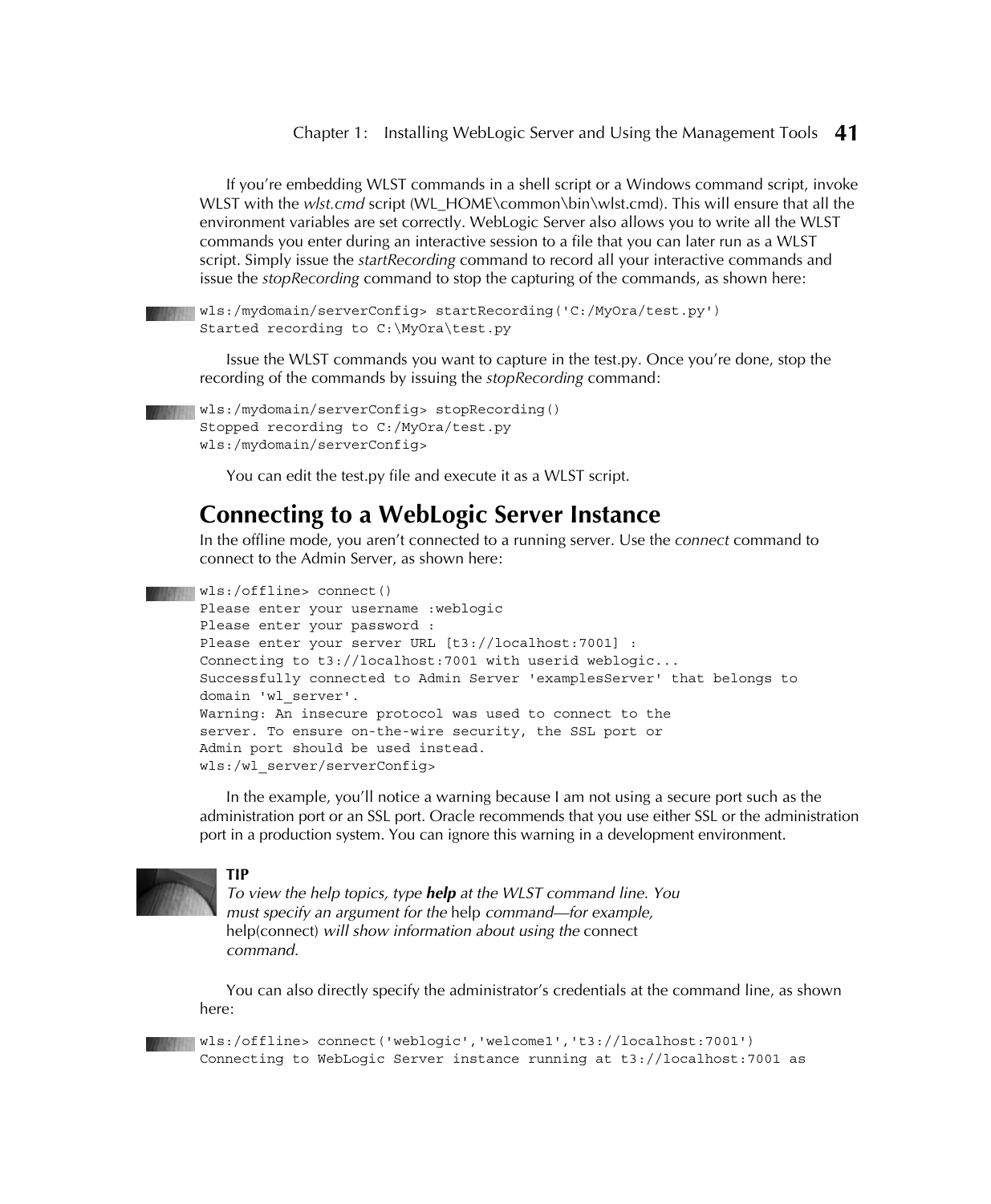```
username weblogic... 
Successfully connected to Admin Server 'ExamplesServer' that belongs to 
domain 'examples'. 
wls:/mydomain/serverConfig>
```
As you can see, I had to supply the user credentials (the same ones you use for the Administration Console) to connect to the Admin Server. Oracle recommends that you do this only when using WLST in the interactive mode. The default behavior is for WLST to see if you have created a "user configuration file" to store the encrypted credentials and a "key file" with which the server can unencrypt the credentials. If you start WLST from the domain directory from which you started the Admin Server, it can use the boot*.properties* file to get the encrypted credentials. (The *boot. properties* file is discussed in Chapter 2.)

When you use WLST in scripts, it's safer not to use the clear text credentials in the script. You can use the *storeUserConfig* command to store the credentials in an encrypted form, following which you can specify the name of the user configuration file instead of the credentials. Here's how to do this:

```
wls:/offline> connect(userConfigFile='C:\MyOra\myuserconfigfile.secure', 
    userKeyFile='C:\MyOra\myuserkeyfile.secure') 
    Connecting to t3://localhost:7001 with userid username ... 
    Successfully connected to Admin Server 'AdminServer' that belongs to domain 
    'examples'. 
    wls:/examples/serverConfig>
```
In order to use the *userConfigFile* option, you must first use the *storeUserConfig* command to create a user configuration file and its key file. The configuration file will contain the encrypted credentials and the key file contains the key the server uses for encryption and decryption of the credentials. Here's an example that shows how to do this:

```
wls:/testDomain/serverConfig>
     storeUserConfig('C:\MyOra\myuserconfigfile.secure', 
     'C:\MyOra\myuserkeyfile.secure') 
     Creating the key file can reduce the security of your system if it is not 
     kept in a secured location after it is created. Do you want to create the 
     key file? y or n y 
     Please confirm user config key creation: y or n y
     The username and password that were used for this current WLS connection are 
     stored in C:/MyOra/mysuserconfigfile.secure and 
     C:/MyOra/myuserkeyfile.secure 
     wls:/testDomain/serverConfrg>
```
Once you generate the user configuration file and the key file, you can supply the names of these two files instead of entering administrator credentials on the command line.

### **Disconnecting from the Server**

You disconnect from a server by issuing the *disconnect* command, as shown here.

```
wls:/wl server/serverConfig> disconnect()
    Disconnected from WebLogic Server: examplesServer 
    wls:/offline>
```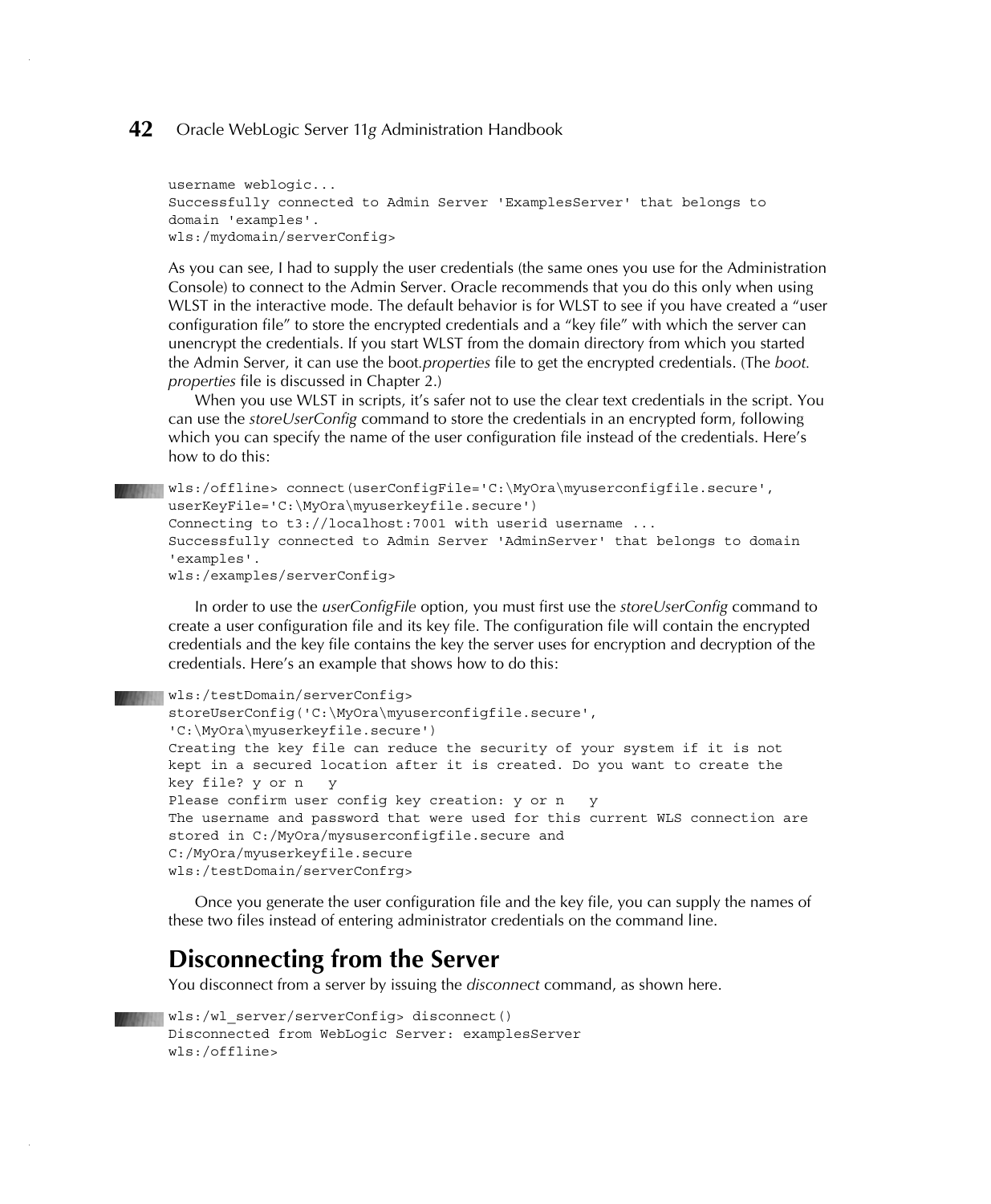To exit from WLST, use the *exit* command:

```
wls:/offline> exit()
     Exiting WebLogic Scripting Tool. 
     C:\MyOra\Middleware\wlserver 10.3\samples\domains\medrec >
```
By default, the server outputs all WLST messages or output to standard output, that is, to the screen. You can redirect all the messages to any file you wish by using the *redirect* command:

```
wls:/wl_server/serverConfig> redirect ('C:\MyOra\wlst.log')
```
### **Using the Help Command**

WLST has numerous commands that you can use in your daily work. You can check out these commands and their syntax using the help facility. Here's a listing of all the help facility commands.

```
wls:/wl server/serverConfig> help()
```

```
WLST is a command line scripting tool to configure and administer WebLogic Server. Try: 
    help('all') List all WLST commands available.
     help('browse') List commands for browsing the hierarchy. 
    help('common') List the most commonly used commands.<br>help('control') List commands for controlling the dom<br>help('deployment') List commands for deploying applicati
                              List commands for controlling the domain/server.
                               List commands for deploying applications.
    help('diagnostics') List commands for performing diagnostics.
     help('editing') List commands for editing the configuration. 
     help('information') List commands for displaying information. 
    help('lifecycle') List commands for managing life cycle.<br>help('nodemanager') List commands for using Node Manager.
                              List commands for using Node Manager.
     help('offline') List all offline commands available. 
    help('online') List all online commands available.<br>help('storeadmin') List all store admin commands.
                               List all store admin commands.
    help('trees') List commands use to navigate MBean hierarchy.
     help('variables') List all global variables available.
```
### **Key WLST Command Groups**

As I mentioned earlier, WLST offers a large number of commands to help perform various management and programming tasks. Here's a brief description of the key WLST command types. Note that you can execute some commands only in offline mode and others in online mode.

#### **Life Cycle Commands**

You can use the life cycle commands to manage the life cycle of both the Admin and the Managed Servers. WLST offers the *start*, *startServer*, *suspend*, *resume*, and *migrate* commands to control a server life cycle. Here are a couple of examples showing how to suspend and resume the Admin Server instance:

```
wls:/wl_server/serverConfig> suspend('examplesServer') 
     ..Server examplesServer suspended successfully. 
     wls:/wl_server/serverConfig> resume('examplesServer') 
     Server examplesServer resumed successfully. 
     wls:/wl_server/serverConfig>
```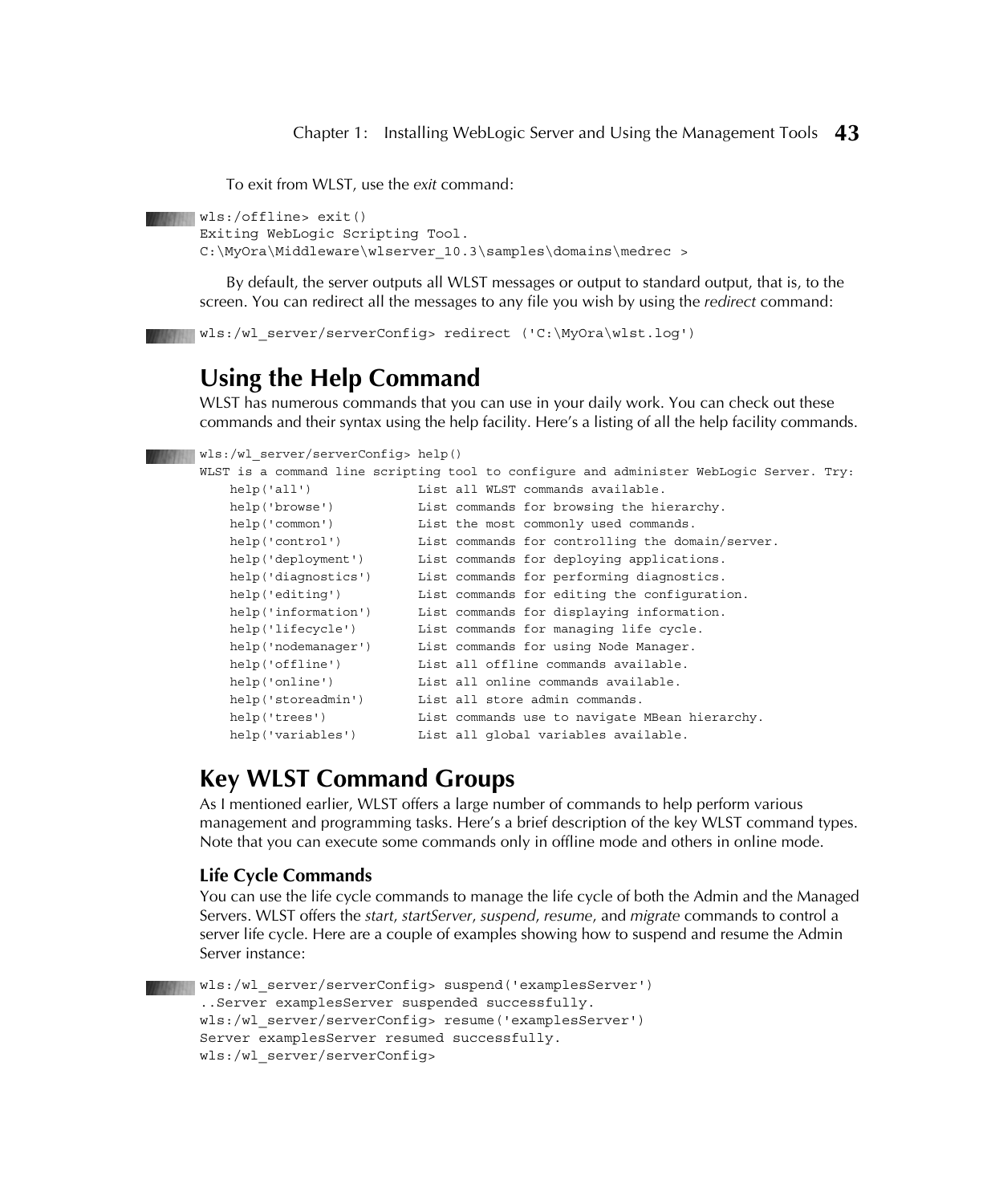#### **Node Manager Commands**

You can use the Node Manager commands to start, stop, and monitor server instances. Before you can use Node Manager to manage server instances, you must connect WLST to the Node Manager using the *nmConnect* command. The *nmStart* command lets you start a server instance with the help of the Node Manager. Here's how you use the *nmConnect* command to connect to the Node Manager from WLST. First, make sure that the Node Manager is running—if not, you can start it from the Windows Start command.

```
wls:/myserver/serverConfig> nmConnect('weblogic', 'welcome1', 'localhost', 
     '7011', 'medrec', 
     'C:\MyOra\Middleware\user_projects\domains\medrec','ssl') 
     Connecting to Node Manager Server ... 
     Successfully connected to Node Manager.
```
Chapter 2 explains other important Node Manager–related commands such as *nmDisconnect*, *nmEntroll*, and *nmkill*.

#### **Deployment Commands**

Deployment commands such as *deploy*, *undeploy*, *startApplication*, and *stopApplication* enable you to deploy, undeploy and redeploy applications, update deployment plans, as well as start and stop applications. Here's how you execute the *deploy* command:

```
wls:/testdomain/serverConfig/Servers> deploy('myApp', 
'C:\MyOra\myApps\demos\app\myApp.ear',targets='ManagedServer1', 
planPath='C:\MyOra\myApps\demos\app\plan\plan.xml',timeout=120000)'
```
In this example, the myApp application is packaged in the form of a Java EAR file, *myApp.ear*. The server targets this application to the Managed Server named ManagedServer1 using the deployment file C:\MyOra\myApps\demos\app\plan\plan.xml. The server will wait for 120,000 ms for the deployment to finish.

#### **Editing Commands**

You can use commands such as *get*, *set*, *edit*, *startEdit*, *stopEdit*, *save*, and *activate* to view and edit the MBean domain configuration hierarchy. You can edit and modify a domain's configuration in both offline and online modes. Oracle recommends that you change only the Admin Server's domain configuration MBeans, and not those of the Managed Servers, to avoid ending up with an inconsistent configuration. As you may recall, domain configuration changes are synchronized between the Admin Server and the Managed Server. You can, however, view the hierarchy for the Managed Server MBeans. Note that you must connect to the Admin Server before editing any of the configuration beans. Here's a simple example that shows how to use the *startEdit*, *stopEdit*, and *activate* commands.

```
wls:/wl server/edit> startEdit(30000, 60000)
     Starting an edit session ... 
     Started edit session, please be sure to save and activate your changes once 
     you are done. 
     wls:/wl_server/edit !> stopEdit() 
     Sure you would like to stop your edit session? (y/n)y
```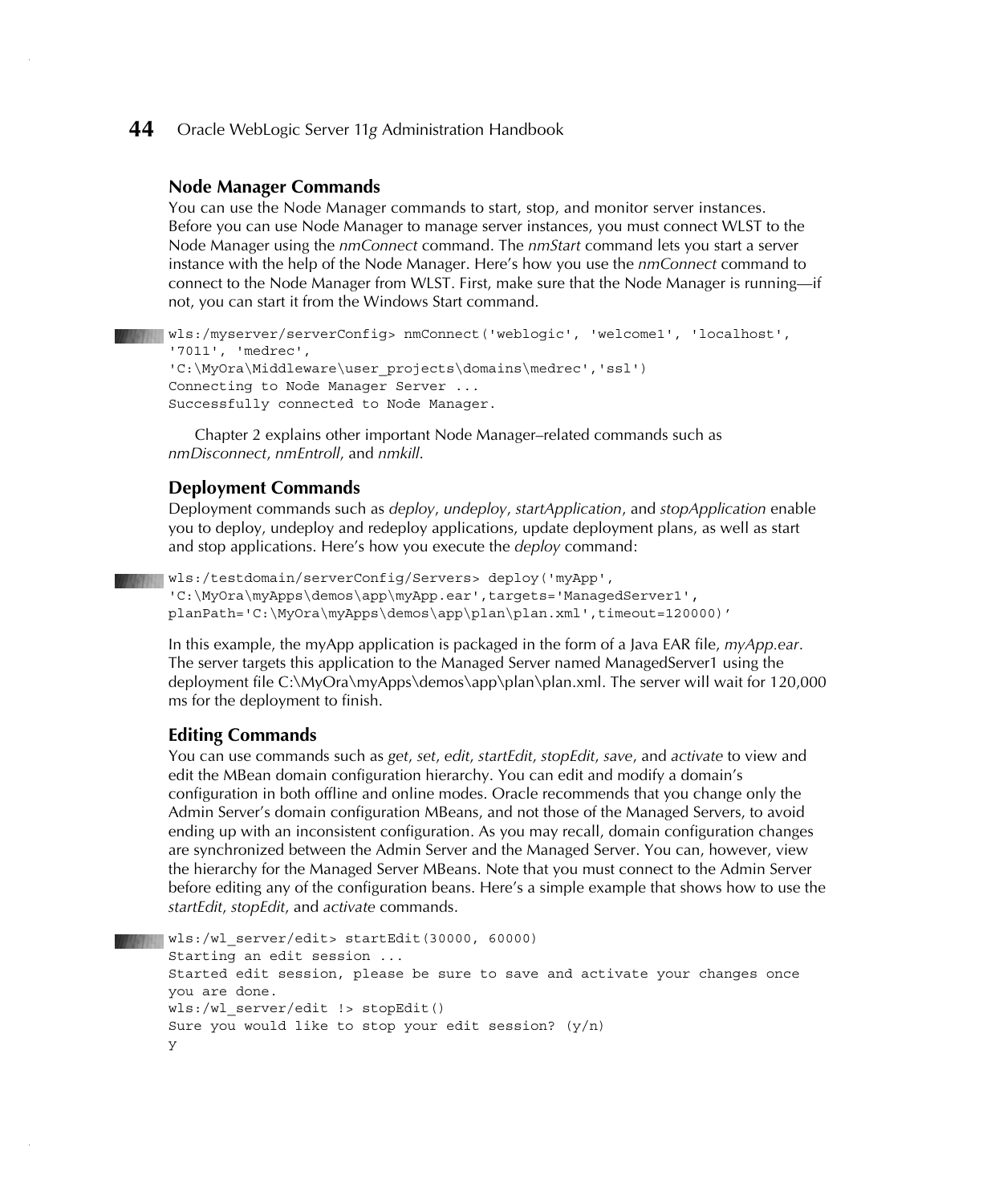```
Edit session has been stopped successfully. 
wls:/wl_server/edit !> activate(200000, block='true') 
Activating all your changes, this may take a while ... 
the edit lock associated with this edit session is released once the 
activation is completed. 
Action completed. 
wls:/wl_server/edit>
```
#### **Diagnostic Commands**

Diagnostic commands such as *exportDiagnosticData* and *getAvailableCapturedImages* help you work with diagnostic data stored in the WebLogic Diagnostic Framework (WLDF) data stores. Chapter 6 shows how to use key WLST diagnostic commands.

### **Summary**

This chapter introduced you to key WebLogic Server concepts and terminology. You learned how to install WebLogic Server, as well as how to upgrade it. The chapter also introduced you to the key WebLogic Server administrative tools such as the Administration Console, Node Manager and WLST. WLST is a very powerful tool, capable of assisting with a wide variety of administrative tasks. I've attempted merely to introduce you to the WLST interface in this chapter. Chapter 2 shows you how to use WLST to manage a server's life cycle. Similarly, other chapters show how you can effectively use the many powerful, yet easy-to-use WLST commands to perform other types of management tasks.

Now that you've a basic understanding of WebLogic Server, let's learn how to use WLST and Node Manager commands together to manage servers in the next chapter. The chapter also explains the various server run states and how to manage them.